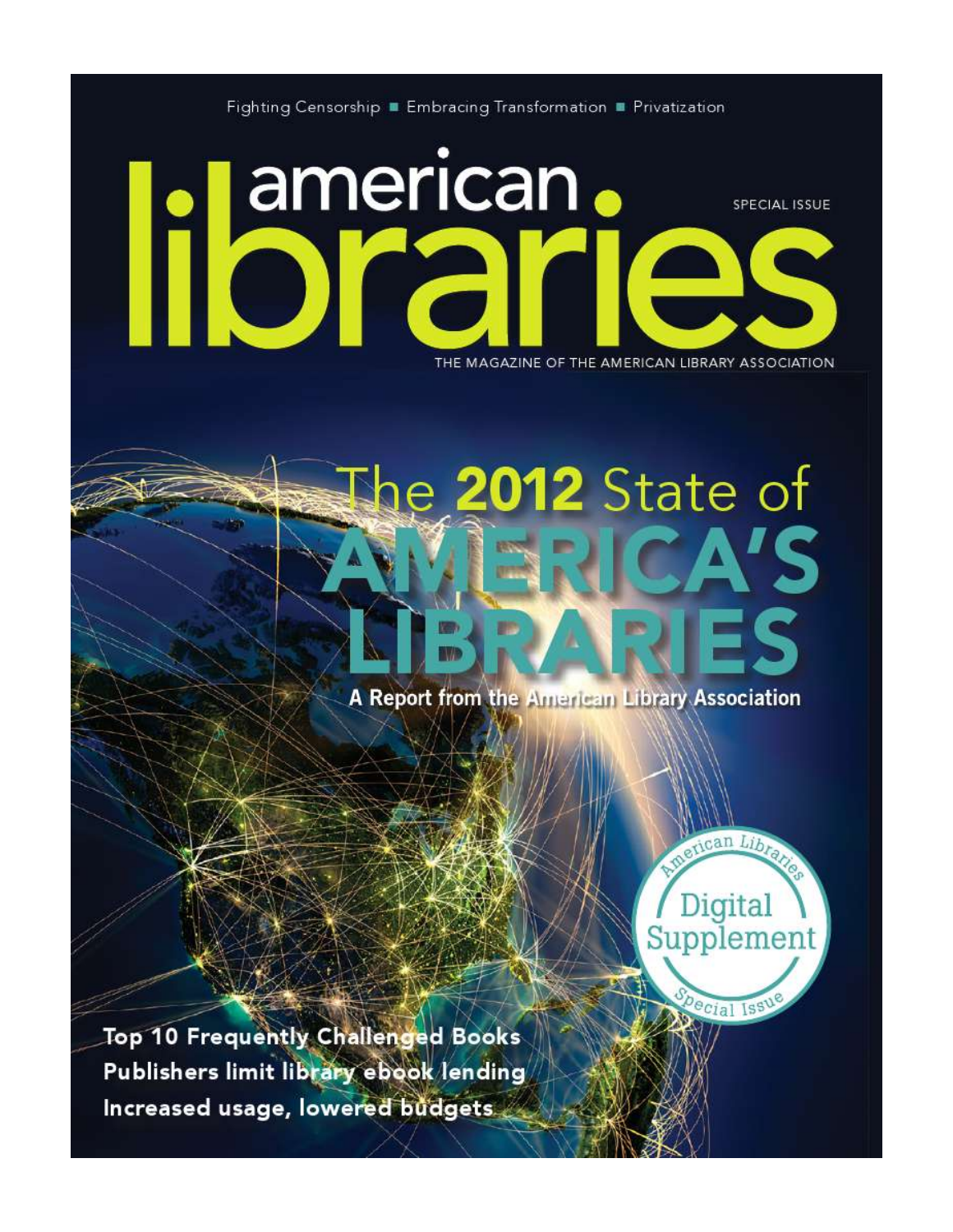### **Table of Contents**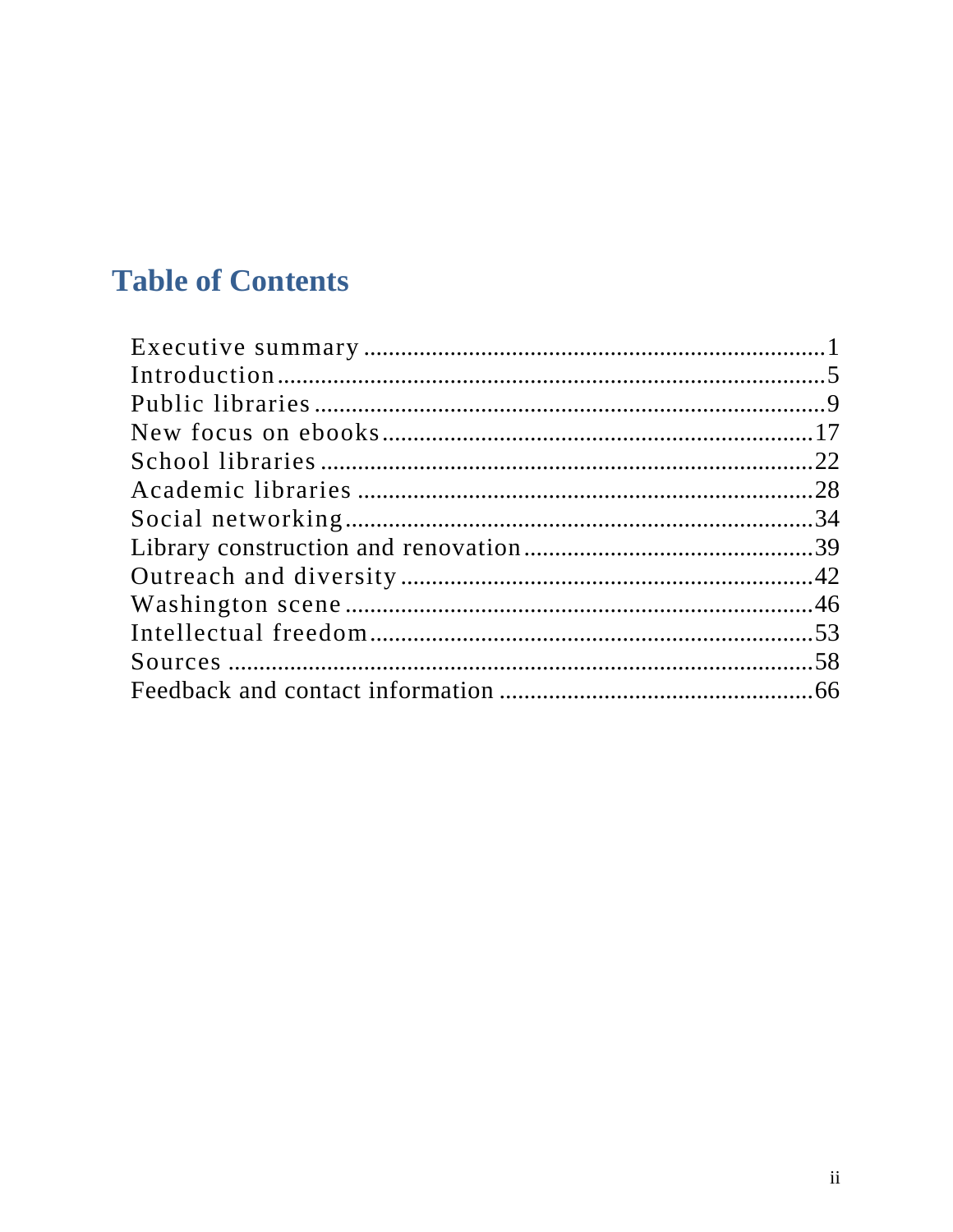## **Executive summary**

As the national economy continues to struggle toward recovery from the Great Recession, 2011 was a year of grim headlines. The federal Library of Congress lost about 9% of its budget and 10% of its workforce. Detroit, a city in fiscal crisis, agonized all year over how many library branches to close. In Chicago, Mayor Rahm Emanuel proposed a budget that would eliminate 268 currently vacant positions and lay off almost 300 from the library system. (After he was met by hundreds of protesters of all ages, including a group of fist-pumping preschoolers, the mayor backtracked…somewhat.) The *Huffington Post* took note of it all and started a series in November headlined "Libraries in Crisis."

But there was good news as well. The Troy (Mich.) Public Library was saved from closing permanently after some 58% of voters, who had rejected two similar measures in the past few years, approved a five-year operating millage. In Los Angeles, voters in March approved by 63% a measure to increase dedicated spending for the Los Angeles Public Library system by \$50 million over the next few years without raising taxes, allowing reinstated full-time hours for 73 branches.

And even some good humor emerged: The Gilpin County (Colo.) Public Library put up a roadside sign advertising "Free coffee, Internet, notary, phone, smiles, restrooms, and ideas" to all who entered.

#### **Libraries continue to transform lives**

What became clear through it all was that amid the shifting winds of an economic storm, libraries continue to transform lives, adapting to and adopting new and emerging technologies, and experimenting with innovative and transformational ideas to provide services that empower patrons. The public libraries in many major U.S. cities continue to see circulation rise, with Seattle leading the way with a whopping 50% increase in the past six years. The use of social media by libraries of all types increased dramatically, and the American Library Association (ALA), the world's largest and most influential library association, continues to provide leadership in the transformation of libraries and library services in a dynamic and increasing global digital information environment.

The rapid growth of ebooks has stimulated increased demand for them in libraries. Nationwide, more than two-thirds of public libraries offer ebooks, and availability and use are up. But libraries only have limited access to ebooks because of restrictions placed on their use by the nation's largest publishers. Macmillan, Hachette Book Group, and Simon & Schuster have refused to sell ebooks to libraries. HarperCollins imposed an arbitrary 26 loans per ebook license, and Penguin refused to let libraries lend its new titles at all. When Random House raised ebook prices, the ALA urged it to reconsider. "In a time of extreme financial constraint, a major price increase effectively curtails access for many libraries, and especially our communities that are hardest hit economically," Molly Raphael, ALA president, said in a statement.

Taking the lead in the American library community, several ALA units are addressing the issue of ebooks and libraries, and of digital content more generally. An ALA-wide body, the Digital Content and Libraries Working Group, was created to develop strategy and policy, as well as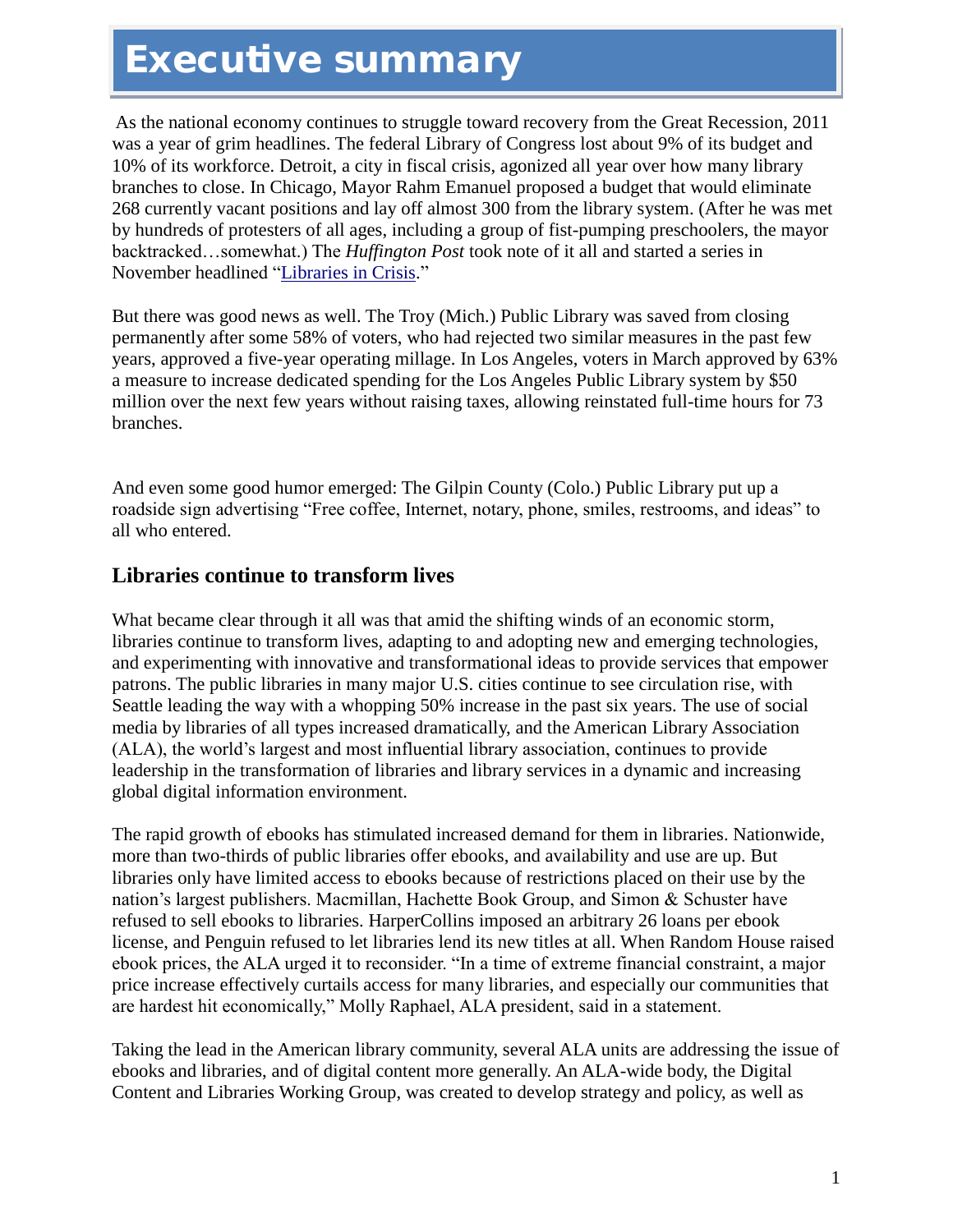provide advice to the ALA on a range of digital content issues. Sari Feldman, executive director of the Cuyahoga County (Ohio) Public Library, and Robert Wolven, associate university librarian at Columbia University, were named co-chairs. (They have their work cut out for them. The definition of a book has expanded so much that the National Book Foundation in 2011 accepted its first interactive ebook as a submission to the National Book Awards.)

On another front, Raphael joined about 50 other invitees and steering committee members in March 2011 to discuss the scope and content of the ambitious [Digital Public Library of](http://dp.la/) America project. A formal two-year endeavor was launched in October to find ways to make the American cultural and scientific record available online by creating a portal to allow the public to obtain easy online access to collections held at many different institutions. Among the challenges Raphael noted was how to ensure that the voices of constituencies that were absent at the meeting — such as school librarians — would be heard.

Meanwhile, the American Library Association continues to play a leading role in the seemingly endless battle against censorship. [Banned Books Week,](http://www.ala.org/advocacy/banned/bannedbooksweek) an annual event sponsored by the ALA and other organizations, celebrates the freedom to read and the importance of the First Amendment. Held during the last week of September, Banned Books Week highlights the benefits of free and open access to information while drawing attention to the harms of censorship by spotlighting actual or attempted banning of books across the United States. A perennial highlight is always the Top Ten List of Frequently Challenged Books, compiled annually by the ALA Office for Intellectual Freedom (OIF).

The suspect works in 2011 ranged from Lauren Myracle's "*ttyl*" series to stalwarts such as *Brave New World*, which was published 1932 — 80 years ago! — but is still a regular on the list; from *The Absolutely True Diary of a Part-Time Indian* to *The Hunger Games* (published in 2008 and made into a film that is now a smash box-office success).

Here's the OIF's Top Ten List of Frequently Challenged Books in 2011:

- *ttyl*; *ttfn*; *l8r*, *g8r* (series), by Lauren Myracle
- *The Color of Earth* (series), by Kim Dong Hwa
- *The Hunger Games* trilogy, by Suzanne Collins
- *My Mom's Having A Baby! A Kid's Month-by-Month Guide to Pregnancy*, by Dori Hillestad Butler
- *The Absolutely True Diary of a Part-Time Indian*, by Sherman Alexie
- *Alice* (series), by Phyllis Reynolds Naylor
- *Brave New World*, by Aldous Huxley
- *What My Mother Doesn't Know*, by Sonya Sones
- *Gossip Girl* (series), by Cecily Von Ziegesar
- *To Kill a Mockingbird*, by Harper Lee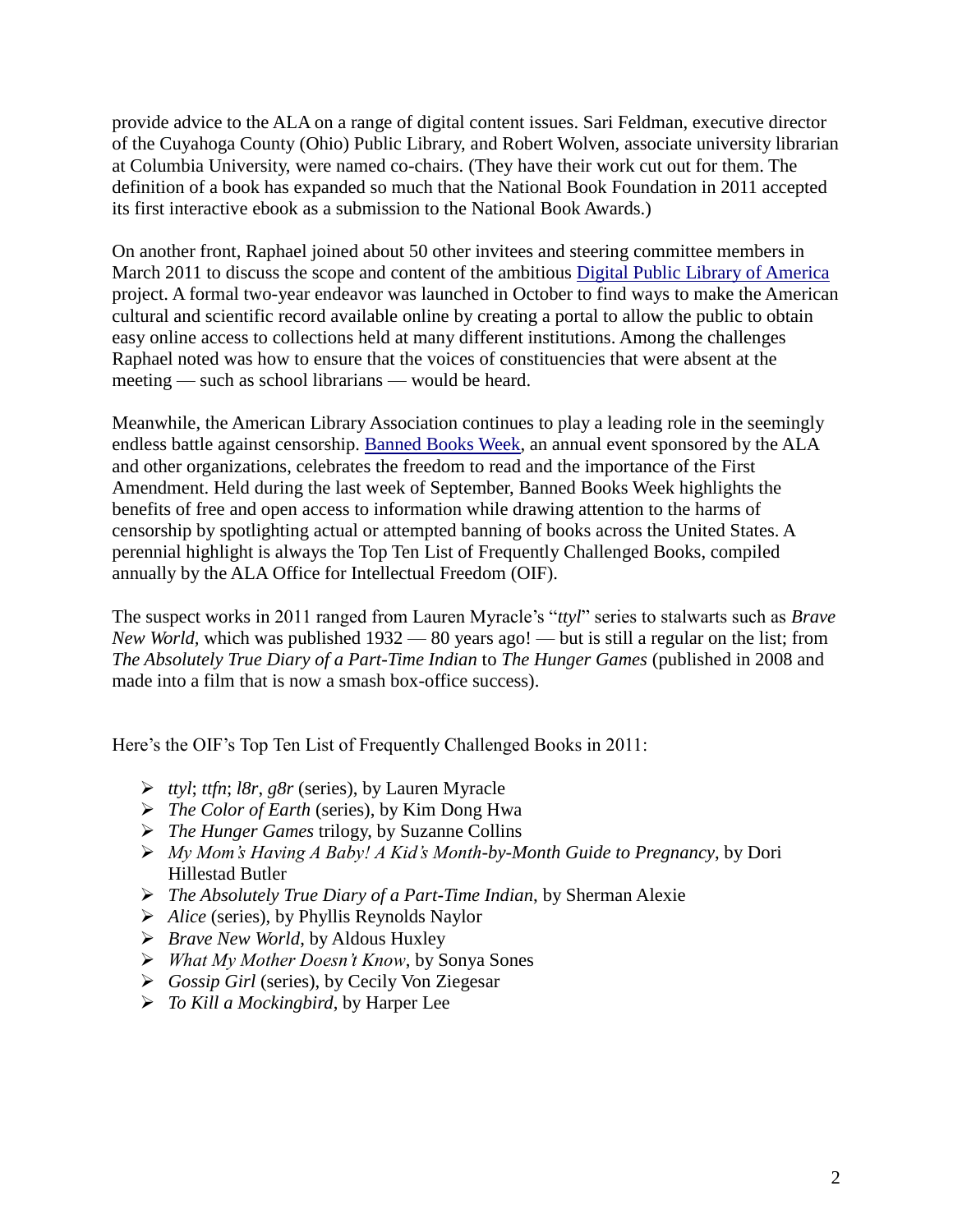#### **Librarians active from New Zealand to Zuccotti Park**

Libraries were in the news in other ways that might have been unexpected . . . by someone unfamiliar with librarians:

- Libraries and librarians worldwide shifted into relief mode after a series of natural disasters. Japan lost lives and libraries in a tsunami. New Zealand and Virginia endured earthquakes. Hurricane Irene and Tropical Storm Lee battered the East Coast. The ALA, other library associations, and library workers helped colleagues with funds and technical assistance.
- $\triangleright$  More and more libraries are "going green" in both new construction and renovation. Green roofs, solar panels, landscaping to manage storm water and other aspects of the local environment, and certification under the United States Green Building Council's Leadership in Energy and Environmental Design (LEED) program have all become more common. Geothermal well systems, which use the relatively stable temperature of the ground to heat buildings in winter and cool them in summer, are also gaining in popularity.
- $\triangleright$  "Guerrilla libraries" sprang up in various camps of the Occupy movement, most notably in Zuccotti Park in New York City, where Occupy Wall Street protesters set up the People's Library. By the time police cleared the park on Nov. 15, it held more than 5,500 volumes, showing that information is an essential ingredient to any community, however temporary.

#### **Other key trends and events**

- $\triangleright$  Among the other key trends and events in the library community that are detailed in this report on the State of America's Libraries 2012: The library profession continues its active efforts to make its ranks more accessible to members of ethnic and racial minority groups and to strengthen its outreach efforts to these underserved populations. The ALA's Spectrum Scholarship Program, for example, awarded 53 scholarships in 2011 to members of underrepresented groups to help them pursue master's degrees in library science.
- $\triangleright$  Belt-tightening at all levels of government presented school librarians with a series of challenges in 2011, and there was scant sign that the situation would improve in 2012. The budget-cutting began at the federal level in May, when the Department of Education eliminated fiscal 2011 funding for the Improving Literacy Through School Libraries program, the only federal program solely for school libraries in the United States. The effects were soon felt at the state and local levels, although Senator Reed (D-R.I.) was able to get \$28.6 million back into the Fund for Improvement of Education (FIE) and half of that was earmarked for libraries.
- $\triangleright$  Academic librarians and their colleagues in higher education in the United States also continued to navigate a "new normal," characterized by stagnating budgets, unsustainable costs, increased student enrollments, and reduced staff, and the pressure on higher education to demonstrate value took on new urgency and importance in 2011– 2012.
- $\triangleright$  U.S. libraries of all types are turning more and more to social media and Web 2.0 applications and tools, using a wide range of applications to connect with customers.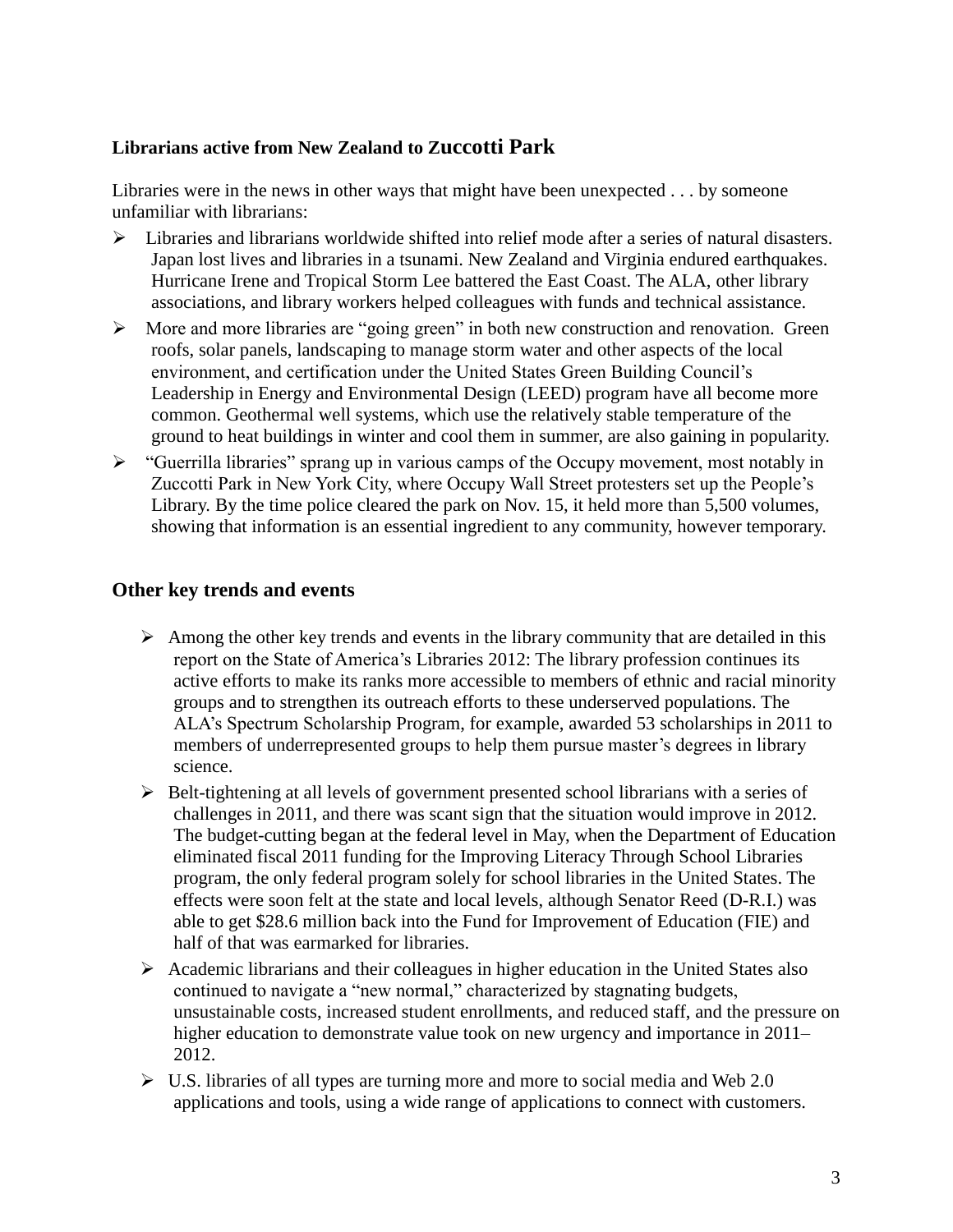Facebook and Twitter in particular have proven themselves useful tools not only in publicizing the availability of online collections, but also in building trusted relationships with users.

- $\triangleright$  Topics such as ebooks, digital libraries, library lending models, and orphaned works were much discussed in a Washington driven by partisan politics. Little legislative action resulted. However, Internet-age versions of copyright and piracy issues shot to the fore as 2011 turned into 2012, and the acronyms SOPA (the Stop Online Piracy Act) and PIPA (the PROTECT IP Act of 2011) became part of the vocabulary as the library and First Amendment communities took a strong stand against proponents of the legislation.
- The American Association of School Librarians highlighted censorship awareness by designating Sept. 28, 2011, as Banned Websites Awareness Day in order to bring attention to the overly aggressive filtering of educational and social websites used by students and educators.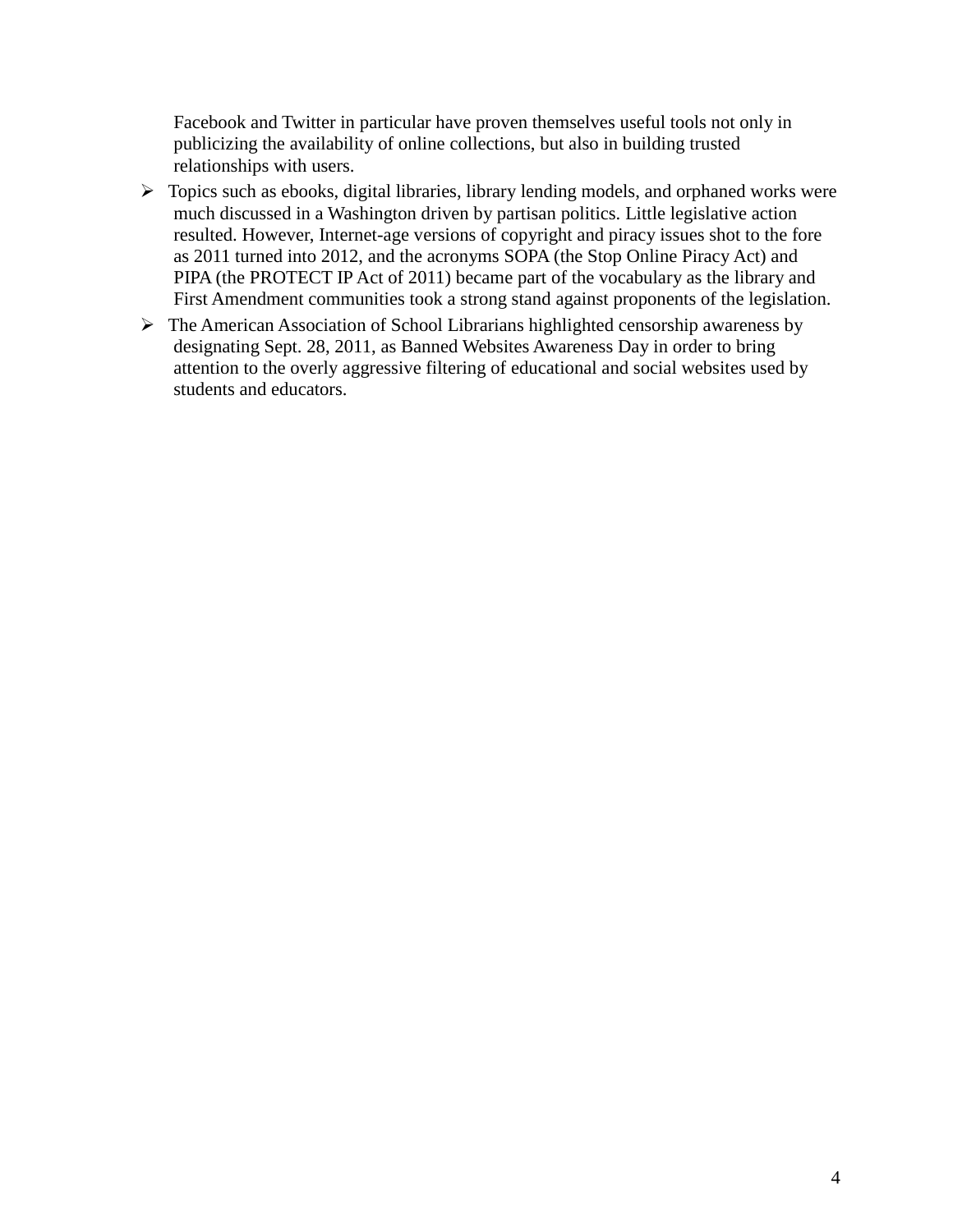### **Introduction**

An economy still recovering from the Great Recession and stubbornly high unemployment rates continues to generate increased demand for the free and varied services libraries provide, even as many revenue-challenged state and local governments have considered libraries the low-hanging fruit at budget-cutting time.

Even the Institute of Museum and Library Services (IMLS) took a budget hit, and the Library of Congress lost nearly 10% of its workforce, offering targeted voluntary buyouts to 349 employees in response to a proposed 9% budget cut.

Despite budget pressures, or perhaps as the other side of a two-edged sword, public libraries in many major U.S. cities continue to see circulation rise. Seattle led the way with a whopping 50% increase in the past six years.

|                      | % change in<br>library visits<br>$(2005 - 2011)$ | <b>Library visits</b><br>per capita<br>(2011) | % change in<br>circulation<br>$(2005 - 2011)$ | <b>Circulation</b><br>per capita<br>(2011) |
|----------------------|--------------------------------------------------|-----------------------------------------------|-----------------------------------------------|--------------------------------------------|
| <b>Atlanta</b>       | 21                                               | 4.1                                           | 35                                            | 4.6                                        |
| <b>Baltimore</b>     | 25                                               | 2.8                                           | $-9$                                          | 2.0                                        |
| <b>Boston</b>        | $-3$                                             | 5.5                                           | 44                                            | 5.8                                        |
| <b>Brooklyn</b>      | 13                                               | 4.9                                           | 31                                            | 8.1                                        |
| <b>Charlotte</b>     | $-24$                                            | 3.7                                           | $-5$                                          | 6.1                                        |
| Chicago              | $\ast$                                           | 4.3                                           | 36                                            | 3.5                                        |
| <b>Columbus</b>      | $-14$                                            | 8.3                                           | $-12$                                         | 17.2                                       |
| <b>Detroit</b>       | 28                                               | 6.9                                           | $\ast$                                        | 3.6                                        |
| <b>Los Angeles</b>   | $-10$                                            | $\ast$                                        | $\mathbf{1}$                                  | 4.0                                        |
| Philadelphia         | 11                                               | 4.0                                           | 12                                            | 4.7                                        |
| <b>Phoenix</b>       | $\overline{2}$                                   | 3.0                                           | 13                                            | 9.6                                        |
| Pittsburgh           | 16                                               | 4.8                                           | 7                                             | 7.5                                        |
| <b>Queens</b>        | $-9$                                             | 5.7                                           | 9                                             | 9.2                                        |
| <b>San Francisco</b> | 8                                                | 8.7                                           | 46                                            | 13.2                                       |
| <b>Seattle</b>       | 22                                               | 11.4                                          | 50                                            | 18.7                                       |

#### **Public library usage trends in 15 cities, 2011**

\* Figure not available because table covers only top 14 in each category.

Source: The Pew Charitable Trusts, "The Library in the City: Changing Demands and a Challenging *Future, March 7, 2012.‖*

Americans are becoming ever more keenly aware that libraries are prime sources for free access to books, magazines, ebooks, DVDs, the Internet, and professional assistance. And "public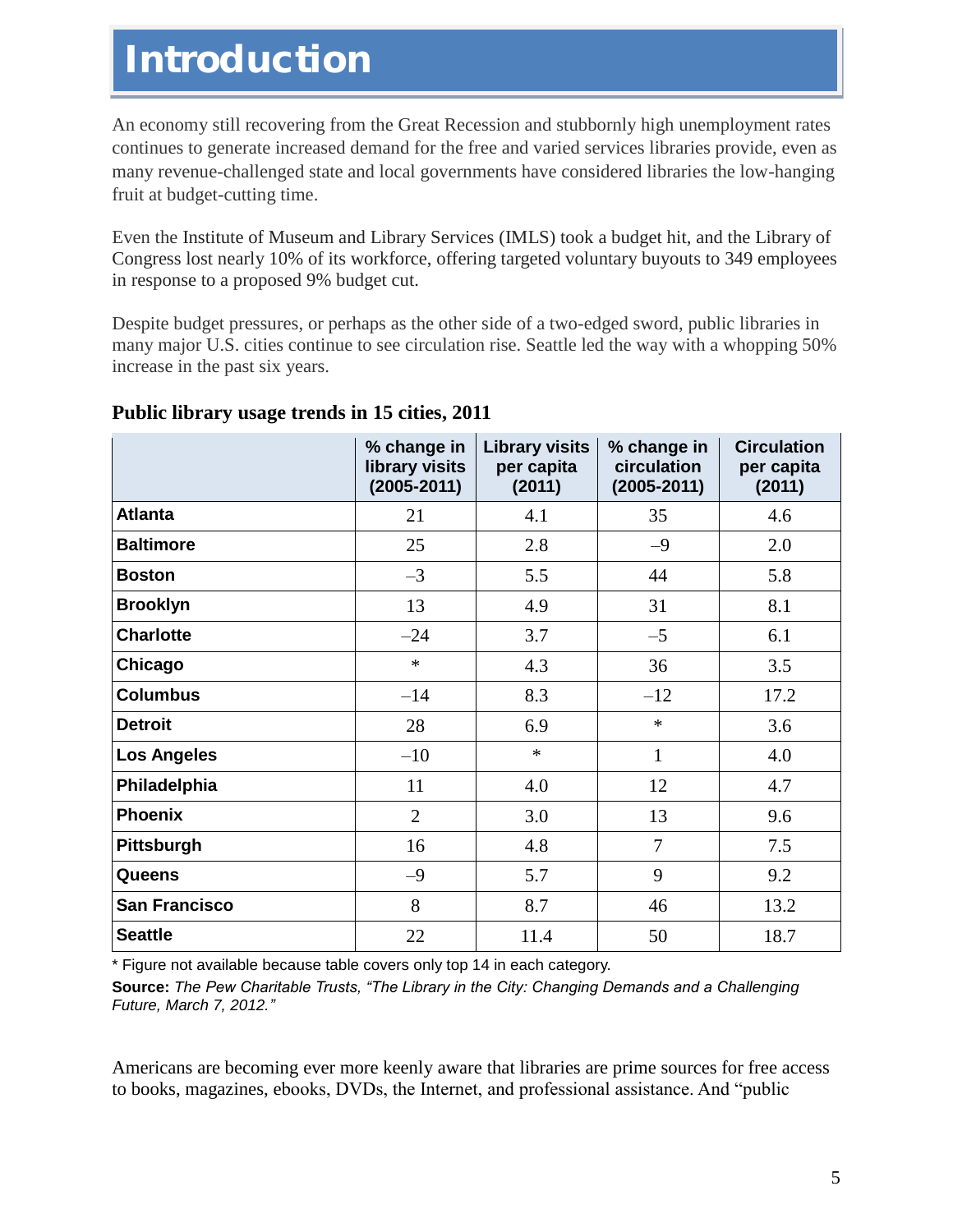libraries are also serving as a lifeline for people trying to adapt to challenging economic circumstances," said Molly Raphael, president of the American Library Association, "providing technology training and online resources for employment, access to government resources, continuing education, retooling for new careers, and starting a small business."

"Libraries are so essential for learning and for life," Raphael said after being inaugurated as ALA president at the 2011 Annual Conference in New Orleans. "Libraries will not just survive but will thrive when those who use and value libraries join with those who work in libraries to sustain the critical roles of libraries in our society."



ALA President Molly Raphael

With that in mind, Raphael is concentrating her presidency on advocacy and diversity. "Why Libraries Matter: Empowering Community Voices" will focus on how librarians can engage their communities to speak out more effectively for libraries of all types—not just during times of crisis but throughout the years. The diversity initiative will build on the effort to significantly increase funding for the Spectrum Scholarship; it will also promote inclusiveness in library leadership development efforts to help make sure that the library leaders of today and tomorrow are as diverse as the communities they serve.

In addition, Raphael pledged to continue to defend vigorously intellectual freedom, the right to privacy, and open access to information.

―We must continue to be vigilant and watchful, for those who wish to restrict access to information remain unrelenting in their quest," she said on her website. "People across this country and, indeed, around the world have witnessed the impact of ALA's leadership in protecting intellectual freedom, privacy, and open access to information. We must continue to build coalitions with those individuals and institutions, both in the United States and globally, that believe in the fundamental right and value of the free flow of ideas and an individual's right to privacy."

#### **Help for libraries and librarians in Haiti and Japan**

Despite numerous local and national challenges and opportunities, American librarians still



The public library in Petit Goâve after the 2010 earthquake.

found time to reach out internationally. Two years after a magnitude 7.0 earthquake devastated the already impoverished island of Haiti in 2010, the American Library Association had raised \$55,000 for Haiti library reconstruction, much of which had already been dispersed to specific building projects:

 The *Bibliothèque Nationale* received \$20,000 for a new library in Petit-Goâve, a town that was nearly leveled by the quake.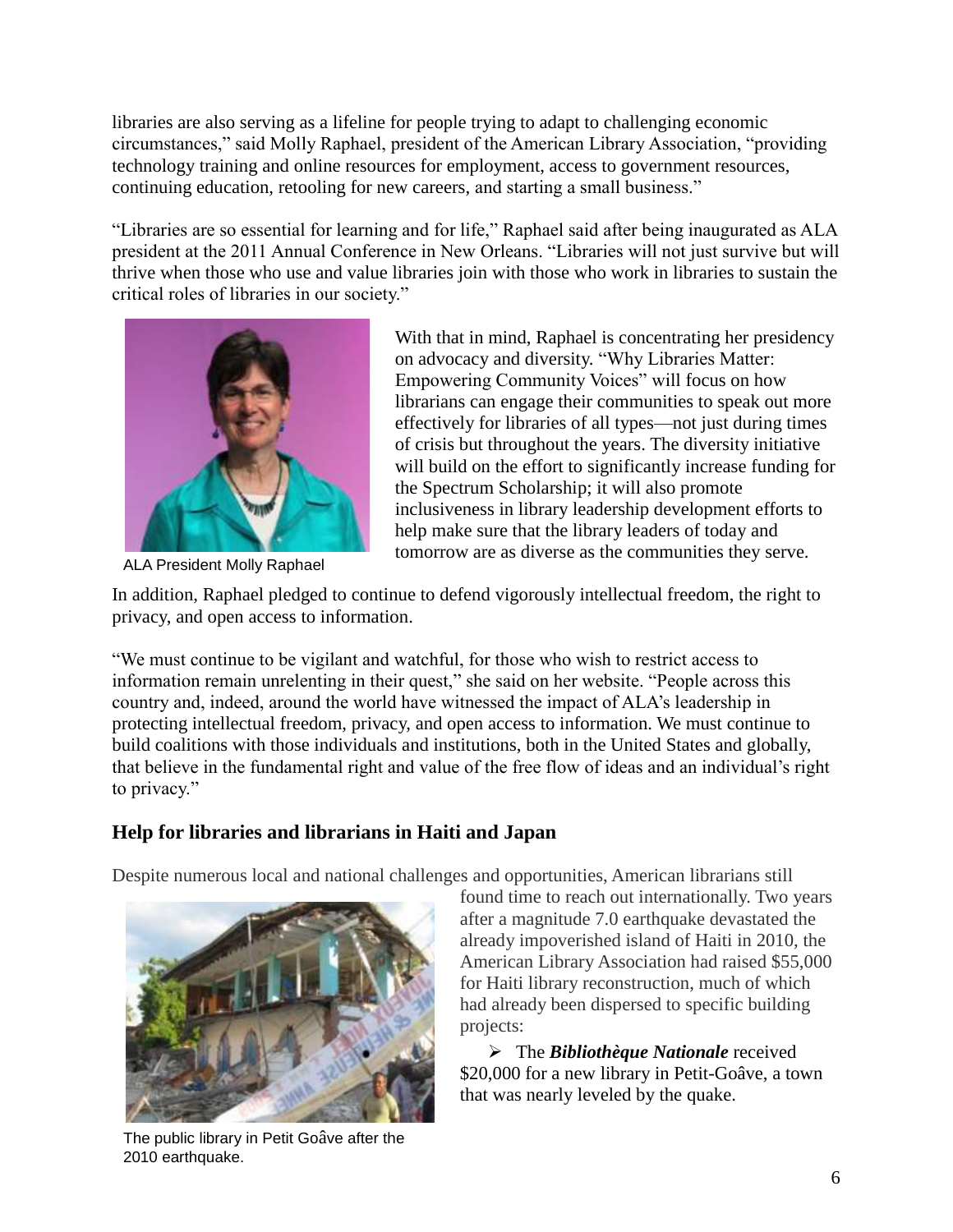- The *Haitian foundation FOKAL* (Foundation for Knowledge and Liberty) received \$10,000 to buy property for the construction of a new facility for the Centre Culturel Pyepoudre Community Library in Port-au-Prince.
- And the *Bibliothèque Haïtienne des Pères du Saint-Esprit Library* received \$5,000, which helped build a temporary facility to house its archives, all of which were salvaged although the building was irreparably damaged*.* Founded in 1873, Bibliothèque Haïtienne is the oldest library in Haiti and holds resources documenting the nation's history.

"Our dollars are making a difference," ALA's Leonard Kniffel said after a visit, "but the need is so vast that we have to focus our efforts on sustainable projects that will advance the nation's recovery from one of the largest natural disasters on record."

The ALA and other librarian groups worldwide also responded to Japanese libraries following the almost unimaginable destruction caused by a massive 9.0 undersea earthquake and resulting tsunami on March 11, 2011. Nearly 20,000 people died, and libraries in the Tohoku region suffered the same fate as many other buildings. The Minami-Sanriku Town Library disappeared without a trace, and the chief librarian was killed. Rikuzen-Takata City sustained catastrophic damage, and all library staff there were killed or were missing. Seventy out of 355 public libraries in five prefectures are closed, and others are serving as shelters for those who have lost their homes.

The ALA set up a [Japan Library Relief website](http://www.ala.org/offices/iro/iroactivities/japanrelieffund) to help take in donations from the United States for the Japan Library Association.

Similar efforts were begun after a huge earthquake and tsunami struck Chile on February 27, 2010; the ALA is still accepting contributions for aid to Chilean libraries through its [donation](http://www.ala.org/offices/iro/iroactivities/chilerelieffund)  [website.](http://www.ala.org/offices/iro/iroactivities/chilerelieffund)

**And at a glance . . .** 

- *Free speech and the freedom to read* remain at the top of librarians' agenda, and readers across the United States and around the world made their case by participating in the first-ever virtual read-out of banned and challenged books during the annual Banned Books Week (Sept. 24–Oct. 1, 2011).
- *Social media and Web 2.0* applications and tools continue to gain currency among librarians, who are using a wide range of methods to connect with customers. Facebook and Twitter in particular have proven themselves as useful tools not only in publicizing the availability of online collections, but also in building trusted relationships with users.
- *What color is a library?* Increasingly, it's green, as newly built and renovated library structures feature green roofs, solar panels, landscaping to manage storm water and other aspects of the local environment, and certification under the United States Green Building Council's Leadership in Energy and Environmental Design (LEED) program. Geothermal well systems, which use the relatively stable temperature of the ground to heat buildings in winter and cool them in summer, are also gaining in popularity.
- *The federal government in Washington,* operating (or not) in a state of near paralysis,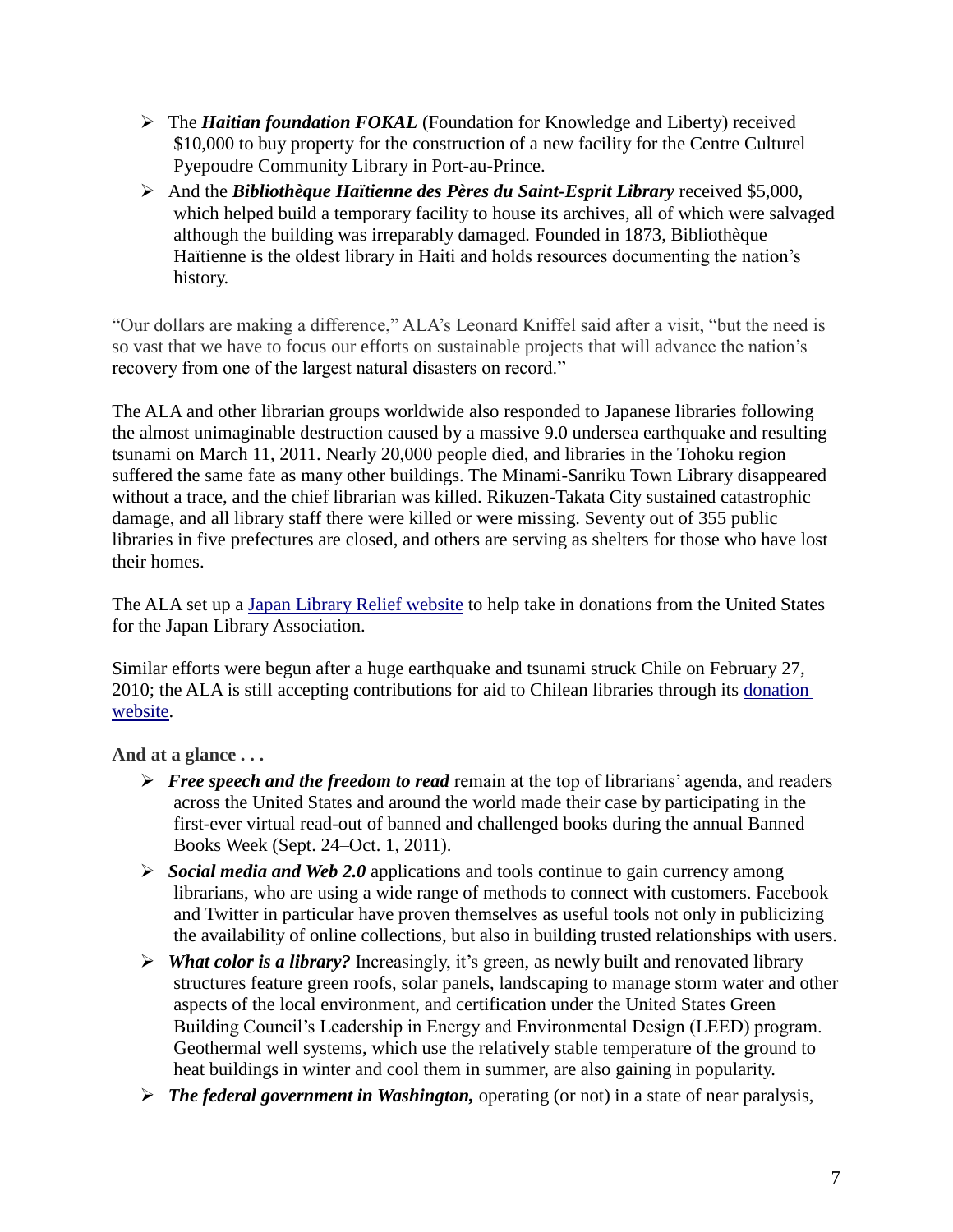held extensive discussions in 2011 on such topics as ebooks, digital libraries, library lending models, and orphaned works . . . but passed relatively little legislation. But Internet-age versions of copyright and piracy issues remain at the fore as the library and First Amendment communities debate copyright-related issues.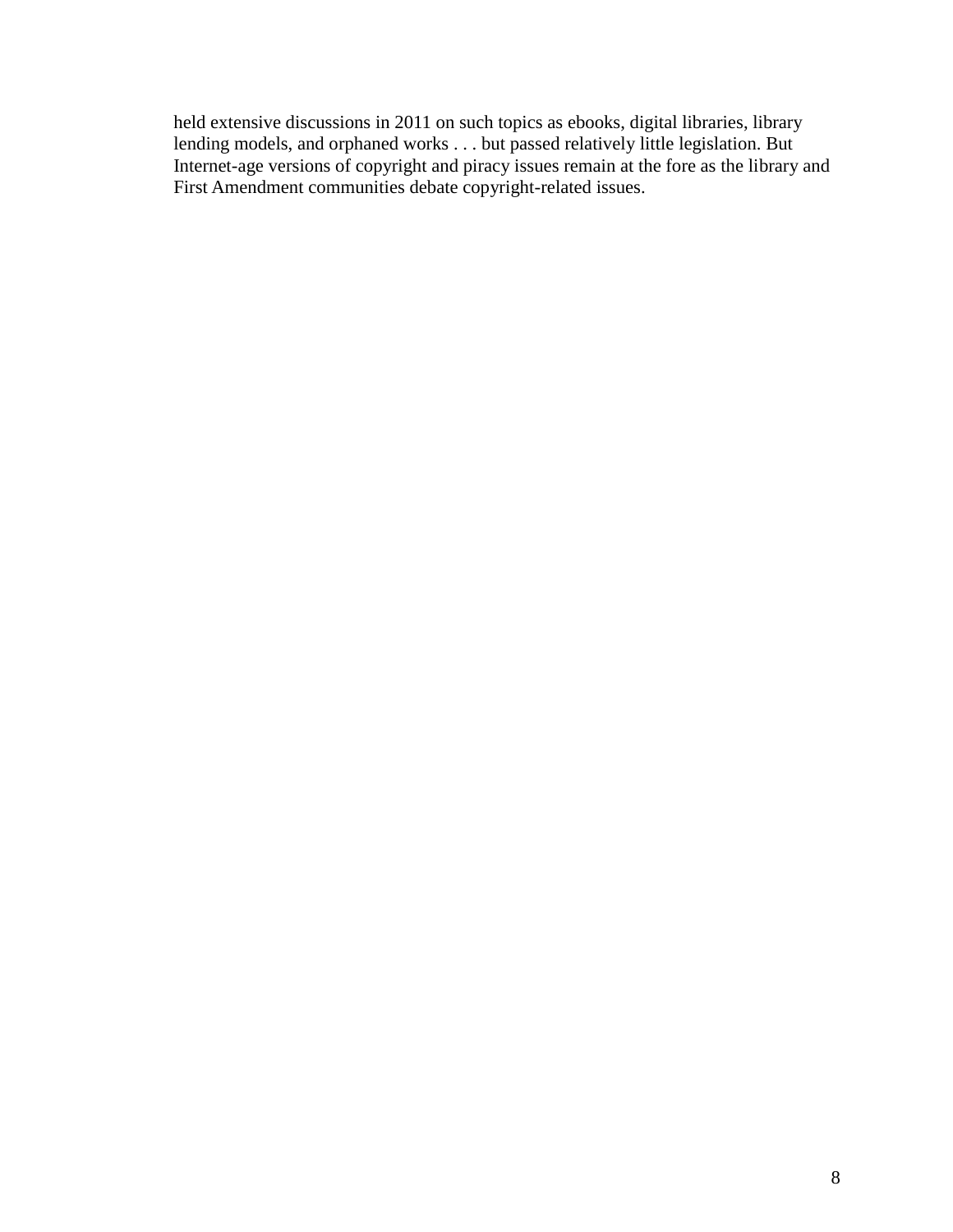## **Public libraries**



A patron at the Pierce County Job and Business center is helped by a library employee. Photo by [Washington State Library.](http://www.flickr.com/photos/wsl-libdev/5669801577/in/photostream/#/)

Public libraries continue to be battered by a national economy whose recovery from the Great Recession is proving to be sluggish at best. Although many state and local governments view public libraries as an easy target for budget-slashing, "People" depend on libraries now more than ever," said Susan Hildreth, director of the Institute of Museum and Library Services (IMLS). "Not only do visits and circulation continue to rise, the role of public libraries in providing Internet resources to the public continues to increase as well. . .

―Despite this demonstrated ability of libraries to adjust to meet the growing needs of the public, many libraries across the country face severe budget cuts," Hildreth said, commenting on an IMLS

study of library use in the decade ending in 2009. "It's important to remember that this data ends with 2009, before even more severe budget crises put so many libraries and library programs at risk."

#### **Libraries persevere through cumulative, ongoing funding cuts**

Overall, funding for public libraries continues to be suppressed in 2011–2012 budgets, with 5% more states reporting decreased state funding for public libraries than in 2010–2011. The cumulative impact of cuts to public library funding at the state and local levels since 2008–2009 has led public libraries to continuous budget-rebalancing and tough choices regarding continuity of services.

An online survey of chief officers of state library agencies in November 2011 elicited responses from 49 of 50 states and the District of Columbia. Among the findings:

- $\triangleright$  Twenty-three states reported cuts in state funding for public libraries from 2010–2011 to 2011–2012. For three years in a row, more than 40% of participating states have reported decreased public library funding.
- $\triangleright$  Only two states reported increased funding, but one did so with a caveat. This state had experienced two cuts the previous year, followed by a legislative action to reset its program to a lower funding level.
- $\triangleright$  Seven states and the District of Columbia do not provide state funding.
- $\triangleright$  Sixteen states reported no change in funding from 2010–2011 to 2011–2012.
- $\triangleright$  Only nine states anticipated decreased funding for 2012–2013 21% of last year's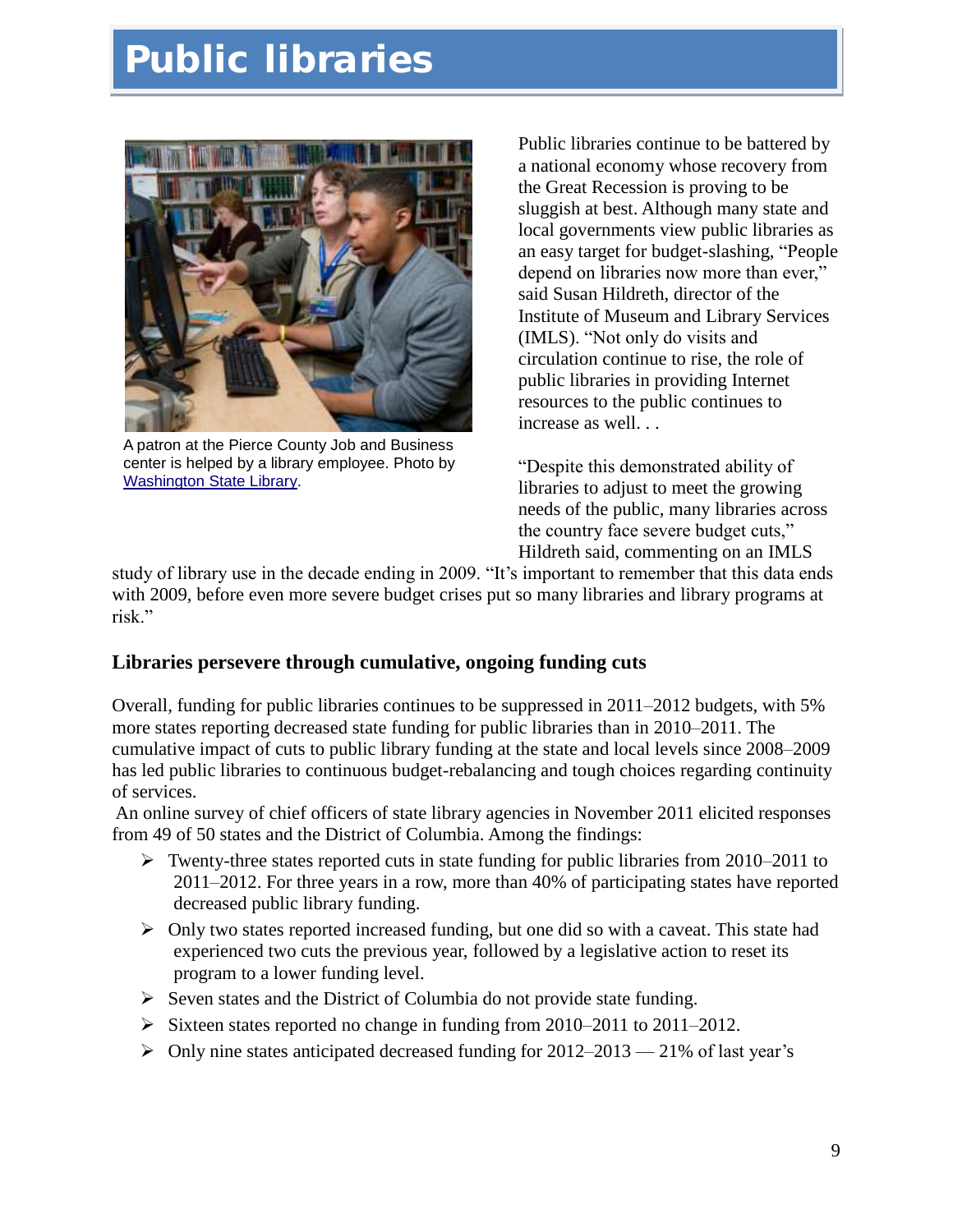respondents, compared with 37% of the previous year's. That may be the light at the end of the tunnel . . . or a train coming.

#### **Cases in point:**

- *California*'s 2011–2012 budget contained a 50% cut to the \$30.4 million state-level support for public library programs, providing per capita allocations, support for interlibrary loan, and funding for literacy instruction. In December 2011, Governor Jerry Brown announced a mid-year adjustment that eliminates all remaining funding for these programs. His first budget for 2012–2013 continues to eliminate all funding for public library programs and makes a \$1.1 million cut to the State Library administration budget to reflect a decrease in anticipated administrative workload resulting from the previous year's cuts. (Meanwhile, Los Angeles voters approved a ballot initiative that increases dedicated spending for the Los Angeles Public Library system by \$50 million over the next few years without raising taxes.)
- **Fexas** lived up to its reputation for doing things on a grand scale, cutting state funding for the Texas State Library and Archives Commission by 64% and funding for the agency's library programs by 88%. The overall state library budget will shrink from \$19.8 million each year of the two-year budget to \$7.2 million, while support for programs will go from \$12.8 million to \$1.6 million. The Library Development and Library Resource Sharing divisions are to be merged into a single division.
- In *Washington State,* a special legislative session cut nearly \$1.4 million from the state library's 2011–2013 biennial budget, a 12.5% reduction. Since 2008, the Washington State Library budget has fallen by 30%, and staffing has decreased by 35%. The State Library's lobby is now unstaffed, and signs direct customers to the second floor, the building's only service point.

Budget cuts measured at the state level were intensified by continued cuts at the local level. For the second year in a row, 42% of states report that local funding for public libraries probably declined for a majority of libraries in the state.

The November 2011 questionnaire again asked about the number of libraries that had been closed as a result of funding cuts. Fewer states this year (12, compared with 17 the previous year) reported that they were aware of public library closures in their states in the past 12 months. Most states reported that fewer than five public library outlets were closed, although New Jersey reported closures of between 10 and 15 and Michigan reported that more than 20 were closed.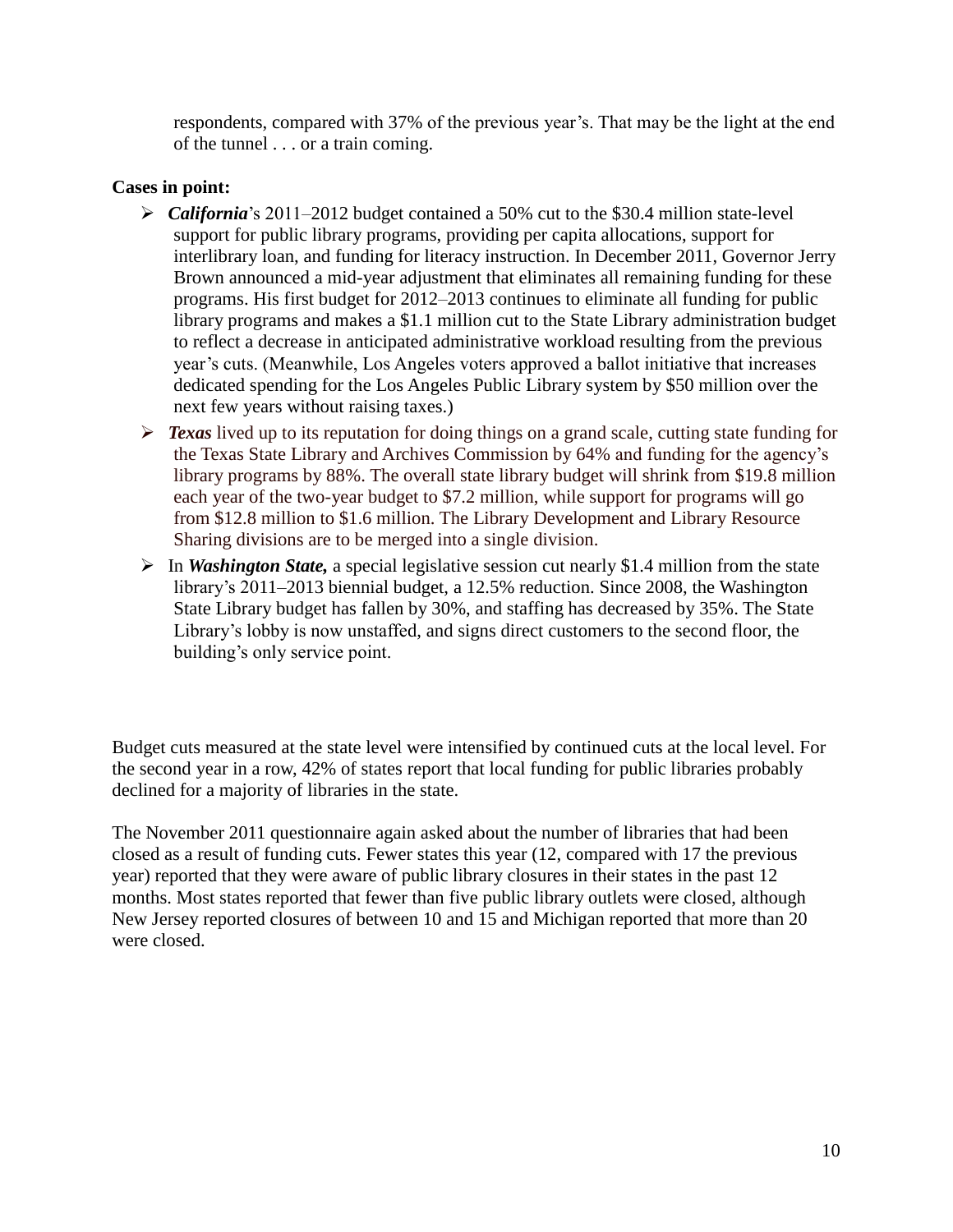

Today"s public libraries are grappling with a "new normal" of flat or decreased funding, paired with increased demand for public library technology resources. **Source:** *Libraries Connect Communities: Public Library Funding and Technology Access Study, 2010–2011.*

#### **Cases in point (a mixed bag):**

According to the 2010–[2011 Public](http://www.ala.org/research/initiatives/plftas)  [Library Funding and](http://www.ala.org/research/initiatives/plftas) Technology Access [Study](http://www.ala.org/research/initiatives/plftas) (PLFTAS), released in June 2011, for the third consecutive year an increasing number of libraries reported fiscal decreases. Nearly 60% of public libraries reported flat or decreased operating budgets in 2010–2011, up from 56% in 2009–2010 and 40% in 2008– 2009. The study revealed that for many public libraries, the choice was not whether or not to make service cuts but where to make the cuts. Nationally, 16% of local libraries reported decreased operating hours; and for the third year in a row, the greatest impact was experienced by those living in urban communities: Nearly one-third of urban libraries reported reductions in hours.

- The *Detroit Library Commission* in November approved the closure of four of the Detroit Public Library's 23 branches. It could have been worse: The announcement followed almost a year of apocalyptic predictions that at one point included a threat (based on a botched budget projection) to close 18 branches. The closures were attributed to declining property values and shrinking city population. DPL, the largest library system in Michigan, is funded by a millage, but revenue has declined 12% each year for the past three years and is expected to continue to decline for the next three years.
- Like many other public libraries in Georgia, the *DeKalb County Library System* has weathered continuous budget cuts since the economic downturn. One of the greatest areas of impact has been the collection budget, which includes books (print and digital), databases, CDs, and DVDs. Since 2008, DeKalb has seen a 95% reduction in the collection budget, from \$2.2 million to \$100,000.
- $\triangleright$  On the other hand, voters in various *Ohio communities* approved 16 of the 17 public library issues on a May 2011 primary election ballot. Public library officials in Cuyahoga Falls and Hudson had explained to constituents that the levies would restore hundreds of thousands of dollars lost in state aid since 2007, with another 5% cut possible in the year ahead.
- And in *Chicago*, half a loaf was better than none: Mayor Rahm Emanuel backed off on a cost-cutting move to close libraries on Mondays, despite the library union's refusal to make concessions. In February 2012, the city rehired some employees who had been laid off and reopened the branches during the school year on Monday afternoons from 2 p.m. to 6 p.m.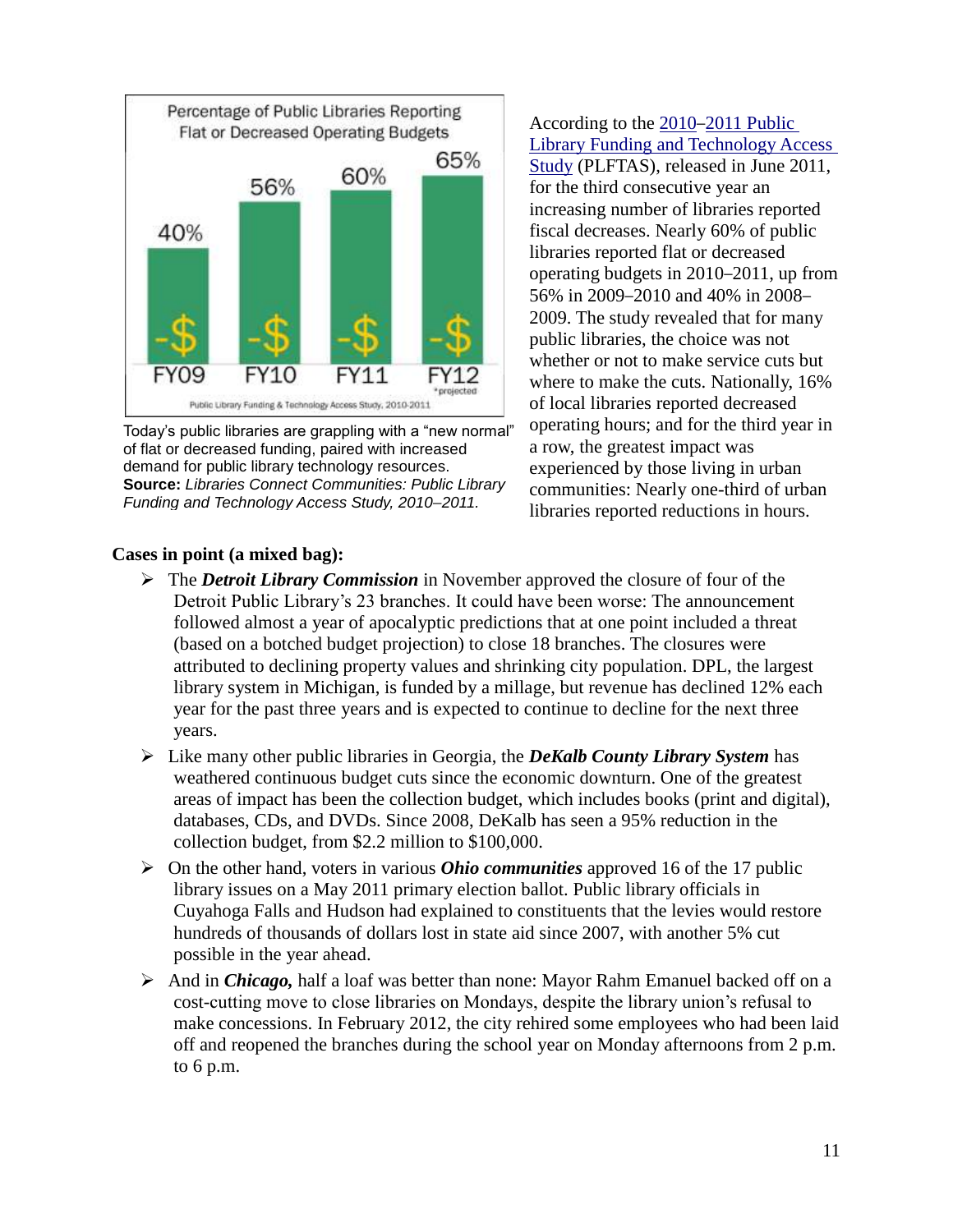#### **On the technology front, a different picture**



Public libraries are challenged to meet the increasing needs of their communities for public computers and sufficient connection speeds for Internet access. **Source:** *Libraries Connect Communities: Public Library Funding and Technology Access Study, 2010–2011.*

Despite real economic strain, libraries are still striving to fulfill the needs of their communities and provide technology services that range from basic computer skills to homework help, from career advice to assistance in applying for social services. A majority (70%) of libraries reported increased use of public access computers. Yet demand remains so high that 76% of libraries report an insufficient number of computers to meet demand, and over 45% lack sufficient Internet connection speed.

Hundreds of communities in 26 states have received an expansion of library services through funding from the federal Broadband Technology Opportunity Program (BTOP) and Broadband Initiatives Program. The

33 grant awards secured range from \$500,000 to more than \$20 million. Funding provided infrastructure for essential expansion of broadband connectivity, new computers for public access and training for library staff for maintenance of the equipment, and a wide range of online resources for job seekers and students of all ages.

**Case in point:** In Idaho, the unemployment rate increased more than 150% from 2008 to 2011. In response to job losses in manufacturing, logging, mining, and construction, the unemployed are seeking general educational development (GED) degrees, computer skills, and new training to reenter the workforce. Seventy percent of public libraries in Idaho reported that they were the only free public Internet access point in their communities, but many said they were poorly equipped, with low bandwidth and too few computers. Thanks to the \$1.9 million BTOP grant awarded to Idaho (and matching funds from the Bill and Melinda Gates Foundation and Idaho Public Television), 40% of the state's library buildings will increase bandwidth and the number of public access computers. Upon completion of the BTOP grant installations, bandwidth, computers, and Internet users are expected to increase by a factor of 10.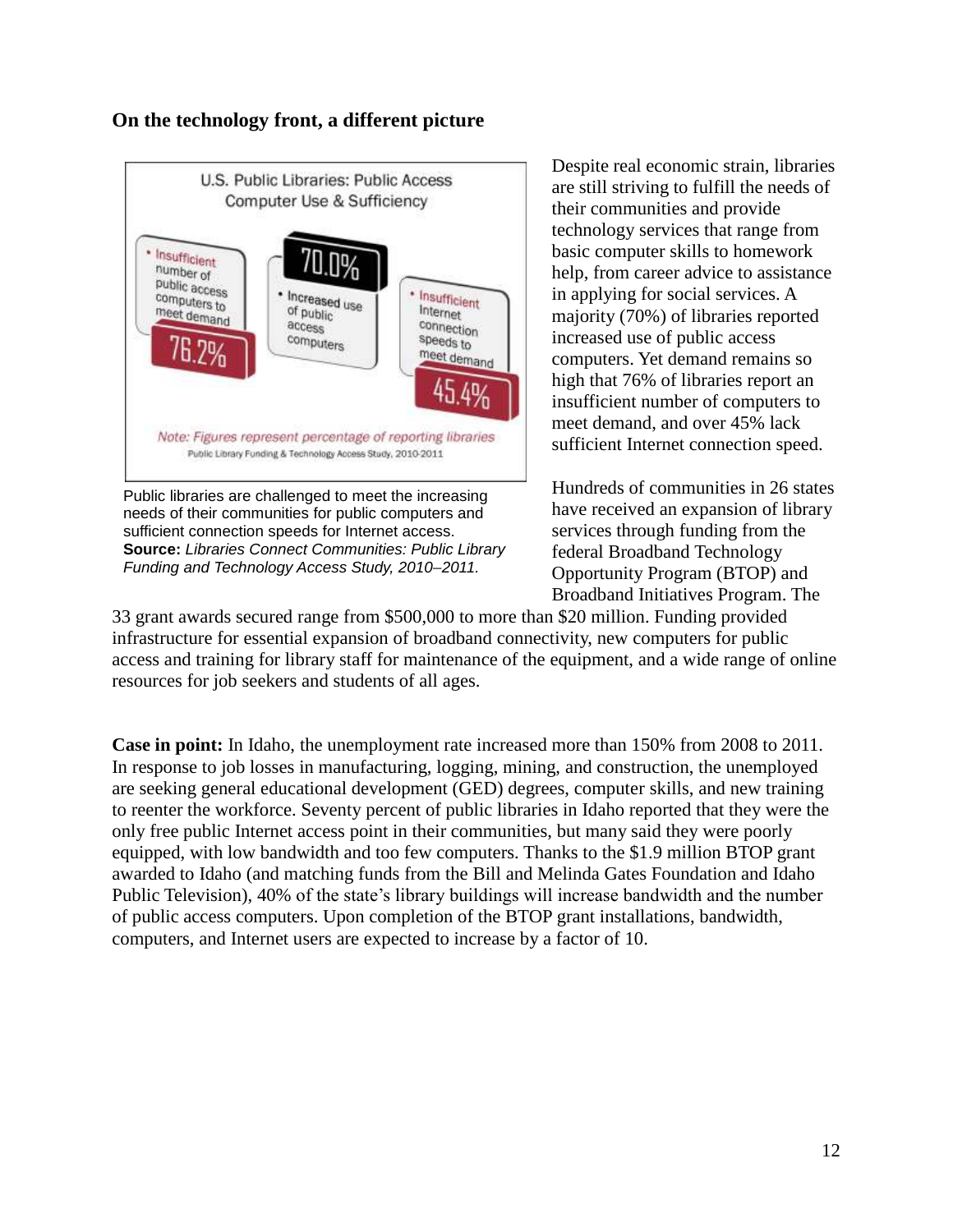#### **The need for speed and e-reads greater than ever**

A 2010 national study by OCLC indicated that 4.4 million economically impacted Americans used the library for essential job-related activities. In response, libraries continue to increase their services to job seekers. Nearly 91% of libraries provide access to online job resources, including software to help patrons create résumés and employment materials; and nearly 72% of libraries help patrons complete online job applications.

Libraries provide a wealth of resources to support small business and entrepreneurs. According to the 2011 PLFTAS, services offered by libraries to develop business plans and other materials to support business start-ups increased by more than 20% from the previous year.

**Case in point:** Arlington Heights (Ill.) Memorial Library. Meeting the needs of job seekers and entrepreneurs can be difficult with decreased local and state funding. Arlington Heights Memorial Library has been able to expand services through the support of community partners such as the Rotary Club, which has given the library grants totaling \$8,000 since 2010. The wide range of job-search resources and services includes a professional consultant that comes twice a week to review résumés, with appointments booked up to a month in advance. The local Chamber of Commerce recognized the library as the 2011 Business of the Year for its invaluable contributions to the business community.

The number of libraries providing ebooks continues to increase, supporting the exploding popularity of the format. More than 67% of libraries report offering downloadable ebooks, up from 38% just four years ago. Last year, nearly 28% of libraries reported providing e-readers and other mobile devices for checkout to patrons.

#### **Modest increases in per capita income — and some belt-tightening**

The latest *[Public Library Data Service \(PLDS\) Statistical Report](http://www.ala.org/pla/publications/plds)* (published in 2011, reflecting data gathered in 2010) showed modest increases in average library income per capita (\$49.42, up 2.8% from 2009) and average library expenditures per capita (\$46.52, up 2.6% from 2009). PLDS libraries spent an average of \$7.88 per capita on materials. The top alternative funding sources reported were printing, overdue materials, replacement library cards, non-resident cards, and space rental.

The PLDS report is published annually by the Public Library Association, a division of the ALA. The 2011 report reflected data gathered from 1,461 public libraries (about 11% of public libraries) in the United States and Canada. PLDS libraries served 91.9 million registered patrons in 2010, 53.8% of a total legal service area population of 174 million in the United States and Canada. The participants' legal service areas ranged from 75 to more than 4 million people.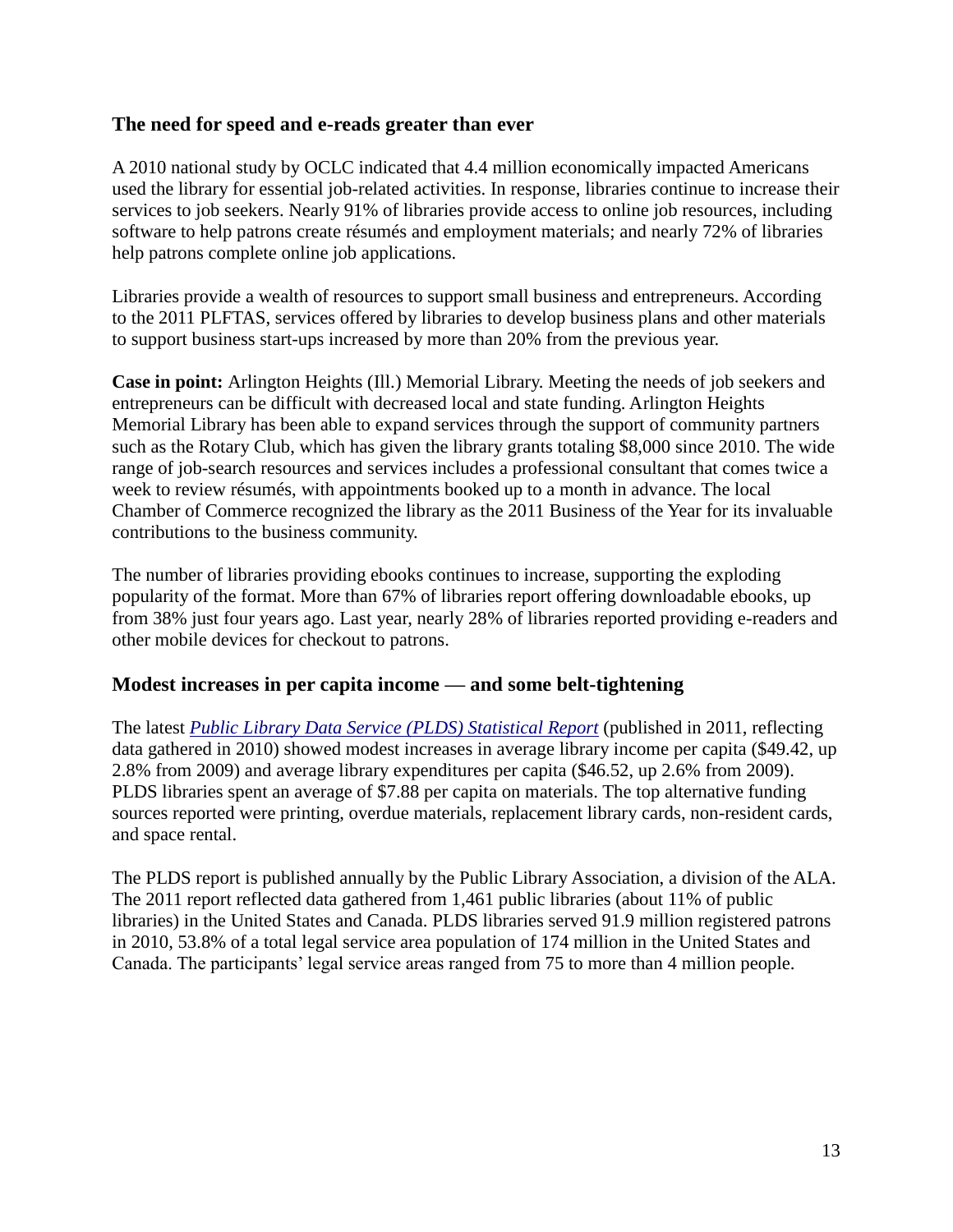|                               | <b>Number of</b><br>libraries, 2010 | <b>Mean</b> | <b>Number of</b><br>libraries, 2011 | <b>Mean</b> | <b>Change</b><br>in mean |
|-------------------------------|-------------------------------------|-------------|-------------------------------------|-------------|--------------------------|
| <b>Library visits</b>         | 889                                 | 168.2       | 1,250                               | 179.5       | 6.7%                     |
| <b>Circulation</b>            | 941                                 | 254.4       | 1,288                               | 259.6       | 2.0%                     |
| <b>Program attendance</b>     | 906                                 | 10.5        | 1,215                               | 12.1        | 15.2%                    |
| <b>Reference transactions</b> | 871                                 | 26.9        | 1,165                               | 25.3        | $-5.9%$                  |
| In-library use of materials   | 377                                 | 49.0        | 464                                 | 47.2        | $-3.6%$                  |
| <b>Library registrations</b>  | 841                                 | 18.5        | 1,152                               | 20.0        | 5.4%                     |

#### **PLDS: Mean output per \$1,000 of expenditures, all reporting libraries, 2010, 2011**

**Source:** *Public Library Data Service Statistical Report, 2010, 2011.*

The PLDS data indicated that the number of items circulated, the number of reference transactions, and the number of patrons to whom programs were presented all declined about 24% from the previous year. As in previous years, the percentage of library registrations, per capita holdings, and library visits per capita greatly increased as the size of the population served decreased.

The PLDS data also indicated that libraries are continually trying to maximize their resources. The 2011 report showed that per \$1,000 spent, libraries on average:

- Received 179 library visits  $(168 \text{ in } 2009, 149 \text{ in } 2008)$ .
- $\triangleright$  Circulated 260 materials (254, 235).
- $\triangleright$  Saw 12.1 patrons attend programs (10.5, 9).
- $\triangleright$  Registered 20 new patrons (18.5, 17).

Only reference transactions and uses of materials within the library did not reflect the increasedoutput trend.

#### **Some libraries look at merging . . . or privatizing**

Some libraries responded to budget woes by merging. The five library systems serving libraries throughout northern Illinois, for example, combined to form RAILS (Reaching Across Illinois Library System). The decision to combine the Metropolitan, Alliance, DuPage, North Suburban, and Prairie Area library systems was made in answer to ongoing financial woes faced by the state-funded operations.

Others considered privatizing. Commissioners in Osceola County, Florida, turned over management of libraries to a private company to save money. Maryland-based Library Systems and Services, Inc. (LSSI) began running the six branches in January; the county will pay the company \$4.71 million during the first year of a five-year contract, which commissioners said would not result in reductions in operating hours or services. Savings-conscious administrators in Santa Clarita, California, also signed on with LSSI . . . but a new California law, effective Jan. 1,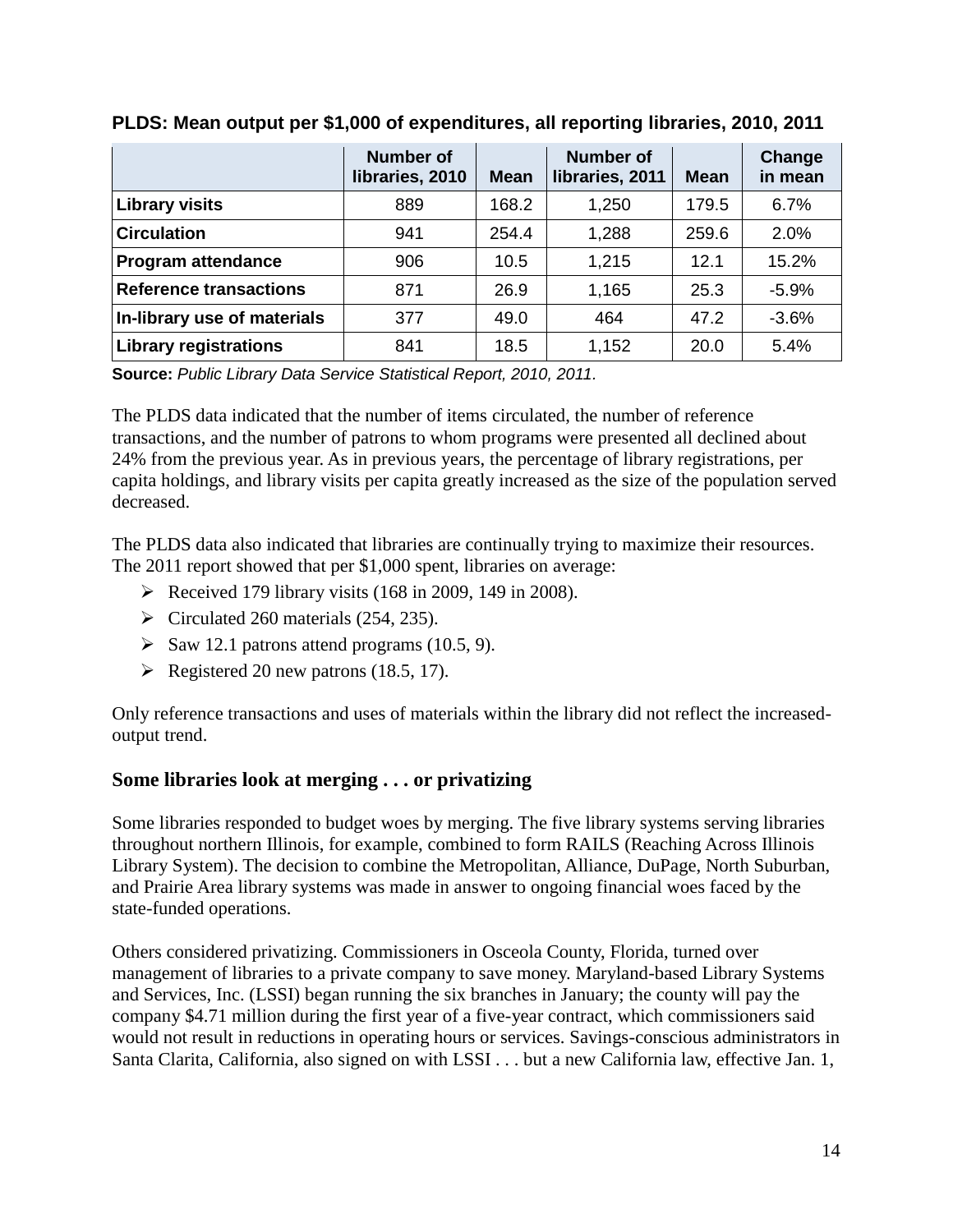2012, mandates that proponents of privatization make their case with hard numbers.

The American Library Association sounded a cautionary note on privatization and formed a Task Force on Privatization to grapple with the issue. "Experience has shown that privatization of public services has not necessarily produced substantial cost savings," reads the introduction to the task force report, *Keeping Public Libraries Public: A Checklist for Communities Considering Privatization* (PDF). "As local officials review [their] choices, they should understand the full scope of services their libraries offer, and the impact that libraries have on their communities."

ALA Editions published *[Privatizing Libraries](http://www.alastore.ala.org/detail.aspx?ID=3431)*, a special report that provides an overview of the privatization of public libraries. Authors Jane Jerrard, Nancy Bolt, and Karen Strege provide background on the trend of local and state governments to privatize public services and assets and examine the history of public library privatization up to the recently introduced California legislation to mandate transparency when cities consider privatizing library services.

#### **From the Creative Responses Department:**

The **Adams Memorial Library** in Central Falls, Rhode Island, closed in July due to a \$5.6 million budget deficit — but opened its door three days a week in August, staffed by about two dozen volunteers. The Adams Library Trust's \$200,000 building endowment is being used to cover operating expenses (but that money cannot be used for salaries). . . . The **Clinton Community Library** in Rhinebeck, New York, opened a branch in a refurbished 1960s English telephone booth with 150 books and a solar panel installed on the roof that keeps a light on long enough for a patron to replace an old book with a new one. . . . The Potrero branch of the **San Francisco Public Library** has opened a seed-lending library at which patrons "check out" vegetable seeds to plant on their own. After harvesting the crops, they save and return seeds to be used in the next growing season. . . . And **nationwide,** advocates united to persuade politicians that libraries matter enough to fight for them: Zombies crawled in Oakland, California ("Zombies love brains"); cute kids and parents held read-ins from Chicago to California; and 200 folks held hands and hugged the New York Public Library.

#### **It's a fact: Grant supports information literacy**

The ALA has received a \$722,000 grant from the Open Society Foundations of New York City to fund an initiative intended to engage librarians, journalists, news ethicists, and students nationally in news literacy education and projects.

The goals of the two-year project, "News Know-how: Libraries and News Literacy for a Better Democracy," are to raise awareness of the corrosive effects of the increased polarization of civic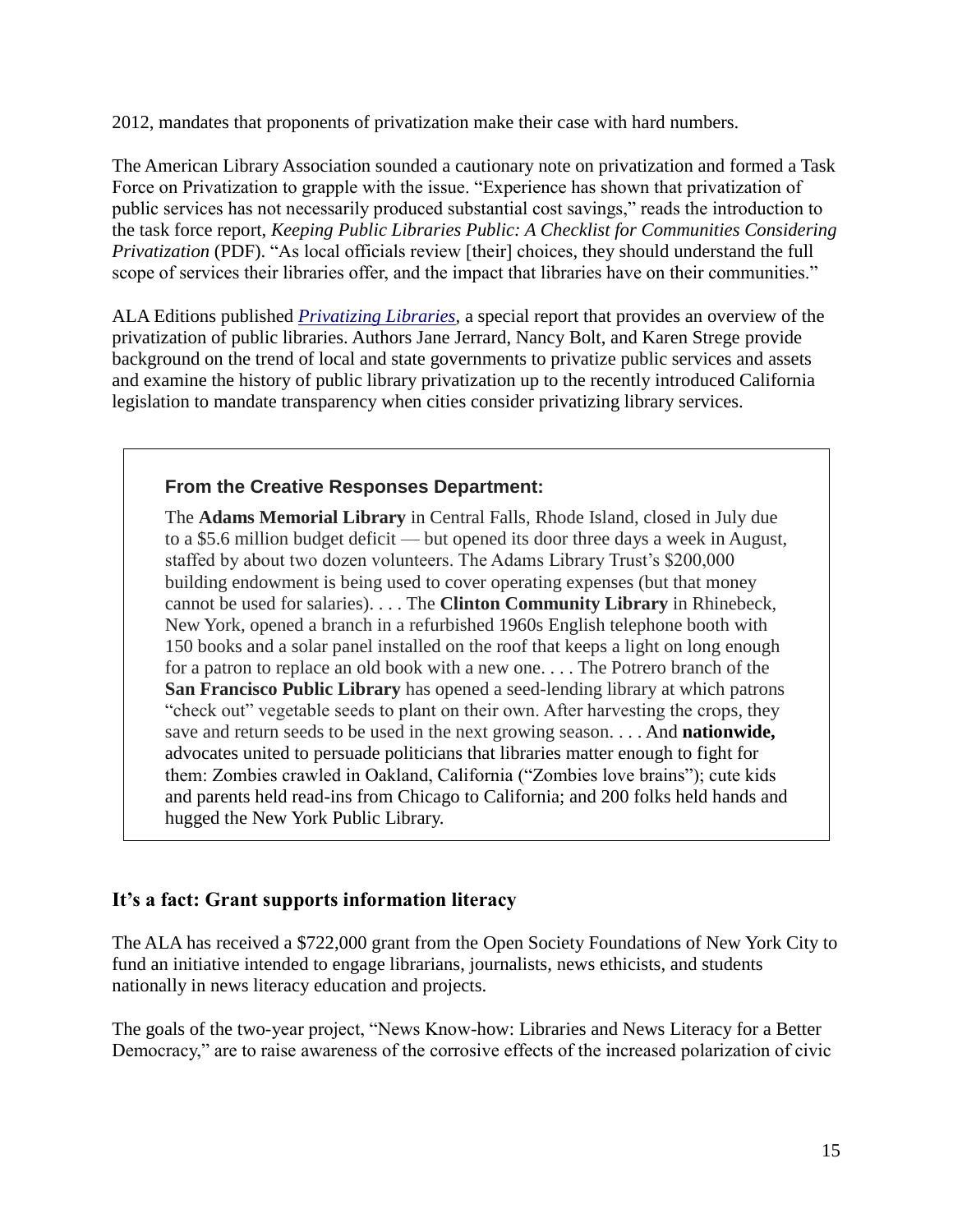discourse; arm the public, particularly young people, against misinformation and deceptive media practices; increase the critical thinking and information-evaluation skills needed for informed civic participation; and create a global connection among librarians and young citizen journalists.

The program will create partnerships and collaborations for a nonpartisan, critical analysis of news and information across the political spectrum. High school students, with public libraries as their "newsroom," will learn how to distinguish facts from opinions, check the source and validity of news and information, and identify propaganda and misinformation. The students will also apply the library profession's information literacy principles to analyzing and thinking critically about the news in all formats.

The lead training organization for News Know-how is the News Literacy Project, a national nonprofit education program that is active in schools in New York City, Chicago, Washington, D.C., and Bethesda, Maryland. The participants for the first round of projects are the public libraries in Chicago and Oak Park, Illinois; Baltimore, Maryland; and a group of rural and urban libraries working with the State Library of Iowa.

**Technology footnote:** Most PLDS libraries (95.8%) had websites, with the most popular content being programming information, online catalogs, and community links. For the first time, the PLDS survey included social media usage questions and found that:

- $\geq 68.3\%$  use Facebook.
- $\geq$  39.2% use Twitter.
- $\geq$  34.3% host a blog.
- $\geq 29.2\%$  use some form of photo-sharing service.

(More in the Social Networking section, below.)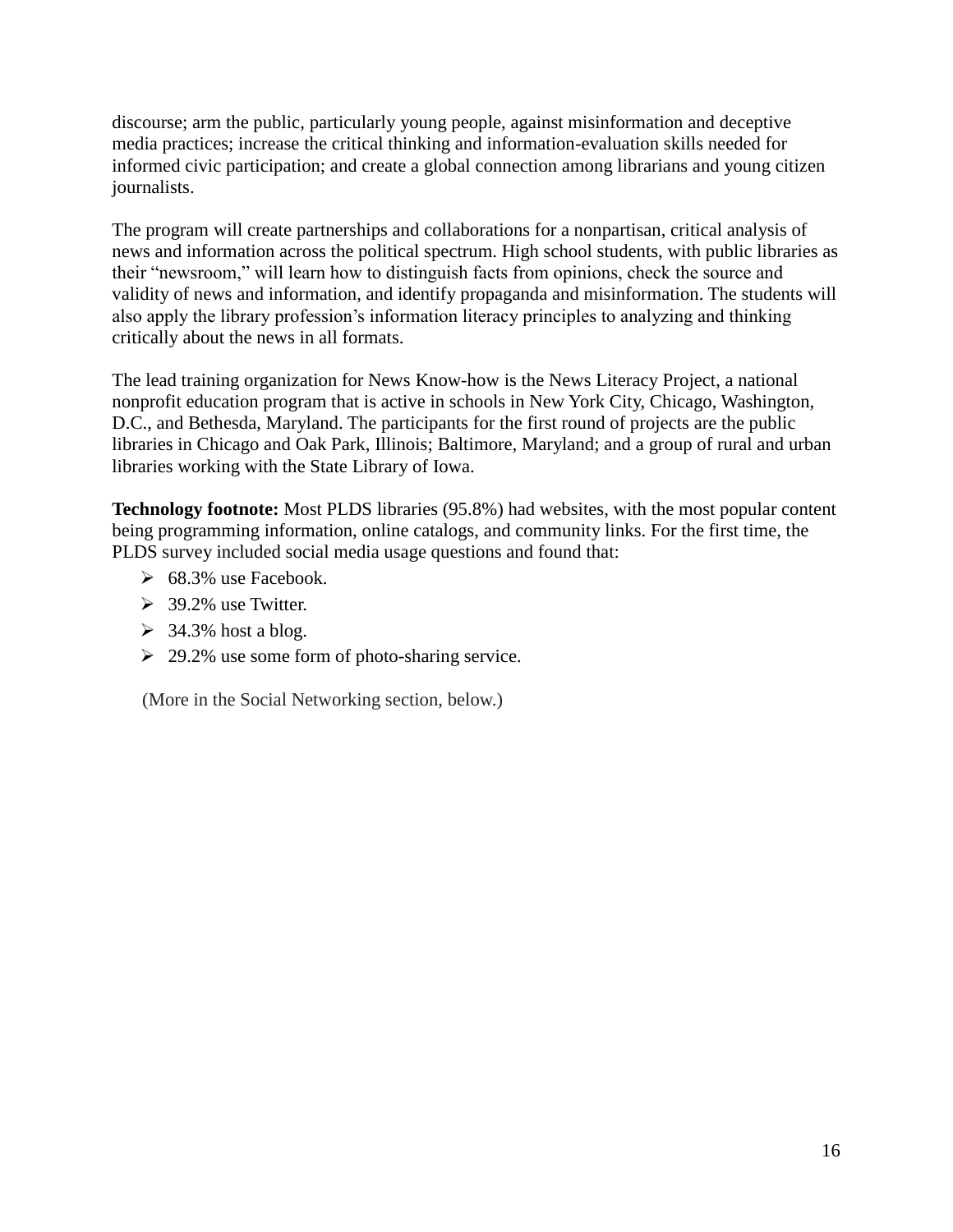### **New focus on ebooks**

#### **Libraries deepen ebook engagement**



Teen using e-reader at Myrtle Grove Middle School, Wilmington, North Carolina.

The proportion of U.S. libraries that made ebooks available almost doubled over the past five years, climbing from 38.3% in 2007 to 67.2% in 2011, according to the American Library Association's Public Library Funding and Technology Access Study. The increase paralleled skyrocketing sales of popular new reading devices and tablet computers.

Not surprisingly, the twin surges provided additional impetus for a dialogue between the publishing and library communities concerning the availability and pricing of ebooks to libraries. ALA officials met with representatives of Penguin, Macmillan, Random House, Simon & Schuster, and Perseus in New York in January 2012.

(Macmillan, Hachette Book Group, and Simon & Schuster have refused to sell ebooks to libraries, and Penguin had eliminated library access to its new ebook titles in November 2011.)

―We explored possibilities for collaboration to conceptualize and develop business models and improve everyone's understanding of how library ebook lending advances the marketability and availability of titles for all," said ALA President Molly Raphael. "Indeed, some distributors have library ebook lending pilots planned in the near future toward that end.

―Though ebook demand is growing rapidly, print books still comprise a significant portion of acquisitions in public libraries. Several of the distributors discussed how print books, ebooks with perpetual licenses, and ebooks with limited licenses each provide different functionality and should be viewed as a portfolio of varied resources, rather than mutually exclusive."

Libraries would see more setbacks in their ability to provide no-fee access to ebooks before improvements in the market, however.

#### **Publisher raises prices for ebooks to libraries**

After signaling in February that price adjustments were in the works, Random House increased its ebook prices by 100-200% in March 2012.

Debra Oberhausen, manager of collection services at the Louisville (Ky.) Free Public Library, was among those who felt the sting.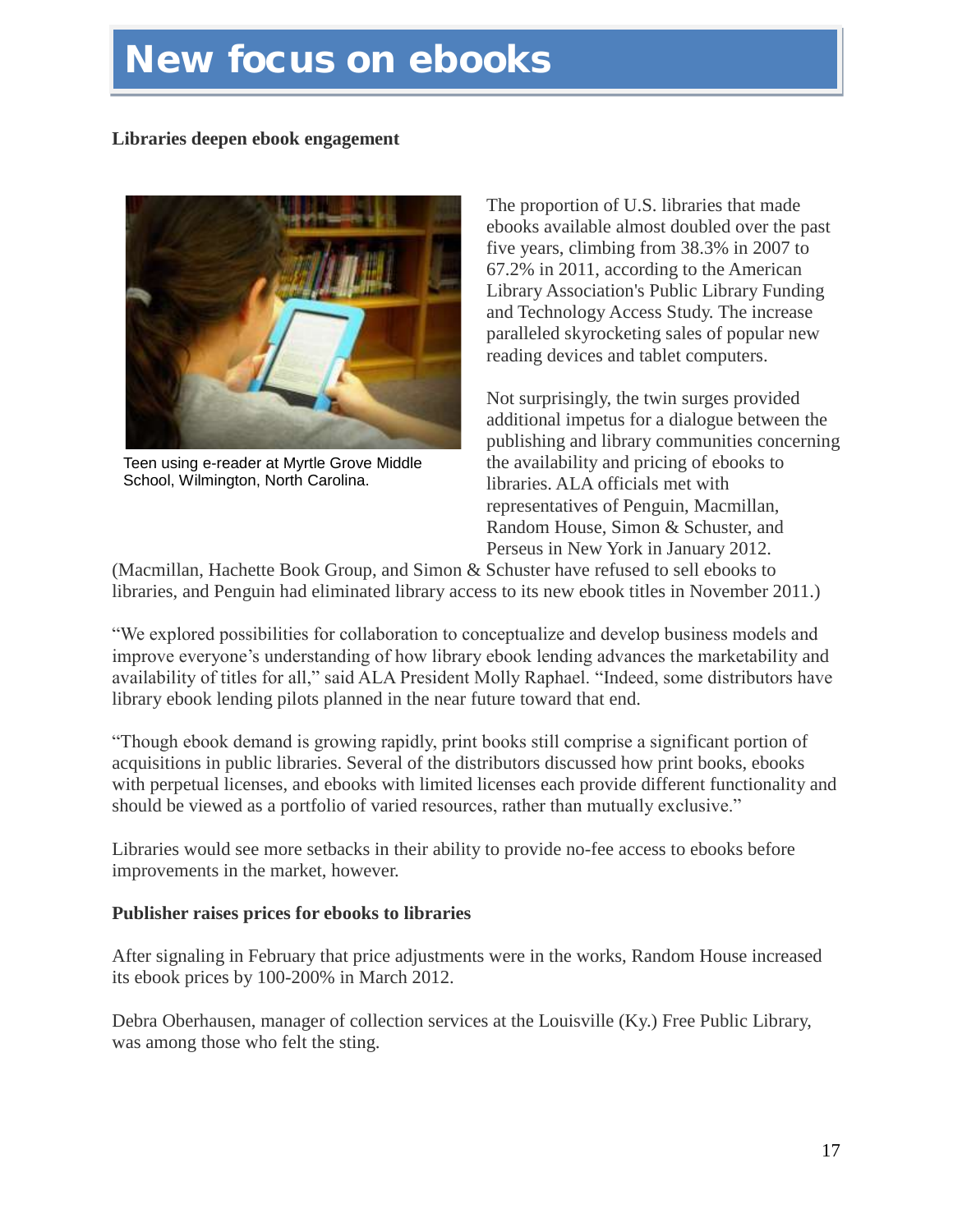On Feb. 29, Oberhausen had bought *Eisenhower in War and Peace,* by Jean Edward Smith, for \$40; on March 1, the price was \$120. (The print version of the book, with the library's discount, is a little over \$20; it retails at \$40). For *Blessings,* by Anna Quindlen, the ebook price went from \$15 to \$45.

Random House increased prices to distributors, such as OverDrive, which in turn can add its own increase. OverDrive is by far the largest distributor of ebooks to public libraries.

"We're very concerned," Oberhausen said. "We want to provide this service, but this kind of pricing is really going to take a huge chunk of our budget. . . . This price increase is really, really hard<sup>"</sup>

The ALA immediately called on Random House to reconsider its decision.

―While I appreciate Random House's engagement with libraries and its commitment to perpetual access," Raphael said in a statement, "I am deeply disappointed in the severe escalation in ebook pricing. Calling on our history together and our hope to satisfy mutual goals moving forward, ALA strongly urges Random House to reconsider its decision. In a time of extreme financial constraint, a major price increase effectively curtails access for many libraries, and especially our communities that are hardest hit economically.

Random House, which had first announced the price hike (without specifying the prices) on Feb. 2, provided the following breakdown for what it is now charging library ebook distributors:

- $\triangleright$  Titles available in print as new hard covers: \$65–\$85.
- $\triangleright$  Titles available for several months, or generally timed to paperback release: \$25–\$50.
- $\triangleright$  New children's titles available in print as hardcovers: \$35–\$85.
- $\triangleright$  Older children's titles and children's paperbacks: \$25–\$45.

―We believe our new library e-pricing reflects the high value placed on perpetuity of lending and simultaneity of availability for our titles," said Stuart Applebaum, a Random House spokesperson. "Understandably, every library will have its own perspective on this topic, and we are prepared to listen, learn, and adapt as appropriate," he said.

Applebaum said Random House welcomed "continuing discussions on the value we place on the unrestricted perpetuity, as well as the simultaneous release of our titles to retail booksellers and public libraries, the key differentiating factors determining our new pricing to library wholesalers."

―We are requesting data that libraries can share about their patrons' borrowing patterns that over time will better enable us to establish mutually workable pricing levels that will best serve the overall ebook ecosystem," Applebaum said. He also noted that the new pricing does not affect Random House titles already in a library's collection.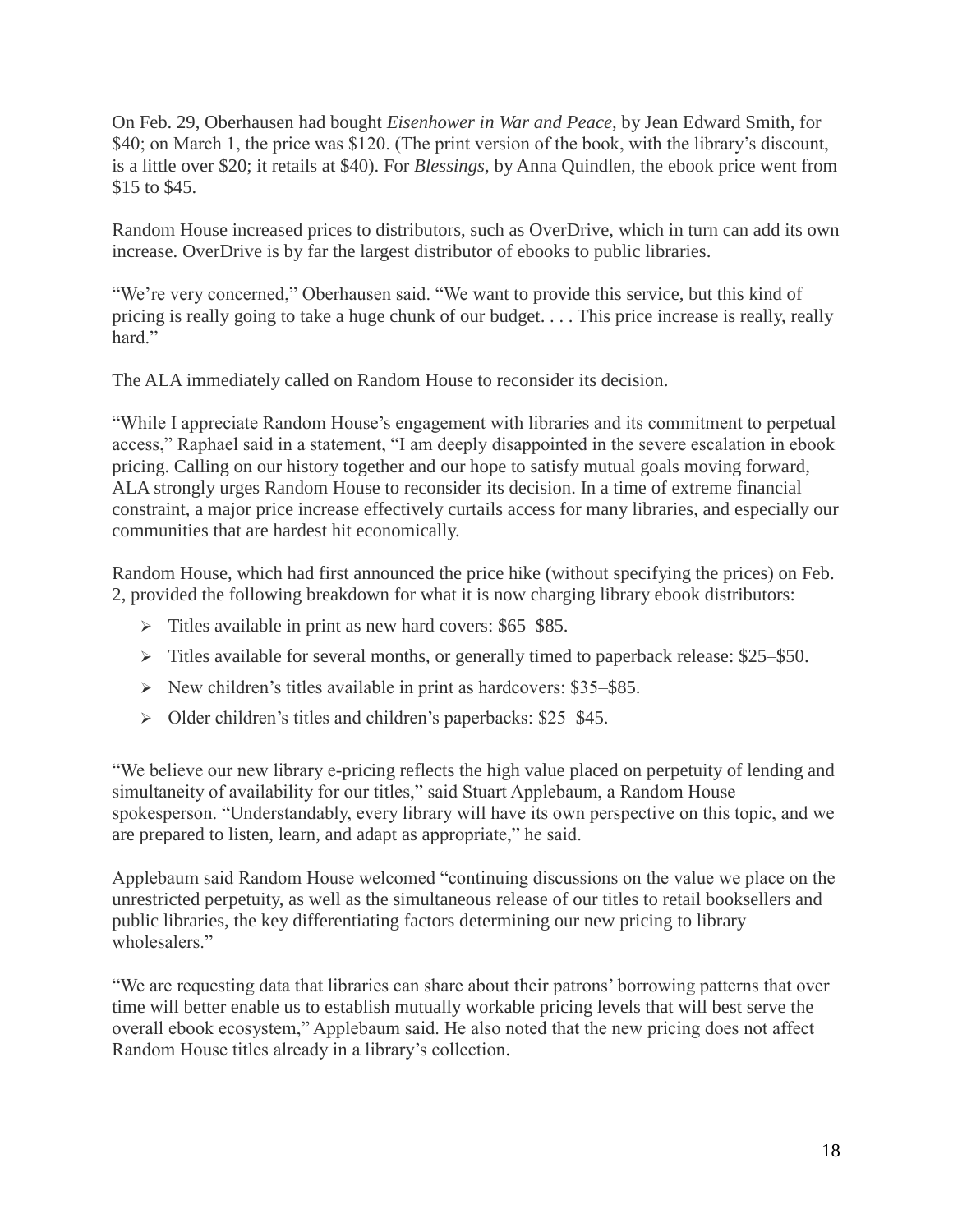#### **Other things you should know about ebooks and libraries:**

- $\triangleright$  Ebook sales are expected to generate \$9.7 billion worldwide in 2016, according to one forecaster.
- $\triangleright$  While library ebook circulation is still very low compared to print book collections, many libraries have experienced significant increases in ebook circulation.
- $\triangleright$  Mobile devices, including ebook readers and netbooks, are available at 27.8% of libraries.
- $\triangleright$  In many cases ebook circulation is hindered by e-reader compatibility issues and the complexity of ebook downloads, digital rights management issues, and availability of popular titles.

#### **Penguin discontinues library ebook sales**

Penguin joined three of the other "Big Six" publishers in disallowing the acquisition of ebook and audiobook titles by libraries when it severed its relationship with library vendor OverDrive in February 2012, immediately eliminating new purchases. This followed a November 2011 decision to stop offering its frontlist ebooks to OverDrive.

―Looking ahead, we are continuing to talk about our future plans for eBook and digital audiobook availability for library lending with a number of partners providing these services. Because of these discussions, as of February 10, 2012, Penguin will no longer offer additional copies of ebooks and audiobooks for purchase via OverDrive. Physical editions of Penguin's new and backlist titles will continue to be available in libraries everywhere," the publisher announced.

At the same time, Penguin expressed interest in continuing the dialogue with libraries and ALA: ―In these ever changing times, it is vital that we forge relationships with libraries and build a future together. We care about preserving the value of our authors' work as well as helping libraries continue to serve their communities, Our ongoing partnership with the ALA is more important than ever, and our recent talks with ALA leadership helped bring everything into focus"

ALA President Raphael affirmed ALA would continue the conversation. "This is a radically dynamic time of change, and we look forward to crafting stable and sustainable business models that enable libraries and publishers to connect readers and authors in the digital age as successfully as we have done since Gutenberg. We all need to work together—and quickly—to bring about full access to ebooks in libraries for everyone, and especially for those readers who depend on libraries as their only source of reading material."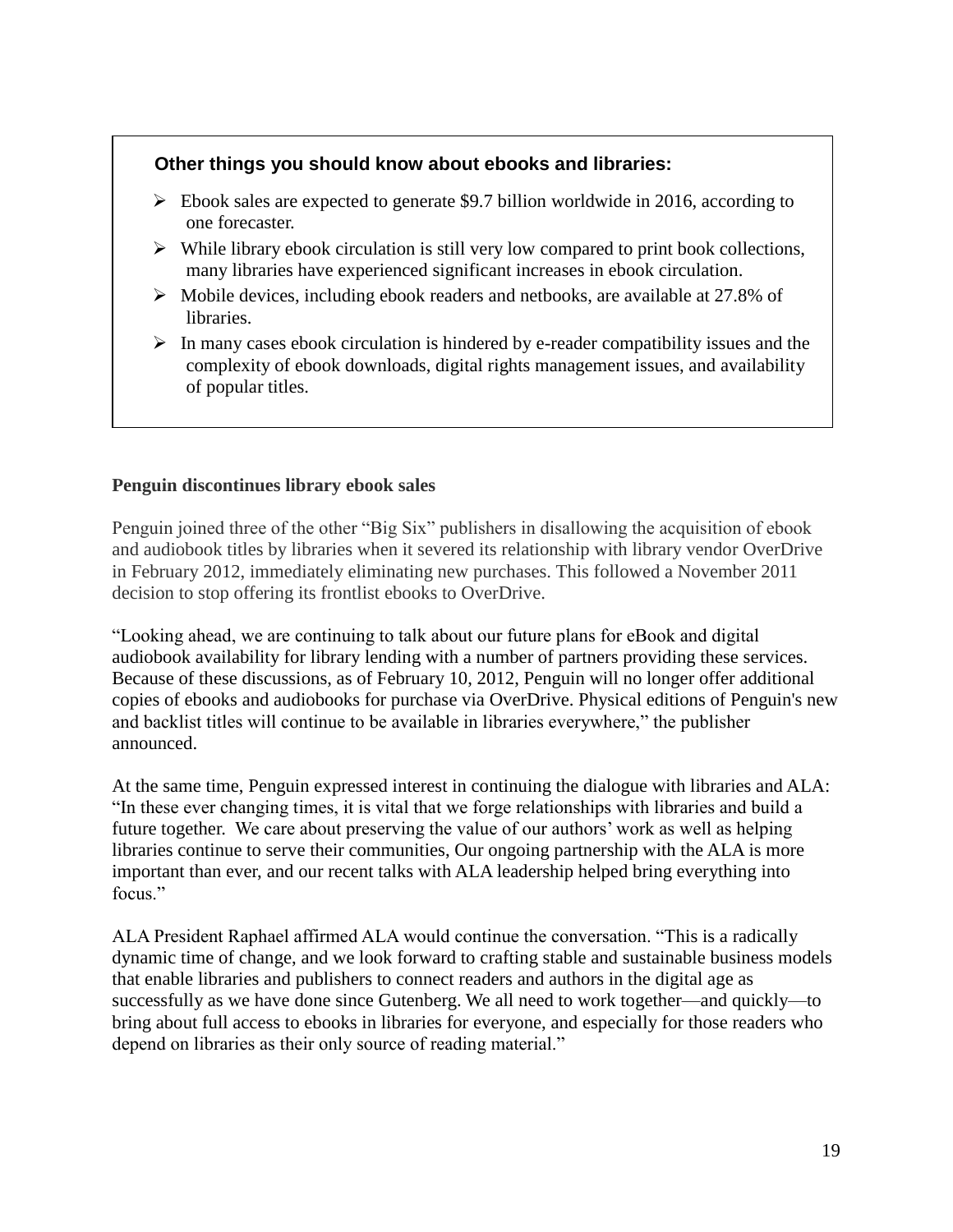#### **HarperCollins policy: 26 loans per ebook**

HarperCollins had adopted something of a compromise position about a year ago, when it became the only major publisher to change the traditional ebook arrangements with libraries. Starting in March 2011, HarperCollins stopped selling ebooks to libraries for unlimited use, which it had been doing since 2001, and began licensing use of each ebook copy for a maximum of 26 loans. The move affects only the most popular titles and has no practical effect on others. After the limit is reached, the library can repurchase access rights at a lower cost than the original price.

The policy came under fire from the ALA, authors, libraries, and librarians, among others. A [petition](http://www.change.org/petitions/tell-harpercollins-limited-checkouts-on-ebooks-is-wrong-for-libraries) against the change garnered more than 70,000 online "signatures," though the 26-loan policy started looking much better on March 1 of this year. HarperCollins said the policy stemmed from concerns that continuing to sell ebooks on the old, unlimited terms would "in the end lead to a decrease in book sales and royalties paid to authors."

Before the Random House move, publishers had been holding back, watching for an industrywide approach to gel. Any agreement still seems elusive, in part because, as David Young, chief executive of Hachette Book Group, says, "Publishers can't meet to discuss standards because of antitrust concerns. This has had a chilling effect on reaching consensus."

#### **Discussion in the blogosphere**

The questions swirling around ebooks—and the lack of data available to answer those questions—have fueled widespread commentary in the blogosphere.

―The reluctance of most big publishers to make ebooks available through library lending is a topic of widespread attention and concern," wrote Mike Shatzkin, a blogger at The Idea Logical Company [\(www.idealog.com/blog\)](http://www.idealog.com/blog), on March 27.

―What really rang true [after the Random House decision] was the fear that the consumers in an emerging ebook ecosystem would 'learn' that getting 'free' ebooks from libraries was just as easy as getting ebooks from retailers and paying for them," Shatzkin said. "Given that all this requires is pointing your web browser in a different direction, it looked to many of the publishers like a really poor bet to enable ebook lending by libraries. Sales of ebooks to libraries isn't a huge market, so the upside is limited. And with many ebook retailers struggling to gain traction in an Amazon-dominated marketplace, the consequences of even a small loss in sales could knock players out of the game."

Amazon's Kindle is in competition with other makers of ebooks, including Apple with its iPad, Barnes & Noble (the Nook), Kobo, and Sony (the Sony Reader). And there's a lot at stake: Sales of adult ebook titles rose 49.4% between January 2011 and January 2012 (\$66.6 million versus \$99.5 million), while ebook sales in the children and young adult segment shot up 475% (\$3.9 million versus \$22.6 million).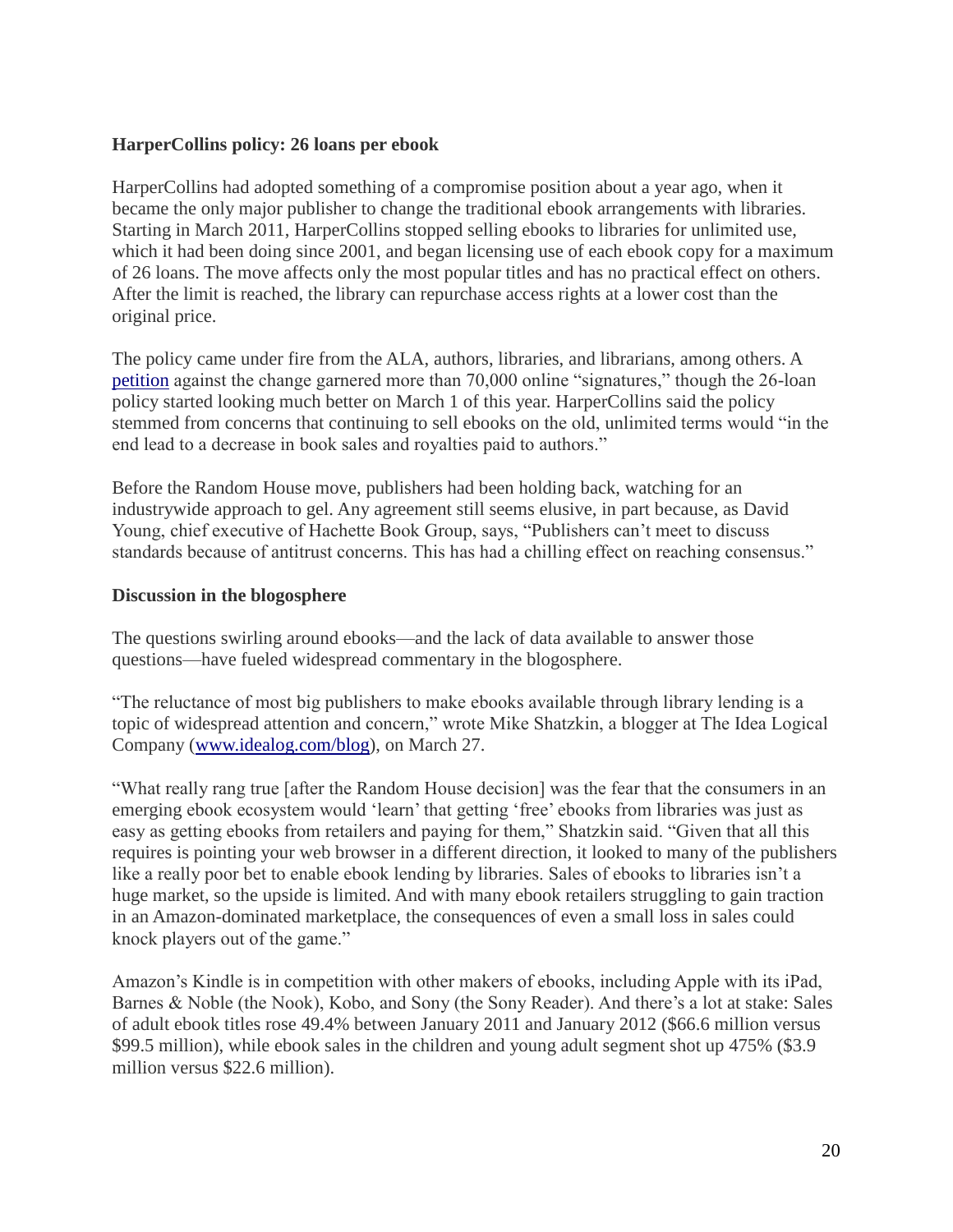Again, the lack of data in a field that is developing at warp speed means that "publishers are implementing policies that they know will result in their revenue being reduced immediately in order to develop what they believe will be a stronger and more diversified distribution network for ebooks in the long run," Shatzkin said.

One possibility: Make ebooks available through libraries after the titles have started on a downward sales trajectory at retail. "Yes, this is windowing," Shatzkin said. "If publishers did it on their big ebook titles, they'd be doing exactly what Hollywood is doing with DVDs of major movies, which are also withheld from library distribution until the theatrical and early DVD revenues have been harvested."

In sum, no one is quite sure where the ebook–library relationship is going. Is this a marriage that's breaking up or an engagement that's just going through a rough period? Time will tell, and more data will certainly help.

Meanwhile, it's worth recalling that in 1992—ancient times, in this context—Sony launched the Data Discman, an electronic book reader that could read ebooks stored on CD-ROM. One of those ebooks was a collection of titles called *The Library of the Future.*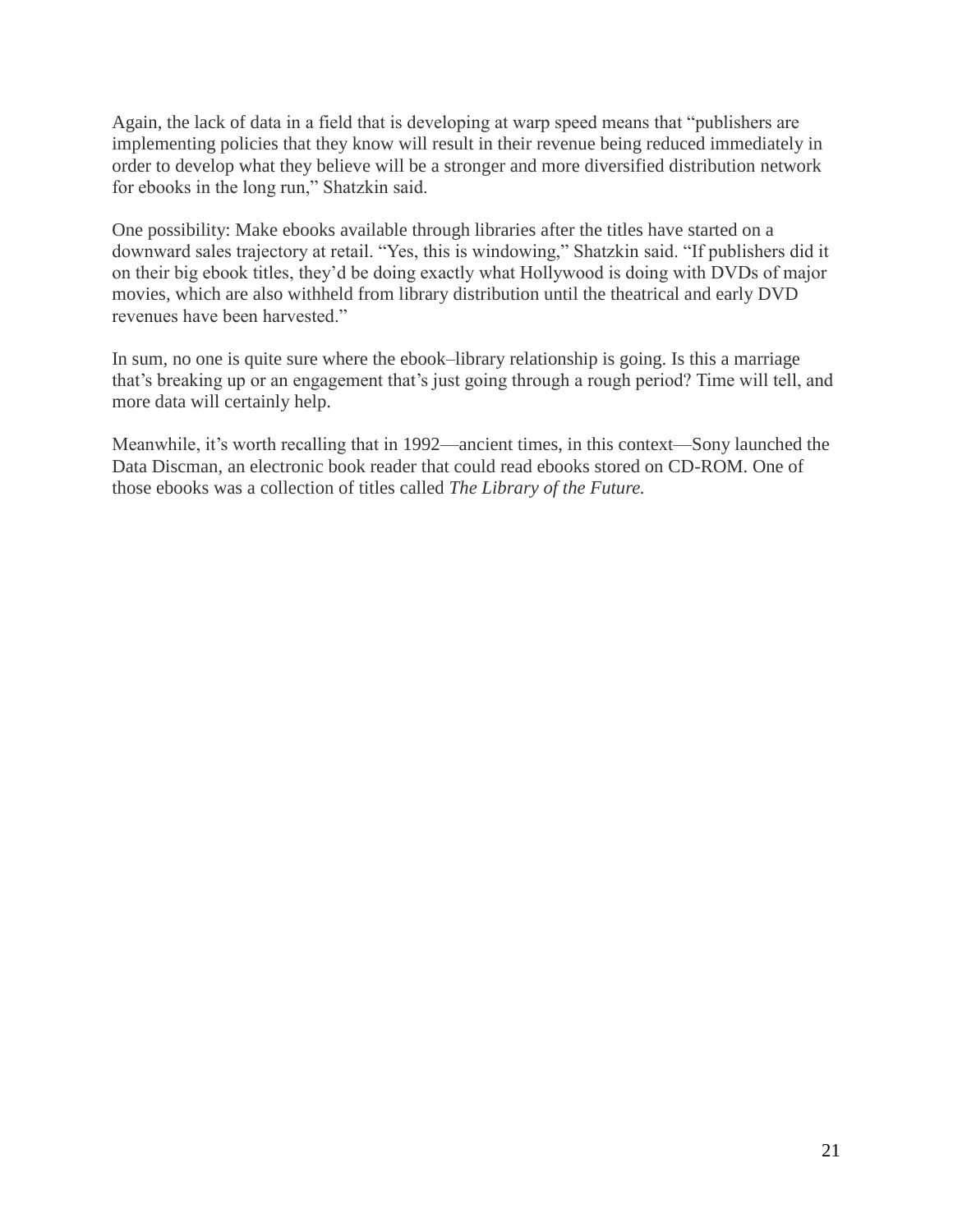# **School libraries**

#### **A bad year on the budget front, with no end in sight**



Library at Northwest High School, Cedar Hill, Missouri. Photo by [Linda Dougherty](http://www.flickr.com/photos/ljdougherty/6154676576/in/photostream/)

Belt-tightening at all levels of government presented school librarians with a series of challenges in 2011and 2012.

The budget-cutting began at the federal level in May 2011, when the Department of Education eliminated fiscal 2011 funding for the Improving Literacy Through School Libraries program, the only federal program solely for school libraries in the United States. This program supports local education agencies in improving reading achievement by providing students with increased access to up-to-date school library materials; well-equipped, technologically advanced

school libraries; and professionally certified school librarians. Senator Reed (D-R.I.) was able to get \$28.6 million back into the Fund for Improvement of Education (FIE) and half of that was earmarked for libraries.

Federal cuts quickly affected state school and school-library budgets and from there trickled down to school districts nationwide. The situation may have most severe in California, where the number of certified teacher-librarians dropped to 895 this school year. Los Angeles Unified School District laid off dozens of library staff, interviewing them for a chance to be reassigned to a classroom.

Headlines from the rest of the nation were not lacking. A sampling:

- $\triangleright$  "Budget cuts affect school library services"—Kalispell (Mont.) Public Schools.
- $\triangleright$  "Fifth-graders step in to help fill school's library budget cut gap"—Evergreen, Colorado.
- $\triangleright$  "School budget cuts: Librarians are far more important than the latest gadget"—Manlius, New York.
- $\triangleright$  "Cutbacks shut elementary's library, threaten middle school's"—Columbus, Ohio.
- $\triangleright$  "Preliminary 2011–2012 school budget cuts equivalent of 10 staff"—Pelham, New York.

Tracey Weiss Suits, a 25-year teacher who worked for the last six years as a media specialist in a Land O'Lakes, Florida, school, summed it up succinctly: "Anything that is not a classroom where you have 30 kids in front of you for six, seven hours a day is probably a soft target in today's economic times," she said in a Huffington Post interview. Suits was laid off in 2011.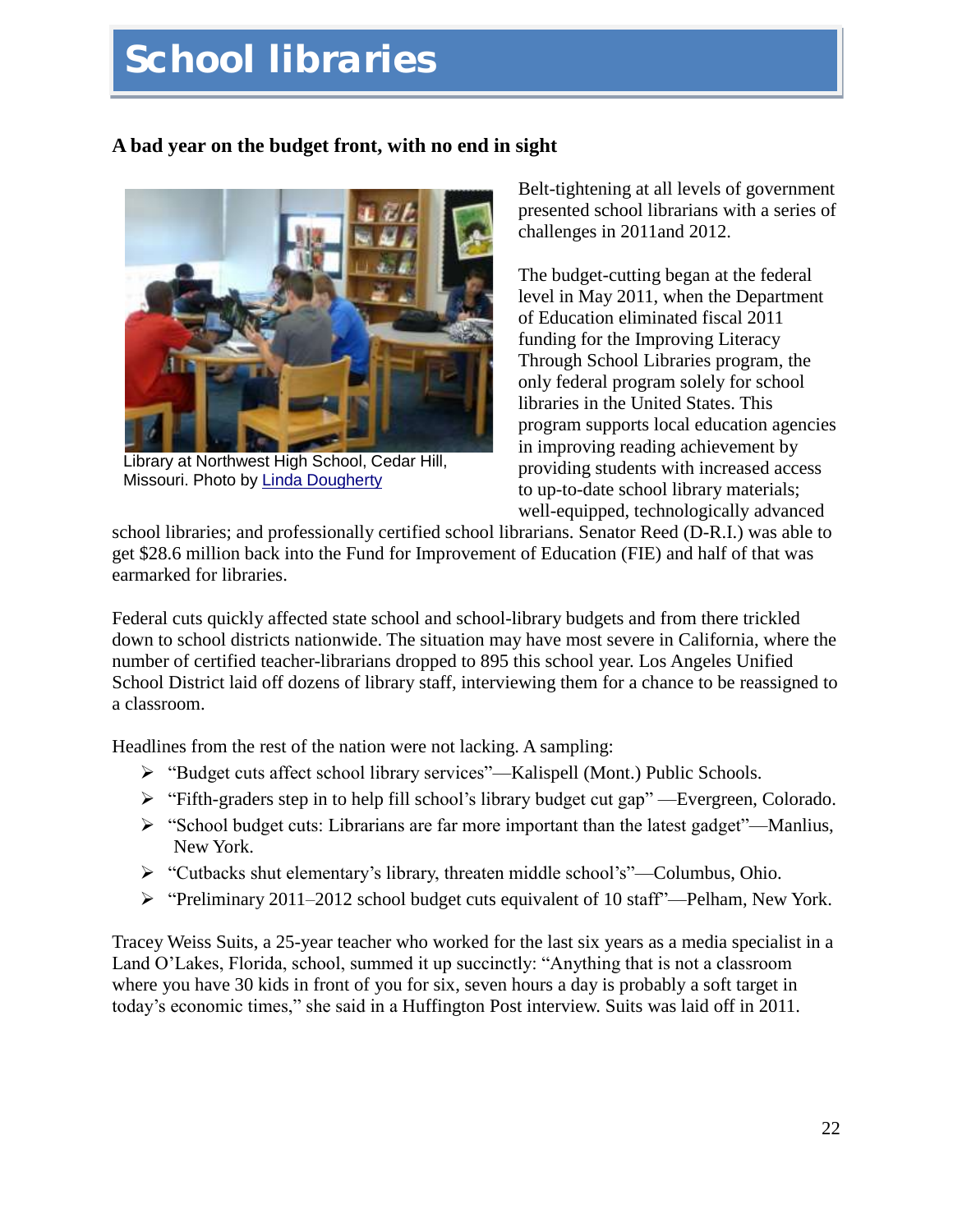#### **AASL president sounds an alarm**

Nancy Everhart, 2010–2011 president of the American Association of School Librarians



AASL President Nancy Everhart

(AASL), sounded an alarm in response to the elimination of school librarian positions in schools facing budget shortfalls.

―Faced with the pandemic loss of school librarian positions due to drastic and alarming cuts in educational spending, AASL continues to advocate for the school librarian as an indispensable member of the educational team," Everhart said. "Not only do strong school library programs create an environment where independent reading is valued, promoted, and encouraged, but studies have repeatedly demonstrated that students in schools with strong school library programs learn more, get better grades, and score higher on standardized tests.

―By eliminating school librarians, schools are losing a vital

collaborator whose educational specialty is teaching lifelong, independent learning skills. Without these crucial skills, how will today's students succeed in tomorrow's global economy?"

Everhart issued her statement in connection with a visit to Luther Elementary School in Fort Atkinson, Wisconsin, one of a number of states that faced impending budget cuts and the elimination of more school librarian positions. The visit was part of her "Vision Tour" of school library programs across the country.

#### **More school librarians means higher ACT test scores**

Students in programs with more school librarians and extended library hours scored 8.4% to 21.8% higher on ACT English tests and 11.7% to 16.7% higher on ACT Reading tests compared to students in schools where libraries had fewer resources, according to the Young Adult Library Services Association (YALSA). Ninety percent of students recognize that their school library helps boost their confidence in sorting and analyzing information they gather from books and other materials, while nearly 92% of the students appreciate the school library's help in sorting and analyzing information and attaining media literacy.

Public libraries also offer important educational resources: 79.6% of public libraries offer online homework resources and 89.6% offer access to online databases, with content in virtually every school subject. Three-quarters of Americans believe it is a high priority for public libraries to offer places where teenagers can study and congregate.

Meanwhile, YALSA has updated its National Research Agenda, which was developed by members of YALSA's 2010 and 2011 research committees. These groups of library science educators, working in graduate schools nationwide, surveyed the field to identify gaps in research and determine the questions that needed to be answered in order to fill those gaps.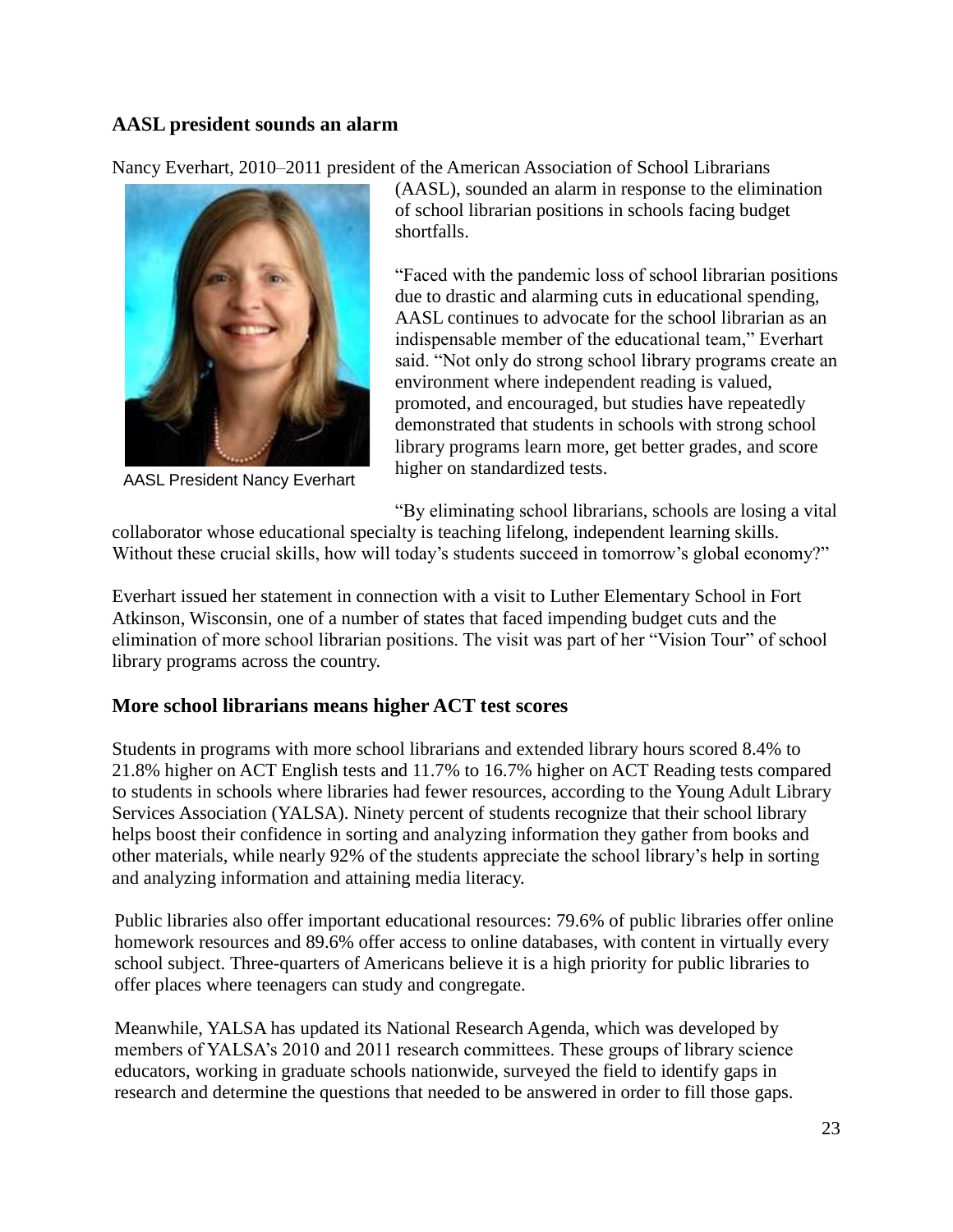#### **More than 25,000 back petition to the White House**

A petition in support of school library programs created by Carl A. Harvey II, 2011–2012 AASL president, took school librarians' case directly to the White House . . . electronically.

By using the "We the People" petition website provided at whitehouse.gov, Harvey called on the administration to ensure that every child in America has access to an effective school library program by using the reauthorization of the Elementary and Secondary Education Act (ESEA) to provide dedicated funding to help support those programs. Posted on Jan. 5, 2012, the petition had one month to garner the 25,000 signatures needed to require a response from the White House. Through grassroots communication efforts, the threshold was crossed Jan. 31 — with four days to spare.

―The petition was a way to build awareness of the importance of including school libraries in the reauthorization of ESEA," said Harvey, school librarian at North Elementary School, Noblesville, Indiana. "By raising the required signatures, not only did we put the petition in the hands of the White House administration, but it gave school librarians an opportunity to reach out past their normal networks and garner support for their programs in a way that hasn't been done before."

The petition drive gained support from authors as well, including Neil Gaiman, Brad Meltzer, and John Green.

#### **―WE PETITION THE OBAMA ADMINISTRATION TO:**

#### **―Ensure that every child in America has access to an effective school library program.**

―Every child in America deserves access to an effective school library program. We ask that the reauthorization of the Elementary and Secondary Education Act (ESEA) provide dedicated funding to help support effective school library programs. Such action will ensure more students have access to the resources and tools that constitute a 21st century learning environment. Reductions in school library programs are creating an 'access gap' between schools in wealthier communities versus those where there are high levels of poverty. All students should have an equal opportunity to acquire the skills necessary to learn, to participate, and to compete in today's world."

#### **But the budgetary bad news continues**

The petition notwithstanding, dedicated federal funding for school libraries seemed in danger of disappearing altogether in fiscal 2013. President Obama's budget proposal for fiscal 2013, released less than two weeks after the petition was filed, eliminates \$28.6 million that was earmarked for literacy programs under the Fund for Improvement of Education (FIE) in fiscal 2012 and put into the budget by Congress at the end of 2011.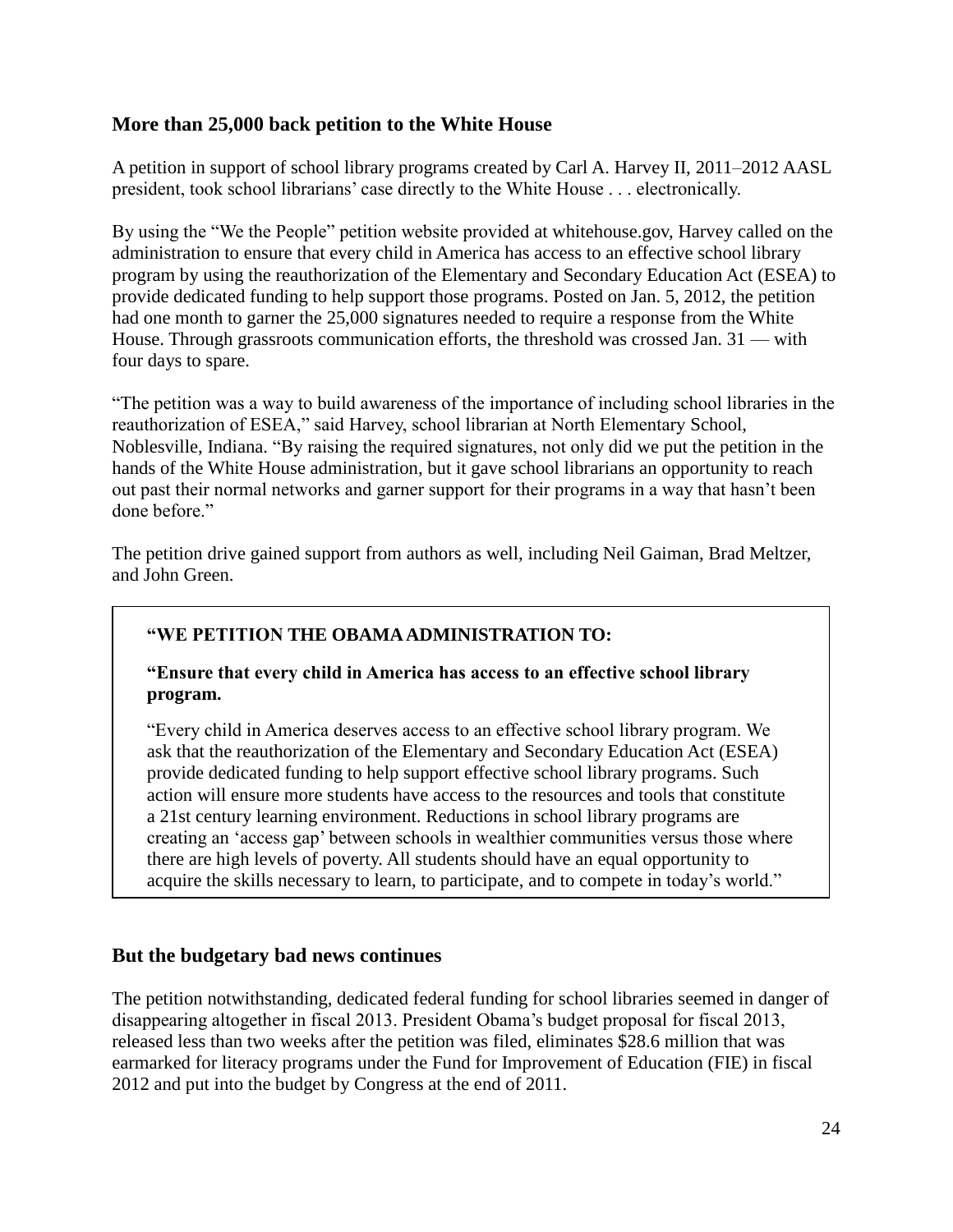Sen. Jack Reed (D-R.I.) spearheaded the push to bring funds to school libraries, with half going to library facilities and the rest to national nonprofit literacy organizations such as Reading Is Fundamental.

―Reducing support for literacy under the Fund for Improvement of Education (FIE) takes books, valuable technological services, and critical learning programs away from at-risk children nationwide," ALA President Molly Raphael said. "We are disappointed the President has chosen to cut programs for this already struggling population. We hope Congress will restore support to help provide at-risk children with a 21st-century education, preparing them for college and career."

Congress had added the \$28.6 million after funding for the Improving Literacy Through School Libraries program had been zeroed out for both fiscal 2011 and 2012; it was meant to cover the same areas that the Improving Literacy program had addressed, according to Jeff Kratz, assistant director of the ALA's Office of Government Relations. But the president did not request that the literacy funding under FIE continue in his current proposal. In addition, he consolidated the Improving Literacy Through School Libraries program with five other literacy programs, giving them \$187 million collectively — but not allocating dedicated funding to any one of them. That decision leaves school libraries without any funds specifically earmarked for them, Kratz said.

#### **Technology installations level off, but remote access increases**

Technology acquisitions in school libraries across the nation appear to be leveling, according to trend data collected by the American Association of School Librarians (AASL), a division of the American Library Association.

However, remote access to school library databases is rapidly increasing. Sixty-five percent of the respondents taking part in the AASL's inaugural [School Libraries Count!](http://www.ala.org/aasl/sites/ala.org.aasl/files/content/researchandstatistics/slcsurvey/2011/AASL-SLC-2011-FINALweb.pdf) (PDF) survey in 2007 indicated that their students had access to their school library's licensed databases remotely (i.e., from any computer with access to the Internet). A steady increase in remote access was noted each subsequent year, and in 2011, 82% of the 4,887 participating libraries made databases available to students outside of the school confines.

|                                                                                                   | 2007  | 2008  | 2009  | 2010              | 2011          | 2011<br>increase |
|---------------------------------------------------------------------------------------------------|-------|-------|-------|-------------------|---------------|------------------|
| Average number of computers in school<br><b>libraries</b>                                         | 22.7  | 23.9  | 25.6  | 27.4              | 27.9          | $+0.5(1.8%)$     |
| Average number of school computers<br>outside library, with network access to<br>library services | 136.8 | 168.3 | 178.4 |                   | 194.0   193.4 | $-0.6(0%)$       |
| Total of school library and library-<br>networked computers                                       | 159.2 | 190.6 |       | 203.6 220.4 221.1 |               | $+0.7(0\%)$      |

#### **Summary of changes in technology installation**

**Source:** *American Association of School Librarians, School Libraries Count! National Longitudinal Survey of School Library Programs,* 2011.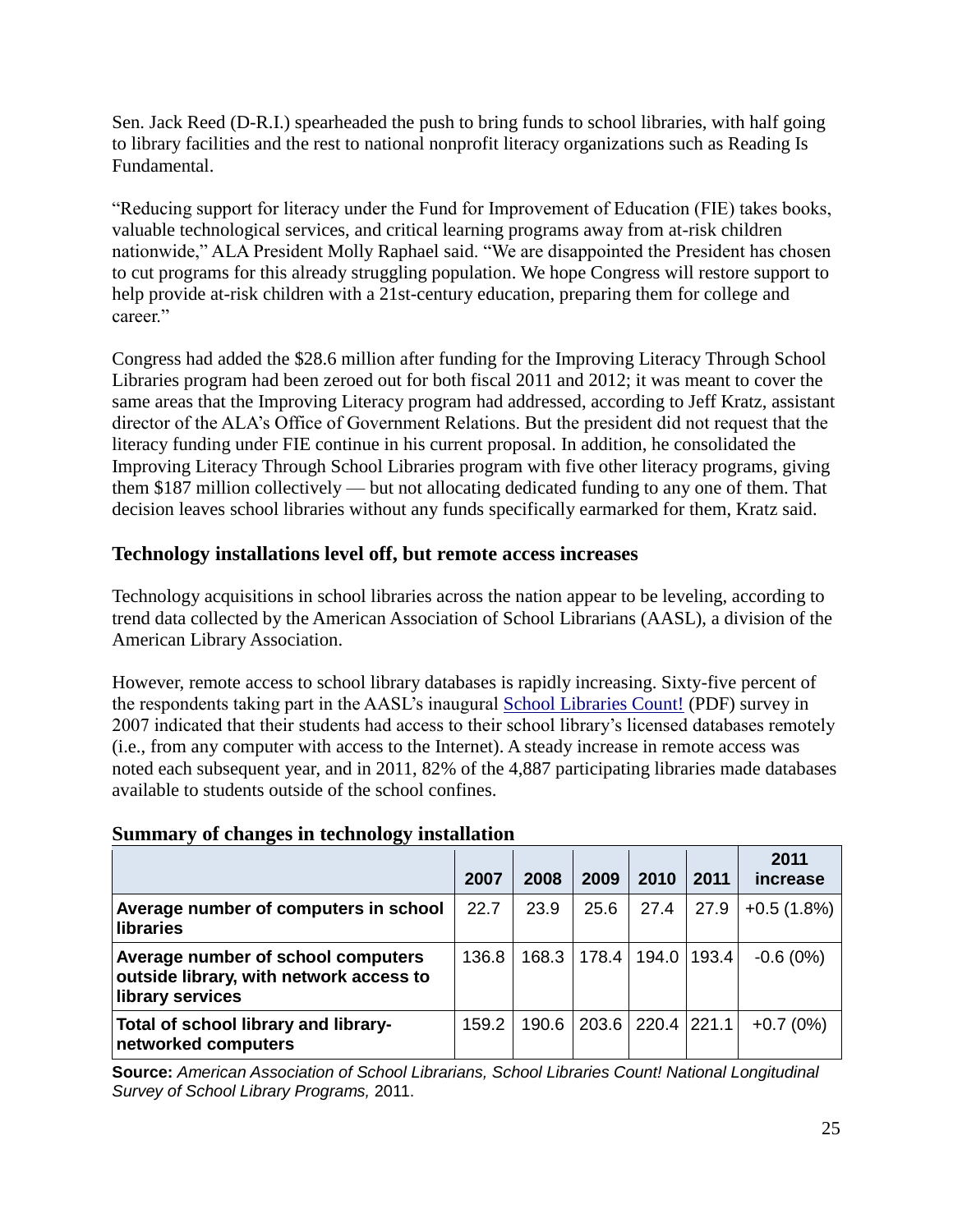The availability of remote database access rises with school level. In 2011, participants reported 78% of elementary schools, 85% of middle schools, 90% of high schools, and 72% of combined schools offered offsite access to licensed databases. The largest expansion in access since the launch of the *School Libraries Count!* survey was seen in elementary school libraries, with a 21% increase in availability between 2007 and 2011. Other notable increases were seen in middle schools (15%) and combined schools (14%).

There were, however, regional differences. While still significantly higher than reported in 2007, remote access in schools in the Western United States decreased by 6% from 2010 to 2011. In 2007, 6 in 10 respondents in the Western states reported that their students had access to licensed databases outside of the school building. This percentage steadily grew through 2010 when 81% of schools offered access. While access dropped to 75% of respondents in the Western region in 2011, other regions of the United States remained constant (Midwest) or increased (Northeast and South).

|                                                                                             | 52%   |
|---------------------------------------------------------------------------------------------|-------|
| Collaborative effort between classroom teacher and school librarian ____________________36% |       |
| Collaborative effort between classroom teacher, technology instructor, and                  |       |
|                                                                                             | 33%   |
|                                                                                             | 28%   |
|                                                                                             | 27%   |
| Collaborative effort between technology instructor and school librarian ____________ 19%    |       |
| Collaborative effort between classroom teacher and technology instructor ________ 13%       |       |
| Other                                                                                       | $3\%$ |

#### **A very 2012 concern: Digital citizenship**

The 2011 *School Libraries Count!* survey showed that 71% of school librarians surveyed are including digital citizenship — appropriate and responsible technology use — as part of their school or district curriculum, and 52% of respondents indicated they were the primary teacher of digital citizenship in their school or district.

Collaborative efforts between school librarians and other educators within the school were also reported, including those between school librarians and classroom teachers (36%) and school librarians, classroom teachers, and technology instructors (33%). Eighty percent of respondents preferred this collaborative approach to teaching digital citizenship; however, 42% of respondents indicated a lack of a collaborative curriculum as the biggest barrier to instruction.

When asked what areas of digital citizenship are incorporated into curriculum, the more traditional citizenship content — plagiarism, copyright, and creative commons — received the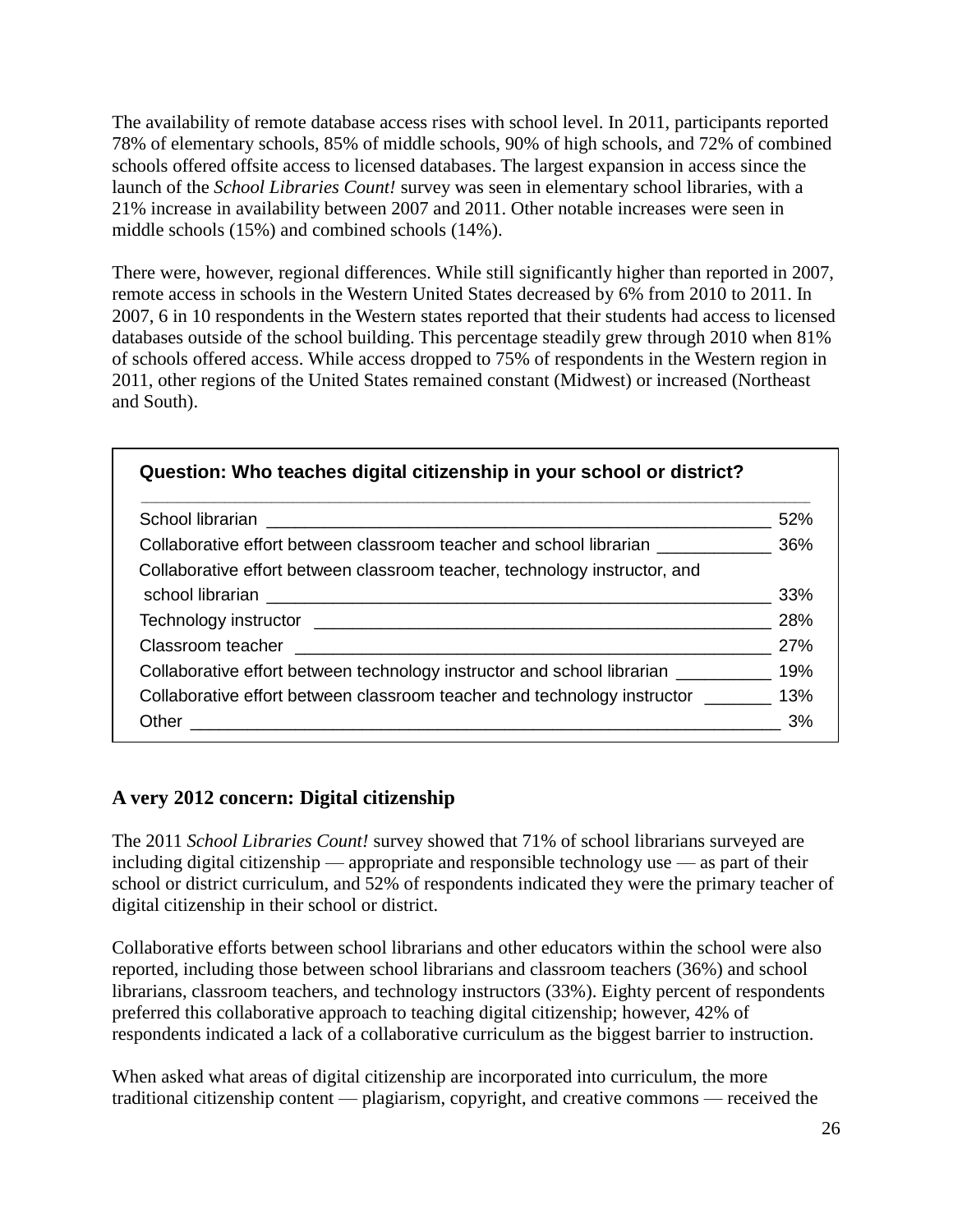highest response, with 95% of respondents. The more common school library program material of evaluating electronic content received 88% of responses. Cheating and dishonesty were the top two behaviors addressed (82% and 79% respectively) in digital citizenship curriculum.

In regards to online safety, frequently taught curriculum areas included electronic responsibility for actions and deeds (79%); cyberbullying, harassment, and stalking (70%); electronic precautions to guarantee safety including personal information sharing (68%); and appropriate postings on social networking sites (47%). While bullying is often included in digital citizen instruction (72%), other malevolent behaviors such as slander (32%) and hacking (24%) are included less often.

#### **Question: Which areas of digital citizenship are incorporated into your curriculum? (Check all that apply)**

|                                                                                                                                                                                                                                | 95% |
|--------------------------------------------------------------------------------------------------------------------------------------------------------------------------------------------------------------------------------|-----|
| Evaluating electronic information to determine validity of material (websites) _                                                                                                                                               | 88% |
| Responsibility (electronic responsibility for actions and deeds) _______________                                                                                                                                               | 79% |
| Cyberbullying, harassment, and stalking example and the control of the control of the control of the control of the control of the control of the control of the control of the control of the control of the control of the c | 70% |
| Security: Self-protection (electronic precautions to guarantee safety including                                                                                                                                                | 68% |
| Etiquette of use (texting in class, IMing, cellphones in schools, disruptive                                                                                                                                                   | 66% |
| Access and rights (freedom of information and intellectual freedom) ____________                                                                                                                                               | 56% |
| Students seek divergent perspectives during information gathering<br>and assessment                                                                                                                                            | 53% |
| Security: Hardware/data protection (including viruses, hoaxes, power surges,<br>and data back-up)                                                                                                                              | 47% |
| Social networking (appropriate postings/pages) _________________________________                                                                                                                                               | 47% |
|                                                                                                                                                                                                                                | 40% |
| Commerce (electronic buying and selling of goods) _                                                                                                                                                                            | 14% |
|                                                                                                                                                                                                                                |     |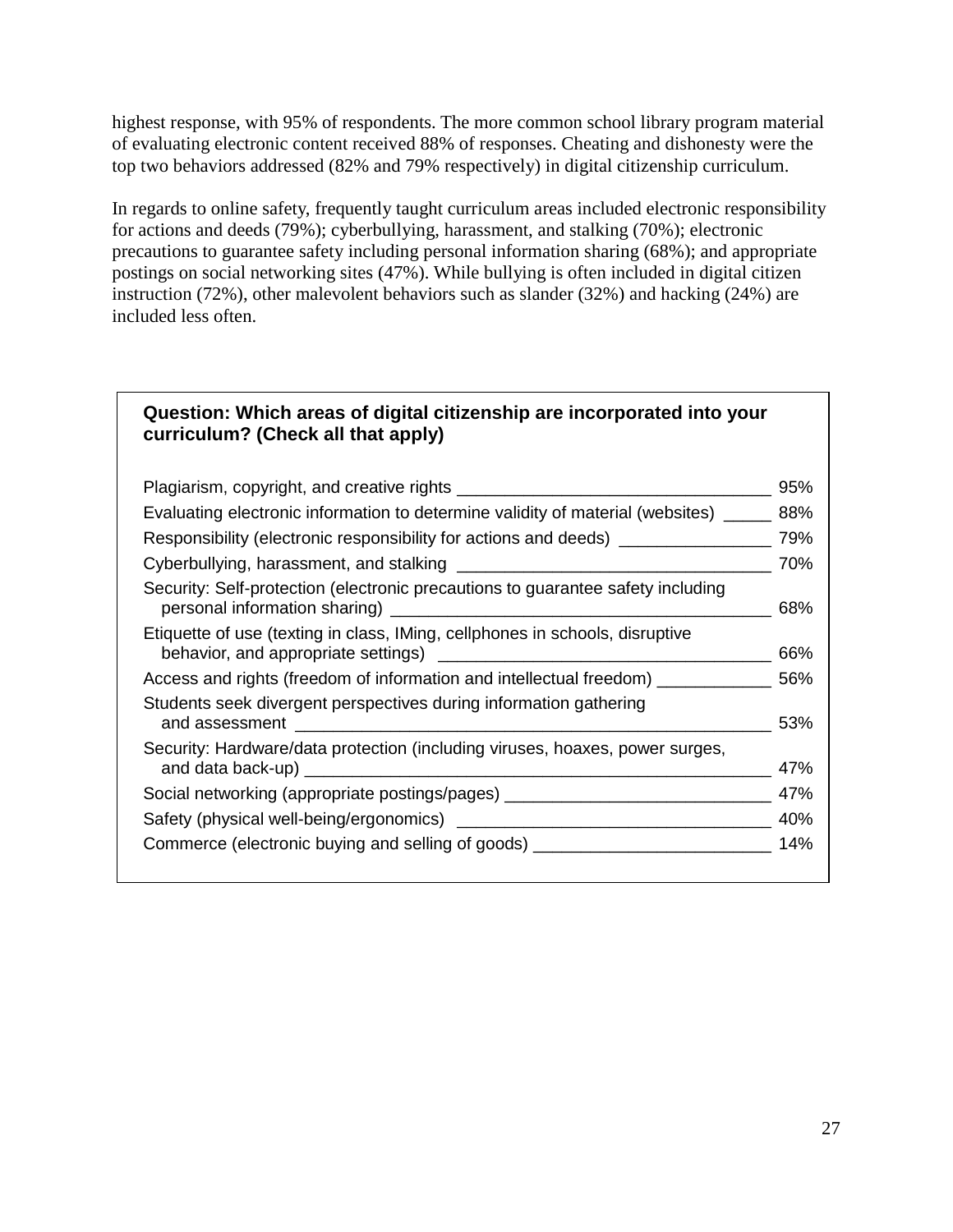# **Academic libraries**



Photo by **Kurt Wagner** 

As academic librarians and their colleagues in higher education in the United States continued to navigate the "new normal," characterized by stagnating budgets, unsustainable costs, increased student enrollments, and reduced staff, the pressure on higher education to demonstrate value took on new urgency and importance in 2011–2012. While several stinging reports concluded that learning outcomes for students in postsecondary institutions are limited and that students are "academically adrift" and do not work very hard, others saw a "value gap" and questioned whether going to any college at any price was worth it.

Given the new focus on academic rigor as part of the value proposition, the contributions of academic librarians to student learning and critical thinking assumed an even more important role than before. Most students entering college in the fall of 2011 acknowledged that they lacked the research skills needed to complete assignments and be successful in an informationintensive economy: A survey of incoming first-year students found that 60% do not evaluate the quality or reliability of information; 75% do not know how to locate research articles and resources; and 44% do not know how to integrate knowledge from different sources.

#### **A key issue: Student information literacy**

Accreditation commissions and postsecondary institutions have acknowledged the importance of developing students' information-literacy capacities. At a national summit funded by the Institute of Museum and Library Services (IMLS) and convened by the Association of College and Research Libraries (ACRL) to find new ways to help academic libraries demonstrate their value, accreditation officials affirmed the importance of information literacy and the contribution librarians make to developing students' capacity to think critically.

A recent ACRL survey found that information literacy has been incorporated into the student learning outcomes at 56% of associate-degree-granting institutions, 44% of baccalaureate institutions, 52% of comprehensive universities, and 43% of doctoral-degree-granting/research institutions. The National Survey of Student Engagement has formed a working group to develop an information-literacy assessment module for the 2013 survey, and the IMLS-funded Rubric Assessment of Information Literacy Skills project is using the Valid Assessment of Learning in Undergraduate Education (VALUE) to create a suite of rubrics that can be used by librarians and disciplinary faculty to assess information-literacy outcomes. Learning analytics (defined as "the interpretation of a wide range of data produced by and gathered on behalf of students in order to assess academic progress, predict future performance, and spot potential issues") is expected to become a key focus for institutions, including academic libraries,within the next four or five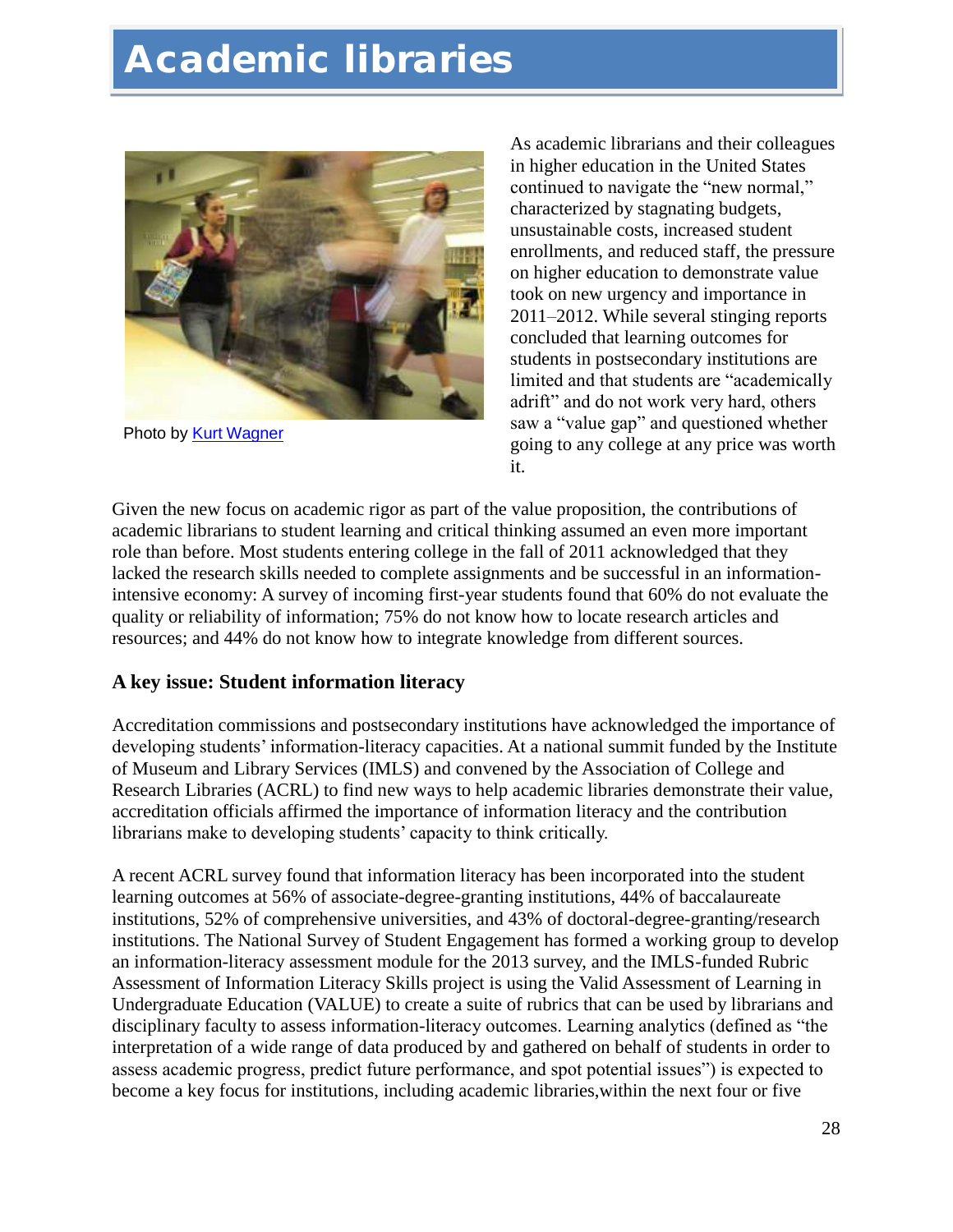years.

It was in this context that the ACRL, in 2011, published *[Standards for Libraries in Higher](http://www.ala.org/acrl/sites/ala.org.acrl/files/content/standards/slhe.pdf)  [Education](http://www.ala.org/acrl/sites/ala.org.acrl/files/content/standards/slhe.pdf)* (PDF), which emphasizes the importance of establishing and measuring outcomes that contribute to institutional effectiveness.

#### **What is the role of the academic library?**

The question posed in a 2010 survey by Ithaka S&R was: "How important to you is it that your college or university library provides each of the [six] functions below?" This is how the functions ranked:

- 1. "The library supports and facilitates faculty teaching activities."
- 2. "The library helps undergraduates develop research and information literacy skills."
- 3. "The library provides active support that helps increase the productivity of faculty research and scholarship."
- 4. "The library pays for resources faculty members need, from academic journals to books to electronic databases."
- 5. "The library serves as a repository of resources; in other words, it archives, preserves, and keeps track of resources."
- 6. "The library serves as a starting point or "gateway" for locating information for faculty research."

**Source:** *Ithaka S+R Library Survey 2010: Insights from U.S. Academic Library Directors.*

#### **Academic libraries embrace transformation**

Academic libraries are working to transform programs and services by repurposing space, migrating collections, and redeploying staff in the digital resources environment. Recent expenditure data reflect libraries juggling their historical role in managing print materials and new demands for digital resources and services. Spending on ebooks jumped from \$133.6 million in 2008 to \$152.4 million in 2010, an increase of 13% in inflation-adjusted dollars. Expenditures for electronic journals increased from \$1 billion in 2008 to \$1.25 billion in 2010, an increase of almost 24% when adjusted for inflation. Spending on print books (and other nonjournal material) declined almost 22% since 2008 (from \$661.1 million in 2008 to \$515.9 million in 2010).

The cost of providing access to scholarly resources, including journals and databases, continued to rise at what many believe is an unsustainable rate: Library expenditures for ebooks, electronic journals, and database subscriptions increased 23% (more than \$264 million) since 2008. Not surprisingly, a recent ACRL survey showed that the top challenge for the profession is redefining the role of libraries and librarians in an environment in which Google, Amazon, Wikipedia, and HathiTrust provide easier access and richer collections.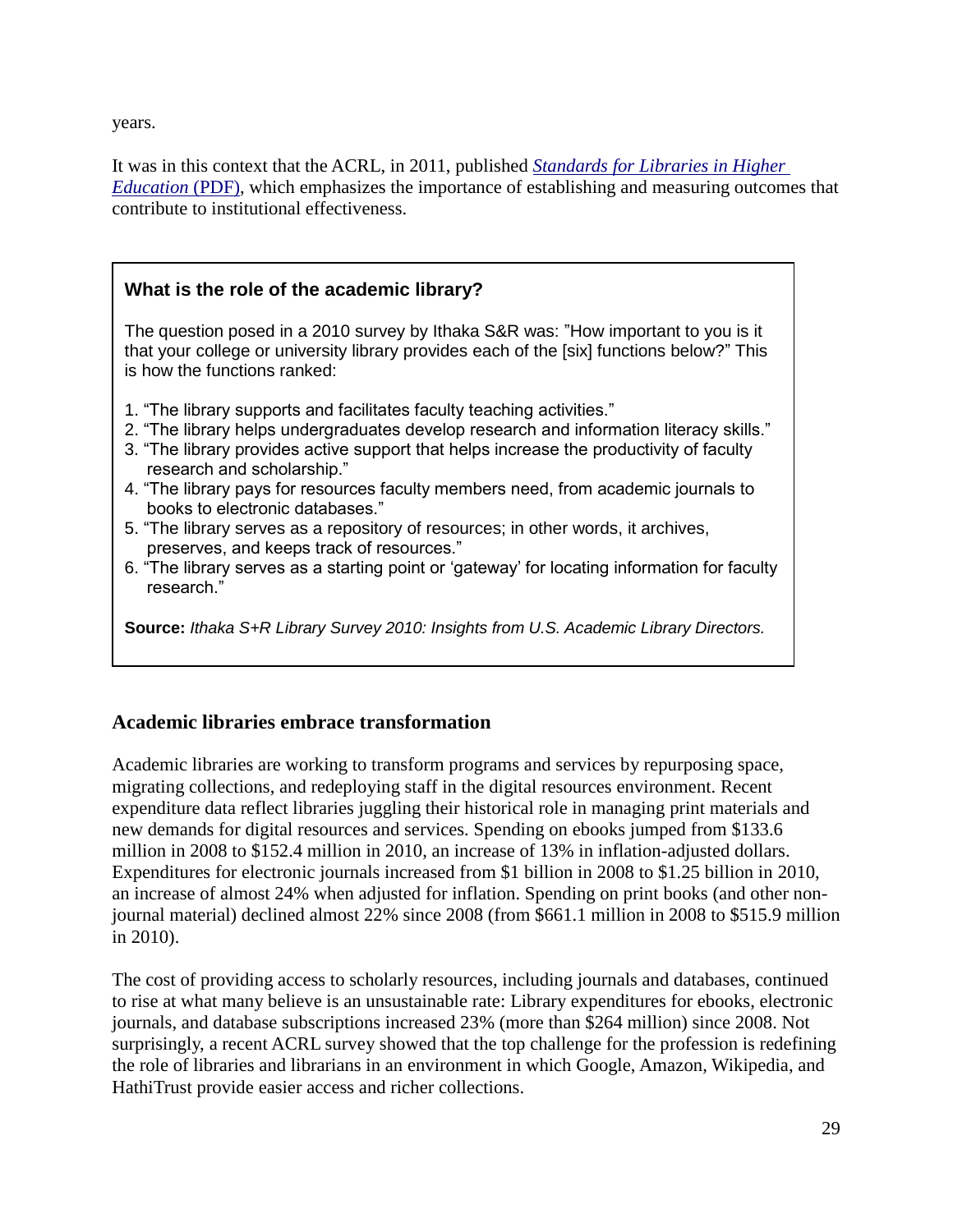According to new data from the National Center for Education Statistics (NCES), libraries spent a total of \$6.83 billion in 2010, compared to \$6.78 billion in 2008 (the equivalent of \$6.87 billion in 2010 dollars). Library expenditures represented 0.62% of all postsecondary expenditures in 2010, less than half the 1.33% of 2008. And academic libraries are spending less per student. In 2010 libraries spent \$332 per student, down from \$355 in 2008 (\$359 in 2010 dollars).

Usage of academic libraries, on the other hand, is up: Increased enrollments have pushed library gate counts up 8.89% over 2008. Student enrollments are expected to increase by 14% between fall 2010 and fall 2019. Although staffing has declined by 4.5% since 2008, more libraries are expanding hours. Sixty-four percent (2,362) of academic libraries were open between 60–99 hours during a typical week. Another 15.2% (564) were open 100 or more hours per week, an increase of 6% over 2008.

Libraries loaned 11.2 million documents to other libraries in 2010, an increase of 1% over 2008. Presentations to groups increased 4.4% over 2008, from 498,337 to 520,122 and reached 7.7% more individuals. Other electronic services provided by academic libraries have increased dramatically: 40.8% provide document digitization services (up from 35.7% in 2008); 17.1% support electronic thesis and dissertation production (up from 13.3% in 2008); 54.1% provide technology to support patrons with disabilities (up from 48.8% in 2008).

#### **New roles, new responsibilities**

Academic libraries find themselves embracing new roles in at least two key areas:

- *Publishing.* More academic libraries are entering the world of scholarly publishing by creating or expanding services. About half the respondents in a recent survey had (or were developing) library publishing services in order to support change in scholarly publication. Three quarters of the respondents indicated they published journals, while half indicated they were publishing monographs and/or conference proceedings. The most common services provided included digital repository, author copyright advisory, digitization services, and management of research data.
- *Data curation.* Funding agencies including the National Science Foundation (NSF) and National Institutes of Health (NIH) now have requirements that promote open access to the underlying data gathered during grant-funded research projects. The NSF states, ―Investigators are expected to share with other researchers, at no more than incremental cost and within a reasonable time, the primary data, samples, physical collections, and other supporting materials created or gathered in the course of work under NSF grants." Since January 2011, proposals submitted to NSF must include a brief supplementary document describing a data management plan. Some academic libraries are already creating services that help campus researchers comply with the requirements to create the plans and to archive and share the data once it is gathered while many more are preparing to "embrace the role of data curator to remain relevant and vital to our scholars."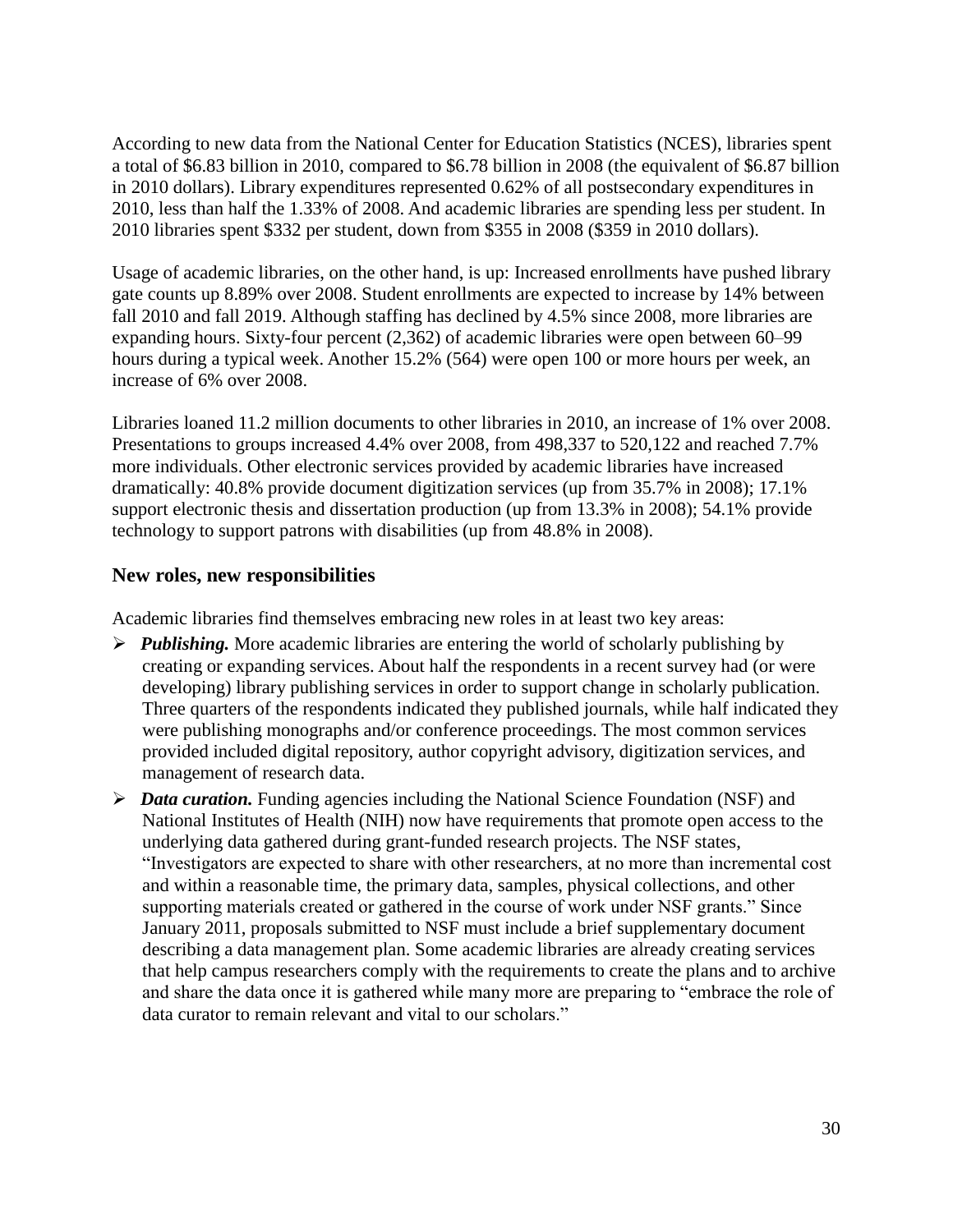#### **Staffing in academic libraries off sharply**

Academic libraries — like libraries of all types — have sustained staff reductions: 88,943 fulltime equivalent (FTE) staff worked in 3,689 academic libraries during the fall of 2010, a decrease of 4.8% (4,495 positions) since 2008 according to the NCES. The number of academic librarians has decreased 1.2% since 2008 to a total of 26,706 FTE positions. At the same time, FTE student enrollments have increased by 7.3%, to 20.6 million students. Librarians accounted for about 30% of the total number of FTE staff in academic libraries.

Rapidly changing needs and tightened budgets have made permanent staffing decisions more difficult than ever. Some academic libraries have responded by hiring highly specialized professionals or post-docs and sharing their time with other units or departments on campus. Other libraries are training existing staff to support new digital initiatives. Academic libraries provided 17.7% of all jobs for new library school graduates in 2011, up from 11.5% in 2010. With the economic downturn, many older librarians are not retiring, and generational differences and conflict is one of the top personnel issues in the workplace.

Total expenditures for salaries and wages accounted for 49.8% of total academic/research library expenditures in 2010, up from 49.3% in 2008. Although the median Association of Research Libraries (ARL) salary increased only 1.5% over 2010, it compared favorably to the 1.2% increase in the CPI. The ALA salary survey below shows mean salaries increased for most positions over 2009.

| <b>Position</b>                                                 | 2009<br>mean | 2010<br>mean | Percentage<br>increase | <b>Number</b><br>reporting<br>(2009) | <b>Number</b><br>reporting<br>(2010) |
|-----------------------------------------------------------------|--------------|--------------|------------------------|--------------------------------------|--------------------------------------|
| Director/dean/chief officer                                     | 92,996       | 97,767       | 5.13                   | 459                                  | 217                                  |
| Deputy/associate/assistant<br>director                          | 80,895       | 81,897       | 1.23                   | 573                                  | 282                                  |
| Department head/branch<br>manager/coordinator/senior<br>manager | 62,007       | 65,320       | 5.34                   | 505                                  | 261                                  |
| Manager/supervisor of<br>support staff                          | 55,704       | 55,732       | 0.05                   | 680                                  | 347                                  |
| Librarian who does not<br>supervise                             | 55,073       | 57,079       | 3.64                   | 2458                                 | 1260                                 |
| Beginning librarian                                             | 46,459       | 47,000       | 1.16                   | 441                                  | 153                                  |
| Total                                                           |              |              |                        | 5116                                 | 2520                                 |

#### **Academic salary data, 2009-2010**

**Source:** *ALA-APA Salary Survey: Librarian—Public and Academic: A Survey of Positions with an ALA- Accredited Master's Degree, 2009 and 2010.*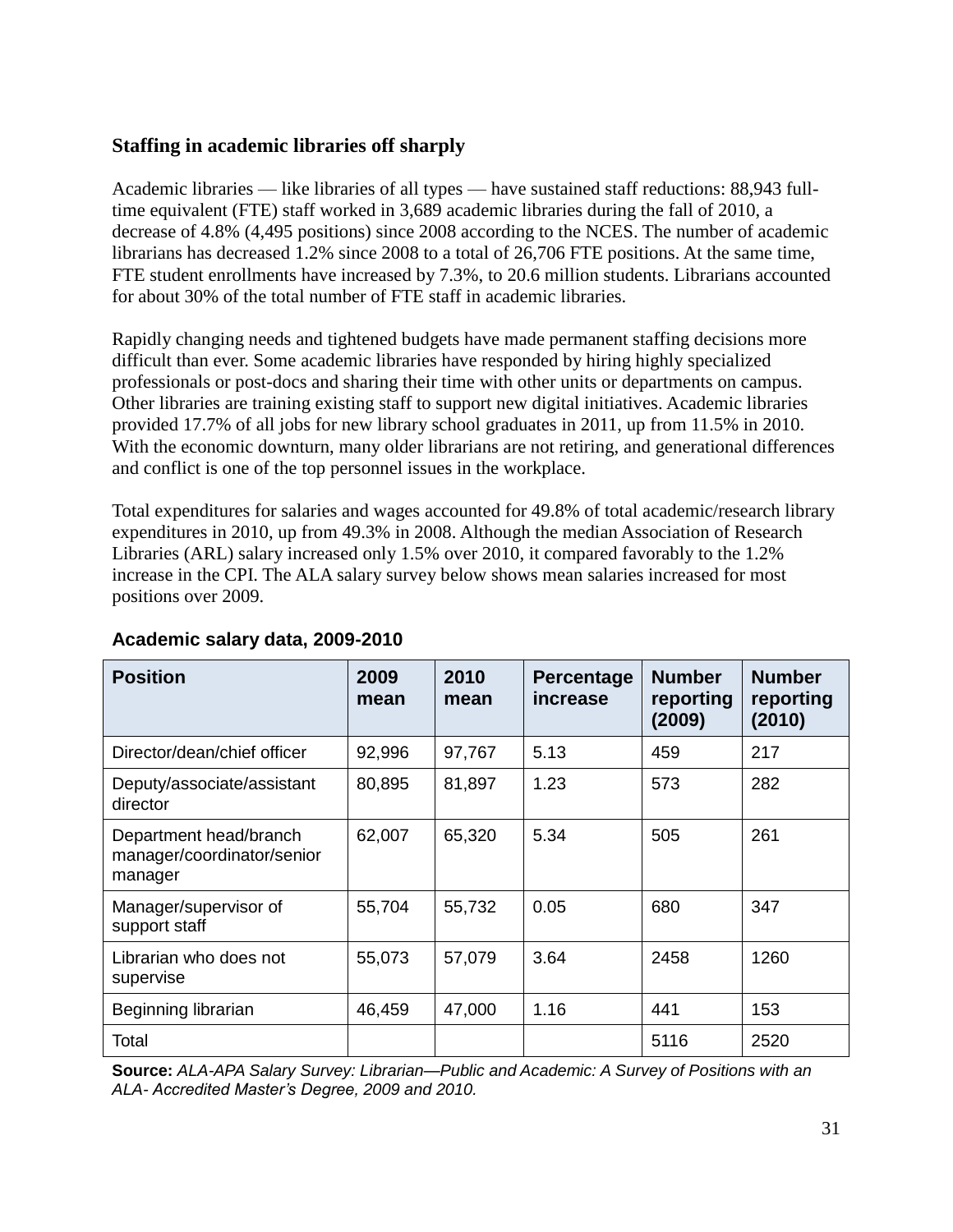#### **Librarians keep an eye on legislation**

In order to help shape the future of higher education, academic libraries and librarians continued to monitor and speak out about legislation that would either enhance or hinder their ability to provide access to information and pave the way for innovation. Issues of critical interest in 2011 included:

- *Expanded public access to taxpayer-funded research.* In April 2011, ACRL sent letters to the NIH, U.S. Department of Health and Human Services (HHS), and the White House Office of Science and Technology Policy (OSTP) in support of public access to federally funded research. The letters, sent to commemorate the third anniversary of the NIH Public Access Policy on April 7, asked the NIH to shorten the current embargo and asked Health and Human Services and the OSTP to expand public access policies to other federal agencies. In December, ALA and ACRL submitted comments in response to a request for recommendations on approaches for ensuring long-term stewardship and broad public access to the peer-reviewed scholarly publications that result from federally funded scientific research issued by the OSTP. ALA and ACRL have long believed that ensuring public access to the fruits of federally funded research is a logical, feasible, and widely beneficial goal.
- *Google Book Search settlement.* Members of the academic library community continued to monitor progress toward a Google Book Search settlement. In response to the March 2011 rejection of the proposed settlement, the Library Copyright Alliance (LCA) — consisting of ALA, ACRL, and ARL) — issued a statement saying that copyright law continues to present significant barriers to libraries interested in mass digitization initiatives because of orphanworks issues. The group also released "A Guide for the Perplexed Part IV: The Rejection of [the Google Books Settlement \(PDF\),](http://www.arl.org/bm~doc/guideiv-final-1.pdf)" an analysis of the latest decision in the Google book case and its potential effect on libraries. This guide is the latest in a series prepared by LCA legal counsel Jonathan Band to help inform the library community about this landmark legal dispute.

 In the wake of the settlement rejection, several interested parties were discussing with renewed vigor the issues of orphan works, mass digitization, and even modernization of Section 108 of the U.S. Copyright Act ("Limitations on Exclusive Rights: Reproduction by Libraries and Archives"). As part of this initiative, the LC[A released a statement \(PDF\)](http://www.librarycopyrightalliance.org/bm~doc/lca_copyrightreformstatement_16may11.pdf) describing the key features copyright reform proposals should include in order to constitute significant improvement over current law for libraries and their users. The statement, which represents the needs of library stakeholders in these debates, provides helpful guideposts for these discussions.

 *Access to information in the digital environment.* The LCA works toward a unified voice and common strategy for the library community in responding to and developing proposals to amend national and international copyright law and policy for the digital environment. The group filed briefs in 2011 on a variety of cases related to fair use and other copyright issues. In November 2011, the LC[A submitted comments \(PDF\)](http://www.librarycopyrightalliance.org/bm~doc/lca_1201comments_29nov11.pdf) to the Library of Congress in response to its Notice of Inquiry on exceptions to anticircumvention provisions in the Digital Millennium Copyright Act that place technological protections on copyrighted works. The LCA asked that the previous exemptions for the prohibition of circumvention of copyright protection systems for access control technologies be renewed.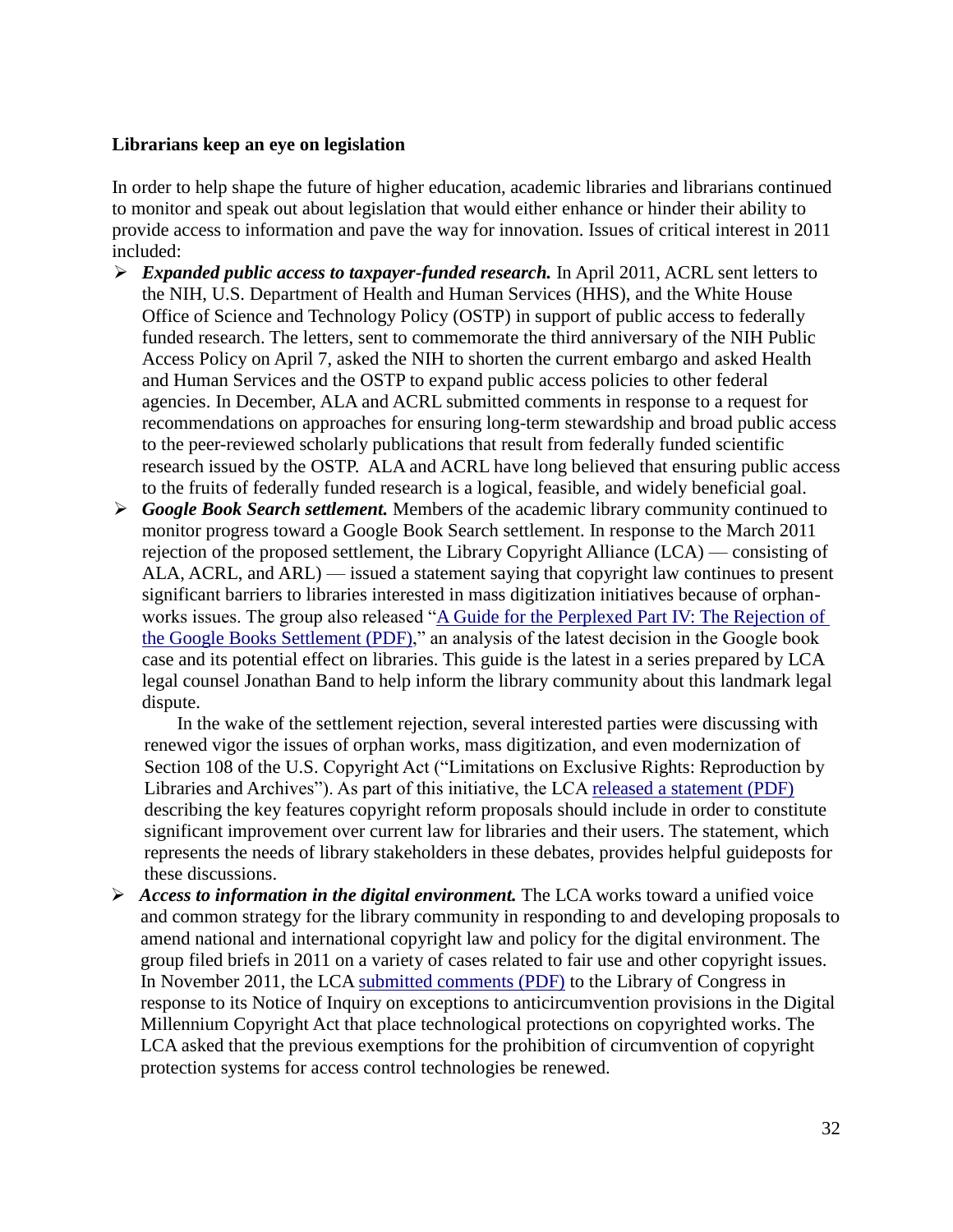Also in November, the LCA sent a letter to members of the House Judiciary Committee outlining the group's concerns with the Stop Online Piracy Act (SOPA). The comments focused on Section 201, specifically the definition of willfulness in Section 201(c) and the expansion of criminal penalties to public performances in Section 201(a), which together could threaten important library and educational activities. Exactly one month later, LCA [wrote to congratulate](http://www.librarycopyrightalliance.org/bm~doc/lca_thanks_markuprev21dec11.pdf)  [\(PDF\)](http://www.librarycopyrightalliance.org/bm~doc/lca_thanks_markuprev21dec11.pdf) committee members for their "vigorous advocacy of First Amendment rights and the value of an open and secure Internet. Complete details on LCA activities are available on the alliance website at [www.librarycopyrightalliance.org/.](http://www.librarycopyrightalliance.org/)

Finally, in a related development in late February, the cosponsors of the controversial Research Works Act declared the legislation dead, just hours after the science-publishing giant Elsevier pulled its support for the bill. H.R. 3699, which would have prevented agencies of the federal government from requiring public access to federally subsidized research, had been submitted by Reps. Darrell Issa (R-Calif.) and Carolyn Maloney (D-N.Y.). Open-access advocates credited a scholarly boycott of Elsevier for the publisher's change of course, but Elsevier called its decision a response to feedback from the scholars who continue to work with it.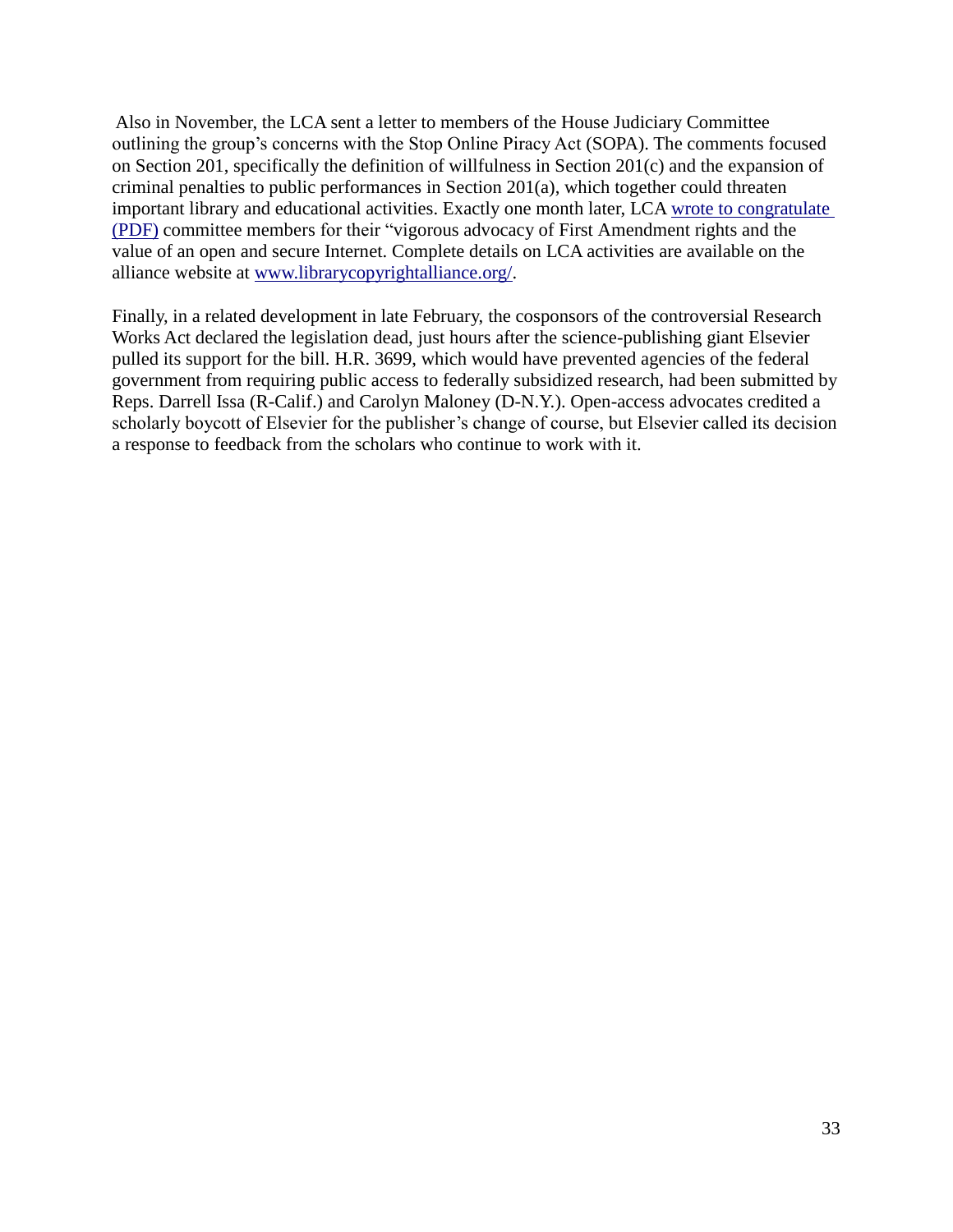# **Social networking**

U.S. libraries of all types are turning more and more to social media and Web 2.0 applications and tools, using a wide range of applications to connect with customers. Facebook and Twitter in particular have proven themselves as useful tools not only in publicizing the availability of online collections, but also in building trusted relationships with users.

In a report published in February 2012, 87% of respondents in a survey conducted by the South Carolina State Library cited social networks as the top use of Web 2.0 applications to promote and market library services. Blogs remained the second-highest response (52%), and many libraries continue to use photo-sharing tools (40%) and online video (33%). Virtual worlds (2%) continue to be the least used.

#### **Libraries that have already implemented Web 2.0 tools mostly use them for:**

|                                                   | 2010 | 2011 |
|---------------------------------------------------|------|------|
| Promoting general library services                | 83%  | 88%  |
| Marketing specific adult programs and/or services | 70%  | 72%  |
| Providing quick updates to users                  | 66%  | 75%  |
| Reaching a new audience of potential users        | 51%  | 54%  |

**Source:** *Social Media, Libraries, and Web 2.0: How American Libraries Are Using New Tools for Public Relations and to Attract New Users — Fourth Annual Survey, November 2011.*

An overwhelming proportion of respondents (96%) said they find Web 2.0 tools important for marketing and promoting library services, and many provided detailed comments. Asked to rate each tool's effectiveness in achieving marketing or promotion goals on a scale of 1 (not effective) to 5 (very effective), respondents continued to rank social networks as the highest, with an average of 3.7 (slightly higher than last year). Coming in second was online video with an average of 3.3.

The majority of respondents said that people 18–25 years old were the most likely to be influenced by the library's use of Web 2.0 tools, with ages 26–35 and 36–45 ranking second and third. A total of 749 individuals began the survey, and 548 (73%) completed it. Almost two-thirds of the respondents represented public libraries, and one-fourth represented academic libraries.

#### **A wide range of applications**

Social networking is used to publicize library events such as gaming nights; to alert users to additions to collections; to provide links to articles, videos, or Web content that might prove relevant or helpful to patrons; and to provide a conduit for community information. Social media also play an important role in fostering relationships with the community by allowing patrons to ask questions or provide feedback about library services.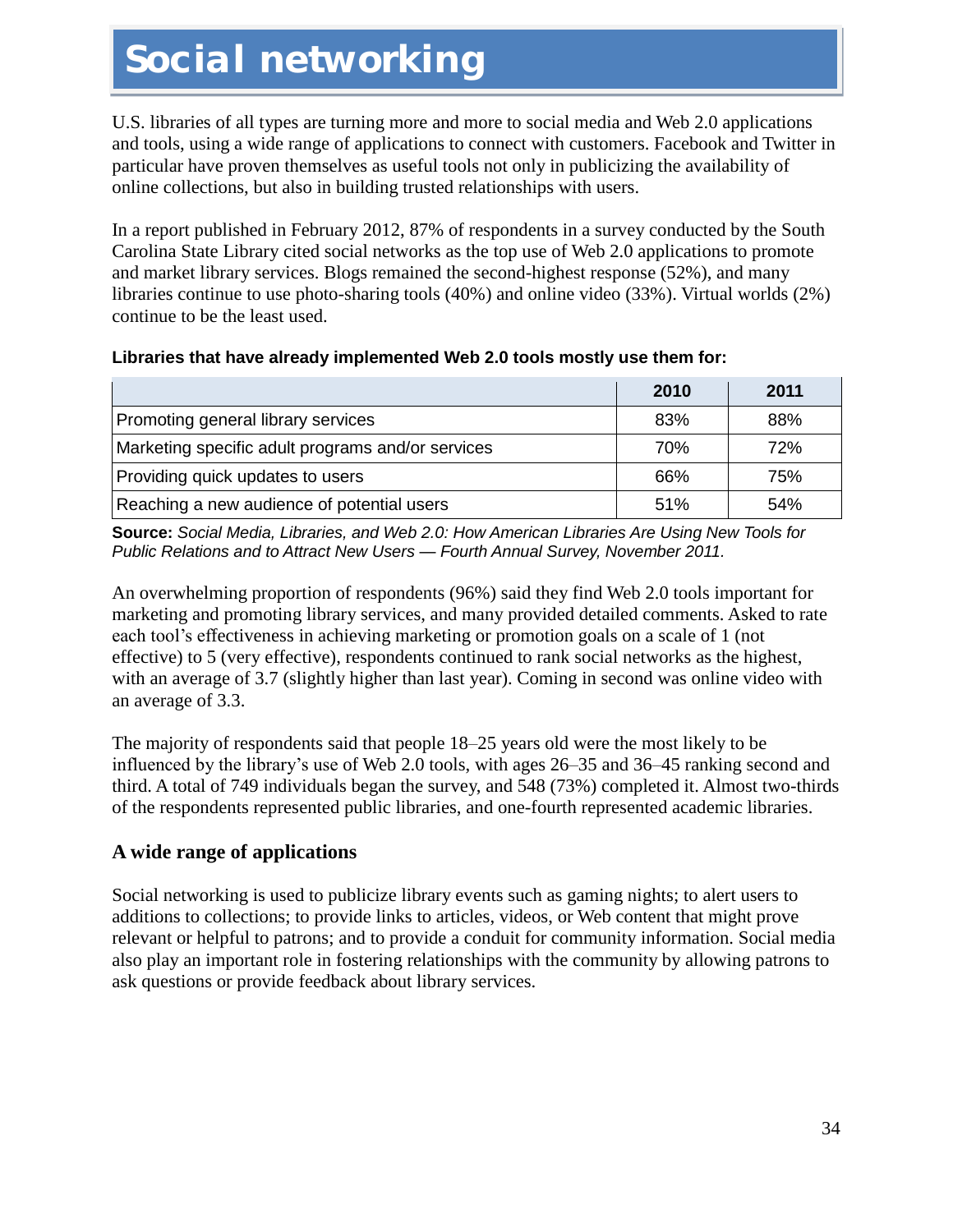

#### Which social media/Web 2.0 tools does your library use?

**Source:** *[Social Media, Libraries, and Web 2.0: How American Libraries Are Using New Tools for](http://www.statelibrary.sc.gov/docs/pr/201202_com_social_media_survey_dec_2011.pdf)  [Public Relations and to Attract New Users —](http://www.statelibrary.sc.gov/docs/pr/201202_com_social_media_survey_dec_2011.pdf) Fourth Annual Survey, November 2011* (PDF)*. Columbia, S.C., South Carolina State Library, 2012.*

Consider the case of Meg Gerritsen Knodl, senior librarian of information and online services at Hennepin County Library, Minnetonka, Minnesota. Knodl "manages Bookspace, the library's internal social network that includes a blog, book lists, and other readers' advisory tools, and maintains profiles with thousands of followers on Twitter, Facebook, Flickr, and YouTube," according to an article in *Library Journal.*

Knodl is one of countless librarians who have tapped into the vast potential of social media.

"The number of users on popular social media sites is growing at exponential rates," said Andy Burkhardt, writing in the January 2010 *College and Research Libraries News*. "Facebook has more than 300 million active users, which rivals the population of the United States. [As of December 31, 2011, Facebook had 845 million active users, 2.7 times the population of the United States.] From February 2008 to February 2009, Twitter experienced [a] 1,382% growth rate. Millions of people are using these tools as part of their everyday lives for both work and play."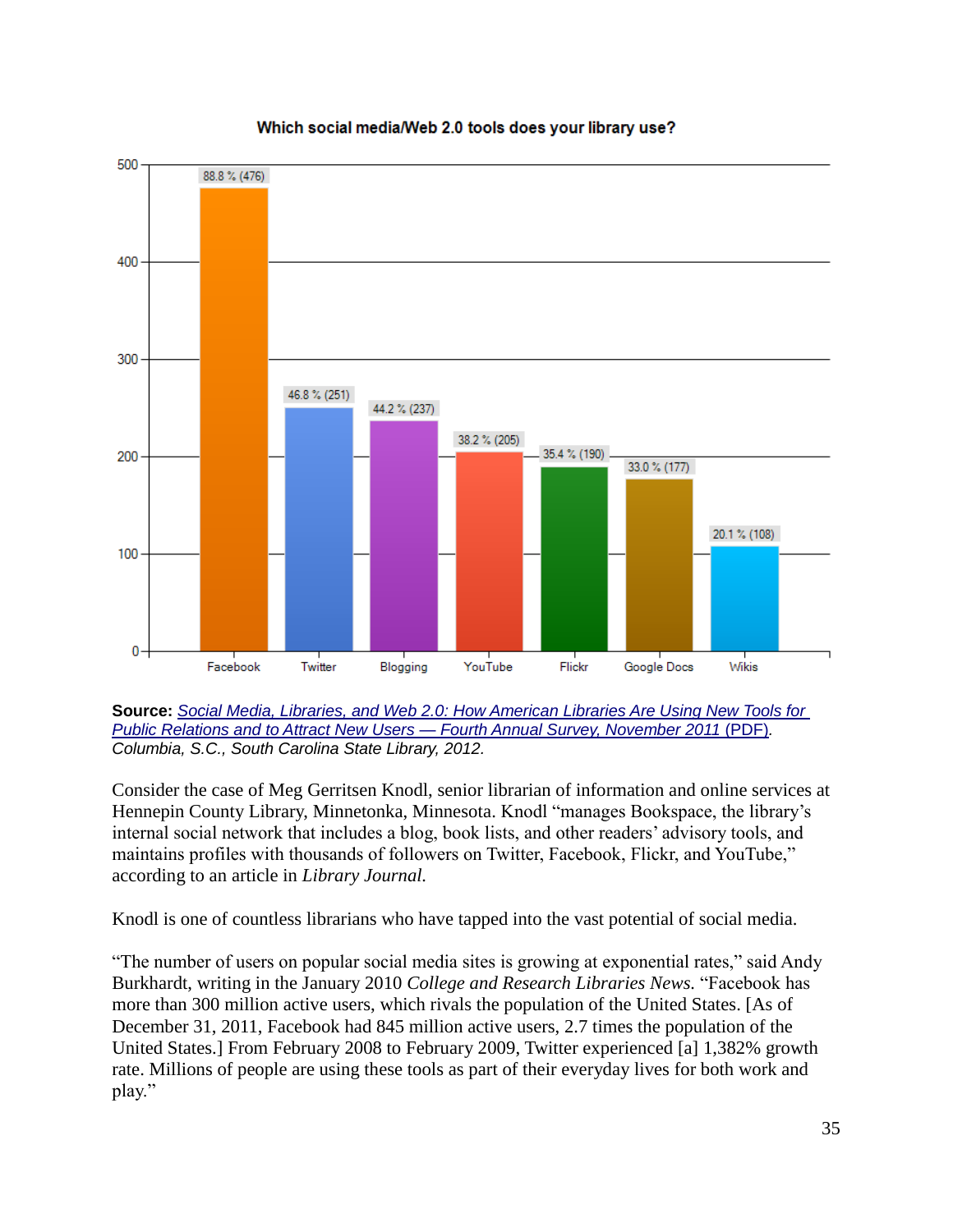#### **Facebook use huge, and growing**

Facebook is in fact arguably the king of all social networking platforms for libraries. OCLC reports that about 11% of larger public libraries have Facebook pages. As of January 2011, Facebook had more than 15,000 URLs with the word "libraries" in them.

In the spring of 2010, Library Research Service visited the websites of 689 public libraries in the United States and found that one in three had a Facebook presence. According to the [LRS study](http://www.lrs.org/documents/web20/WebTech2010_CloserLookReport_Final.pdf) (PDF), "Of all the web technologies examined in this study [*U.S. Public Libraries and the Use of Web Technologies*], public libraries have seen the greatest change in social media. This arena, which was nonexistent a few years ago, and into which very few public libraries had ventured even in 2008, has seen a veritable explosion of growth."

The study said that Facebook in particular has seen tremendous use — eight out of 10 public libraries serving 500,000 or more people had a Facebook presence. Facebook representation, it said, was strong in nearly all population ranges. More than half (58%) of the libraries in the study in the 100,000–499,999 and 25,000–99,999 ranges and nearly half (44%) of those serving 10,000–24,999 people had a Facebook presence. Even among the smallest libraries—those in communities of 10,000—nearly one in five (18%) interacted with its patrons via Facebook.

#### **A day in the life of a Facebook-connected librarian**

David Lee King, digital branch and services manager for the Topeka and Shawnee County (Kans.) Public Library, in his May/June 2011 *American Libraries* article "Facebook for Libraries" recounted some of his activities on one particular day.

―Today, I spent part of the day connecting with people. I complained about a silly election video, chatted with a college friend about a band, and put some finishing touches on plans for a conference taking place at the library. I did all this through Facebook."

King said he surveyed other librarians regarding what works on their library's Facebook page. One said, "Using Facebook to post events brought new users to events by making our users the advocates."

Using the example of posting an event as a status update, he wrote, "Five of your 'fans' share the event. If they each have 130 Facebook friends, that information was just, in essence, forwarded to 650 more Facebook users — most of whom are likely to live in or near your community. When your library's Facebook followers share the library's content, they are acting as a type of advocate for the library by helping spread its message."

#### **Texting, Twitter, and Google+**

Even the lowly text message has assumed a significant role in how libraries communicate with their customers, Diana Silveira and Chad Mairn of Novare Library Services noted in a presentation in May 2011. The average "mobile teen" in the United States now sends or receives an astonishing average of 2,899 text messages per month, compared to 191 calls. And libraries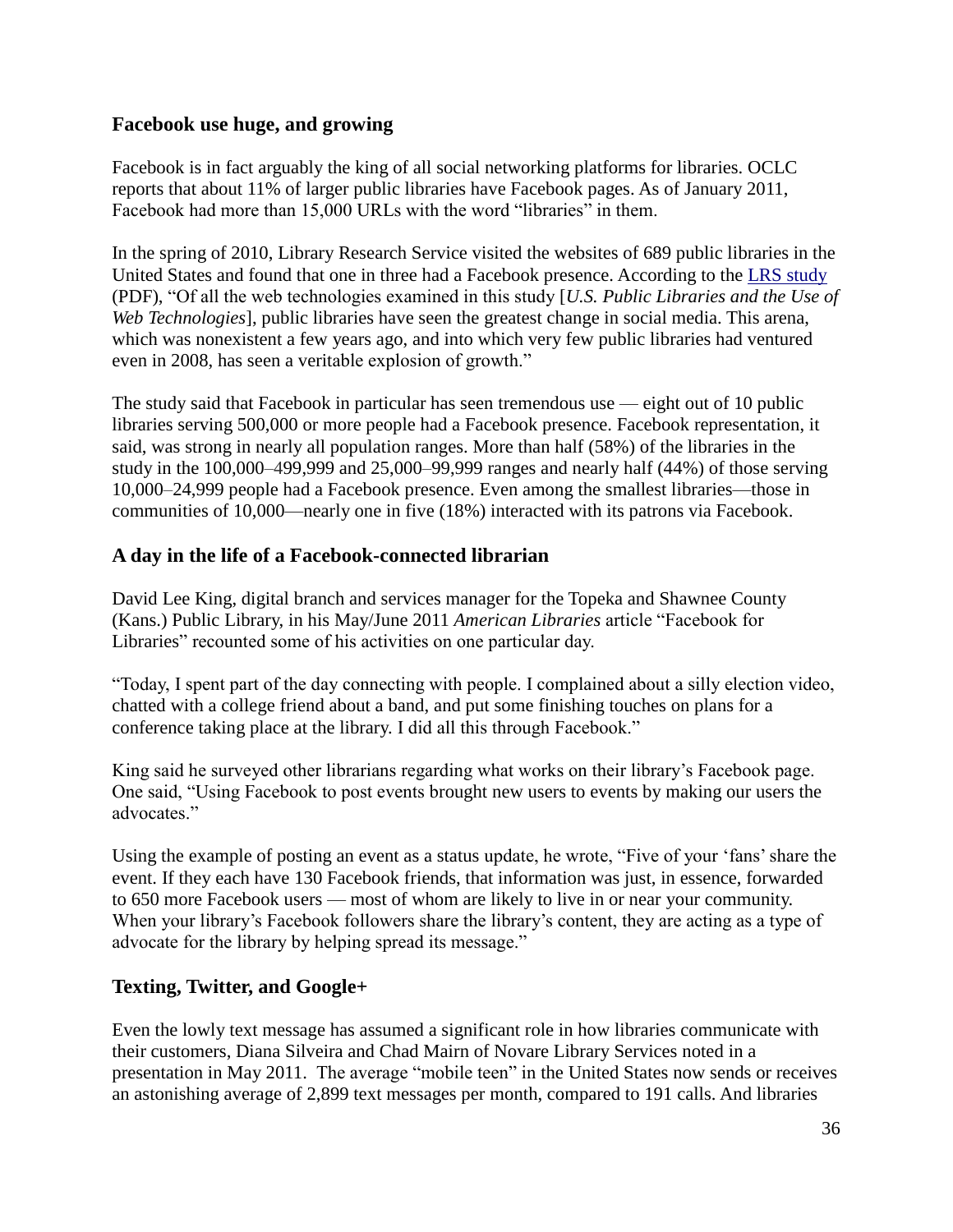are part of that interaction.

The Text a Librarian mobile reference service made its debut in 2008 and is currently used in 800 public and academic libraries in the United States, according to a post in The Digital Shift*,* which says that the service evolved from patrons initiating interaction with the library to libraries beginning the conversation by such means as texting an announcement about an in-library event. Now Mosio, makers of Text a Librarian, have announced the launch of Mobile PRM ("Patron" Relationship Management"), a set of new features that let libraries send out text-message alerts and announcements to subscriber lists or individual patrons.

Twitter is also a popular platform for libraries to communicate with patrons. An article in *Collection Management* noted that one list tracked more than 850 accounts held by libraries or affiliated groups.

Libraries like the New York Public Library are also using Google+ to connect with users.

Google's social networking site, Google+, was launched in June 2011 and has since built up a membership of more than 40 million users. But only in November 2011 did Google begin allowing organizations, and not just individuals, to create their own pages on the site, David Rapp writes in The Digital Shift. Following Google's change in policy, Rapp says, dozens of libraries created Google+ pages, from large public libraries such as the New York Public Library to smaller, tech-savvy one such as Darien (Conn.) Library and Skokie (Ill.) Public Library. Several academic libraries have staked out Google+ pages, as well.

#### **Like, catch you online, Dude**

Fully 95% of all teens 12–17 years old are now online, and 80% of them are users of social media sites, according to [research from the Pew Institute.](http://www.pewinternet.org/Reports/2011/Teens-and-social-media.aspx)

#### **Comments, and a comment on the comments**

In the South Carolina State Library survey, a last open-ended comment option was provided for respondents. Below are selected comments:

- $\triangleright$  "Many school libraries do not permit the use of Web 2.0 tools because of their content filters. This is the case at my school for most tools. It is unfortunate because these tools could really help promote our library and learning."
- $\triangleright$  "I think social networking has been way oversold. I don't know of a single library that relies on these gimmicks to achieve their core mission. Mostly a waste of time that would be better spent providing direct service to customers."
- $\triangleright$  "Non-library administrators are too afraid of 'bad press' to even let us try to use social media of any type! It is extremely frustrating to be stuck in basically a pre-Internet age. We only have online video tutorials accessible from our webpage.  $\langle \text{sign}\rangle$ "
- $\triangleright$  "I don't believe the average public library patron is acutely aware of Web 2.0 technologies and what they can do for/with them. It would be great to see more PSAs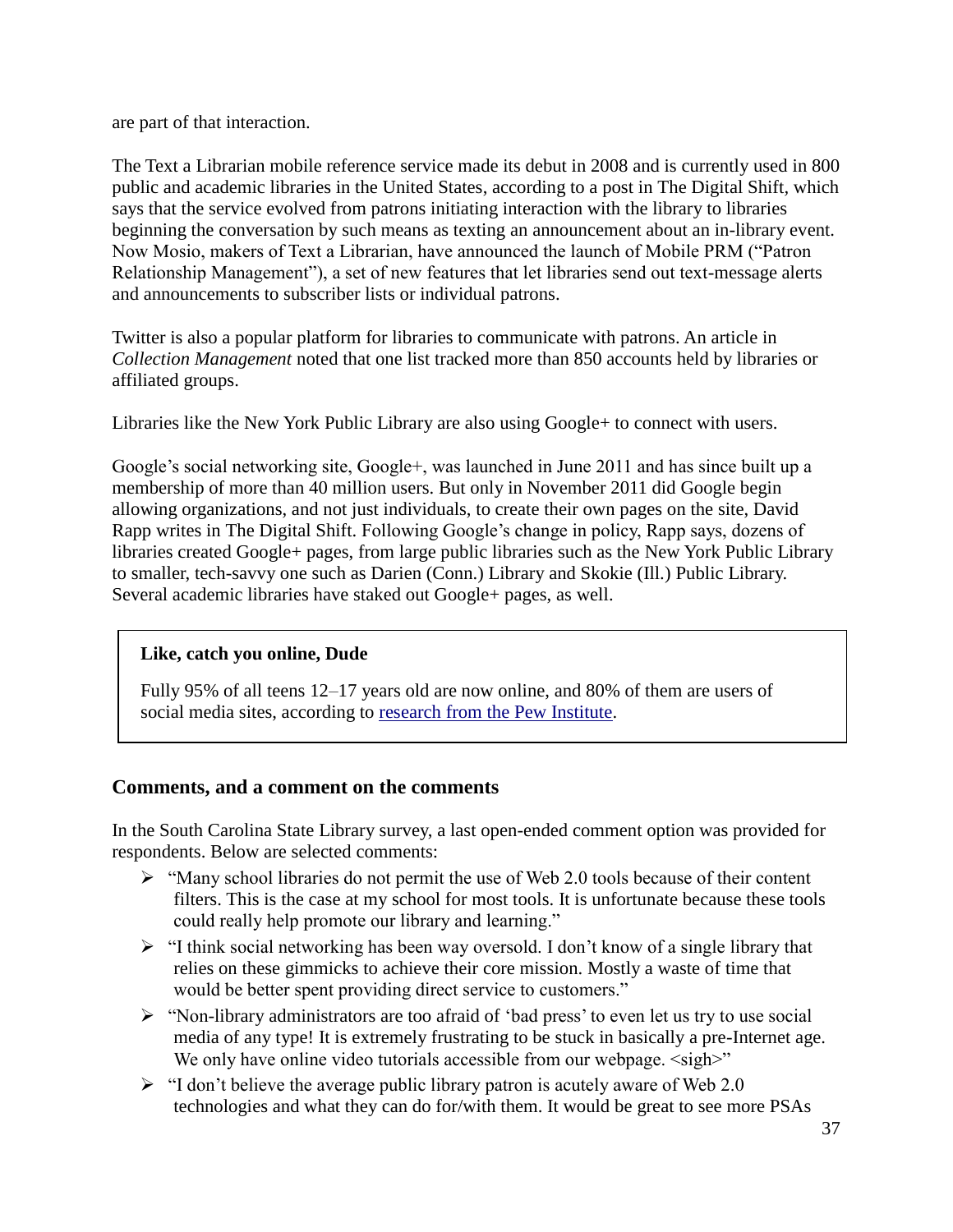[public service announcements] about libraries and library services."

In a press release, study author Curtis R. Rogers added his own comment concerning the comments: "It was difficult to filter all of the comments because so many library staff members had so much to say about their successes with social media. It was also interesting to see that some libraries are still not employing these free tools, especially in such tough economic times."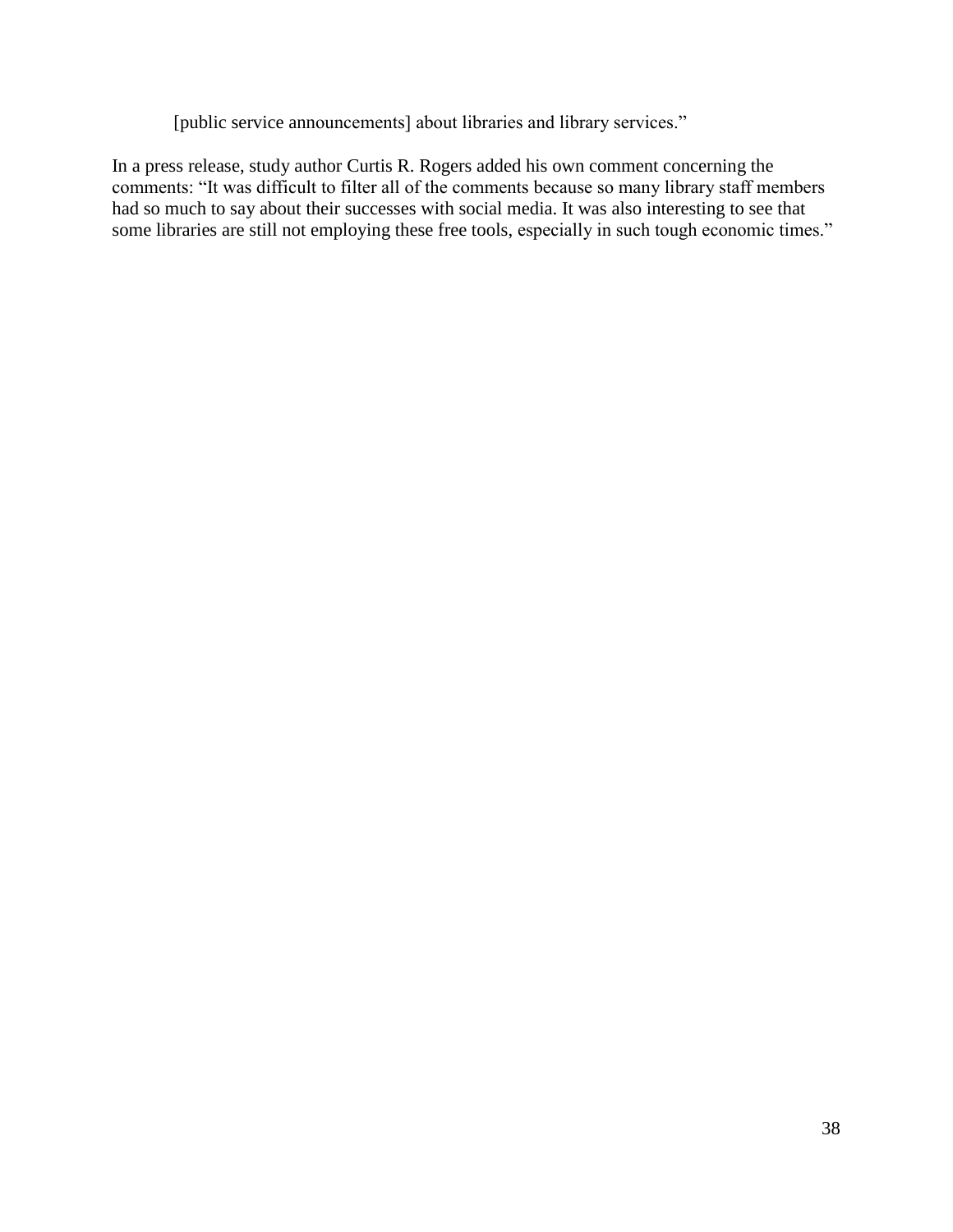# **Library construction and renovation**



The Stephens Central Library in San Angelo, Texas, took over a vacant downtown department store building. Photo by Tom Kessler.

When it comes to environmental sustainability — and innovative design in general — libraries continue to take the LEED.

Green roofs, solar panels, landscaping to manage storm water and other aspects of the local environment, and certification under the United States Green Building Council's Leadership in Energy and Environmental Design (LEED) program are becoming almost

commonplace. Another feature that's gaining popularity: geothermal well systems, which use the relatively stable temperature of the ground to heat buildings in winter and cool them in summer.

(The LEED rating system offers four certification levels for new construction — Certified, Silver, Gold, and Platinum — that correspond to the number of credits accrued in five green design categories: sustainable sites, water efficiency, energy and atmosphere, materials and resources, and indoor environmental quality.)

―As focal centers of our neighborhoods and towns, libraries are uniquely positioned to take the lead in helping communities learn and understand what green buildings and LEED mean for them," Jacquelyn Marie Erdman, a knowledge exchange coordinator for the U.S. Green Building Council, writes in *American Libraries*. "Green building initiatives go beyond the construction of the singular building and consider how the structure will integrate into the landscape and neighborhoods by encouraging participation in building healthier environments in which we live and work"

A careful choice of construction material, for example, can enhance the performance and aesthetics of a building. Vibrant and colorful spaces can entice children and help turn them into lifelong learners. Libraries can encourage connections to the outside world by using windows and daylight to bring the outside in or including features that draw patrons outside. And libraries are recognizing that teens have different needs, including technology, flexible and collaborative space, and a separate area where they can be themselves.

Academic libraries, for their part, have embraced the concept of the learning commons, sacrificing shelving for comfort, collaboration, and connectivity. The new, renovated, or expanded building projects completed in 2011 are dramatic examples of how buildings can reposition the library as the intellectual center of campus. The Lemieux Library and McGoldrick Learning Commons renovation at Seattle University, for example, created an expandable 24-hour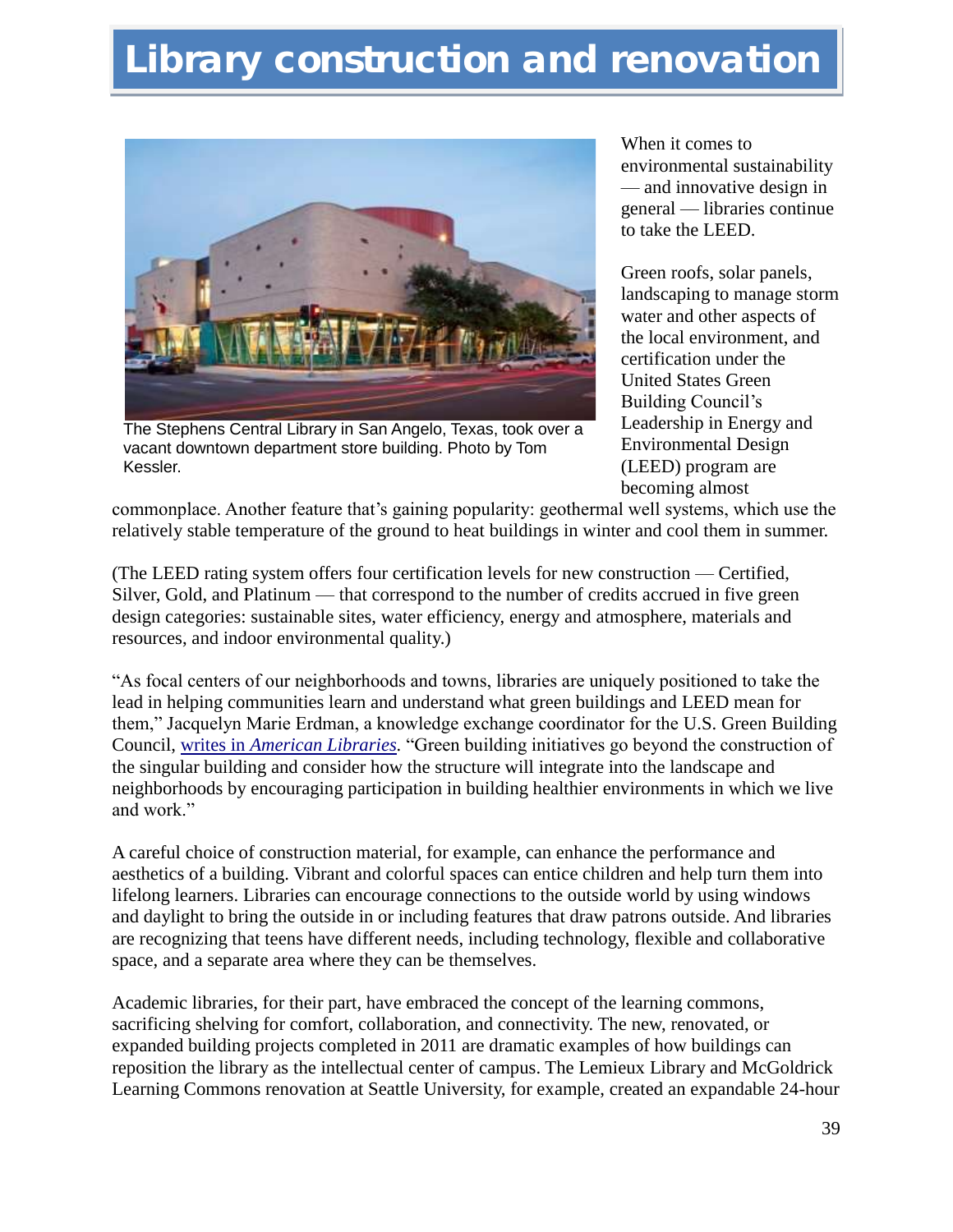zone, café, math lab, and media production center, presenting students with a one-stop shop for almost any academic need.

Kathryn Miller sums it up in *Public Libraries Going Green:* "Environmental leadership and education are growth opportunities for the twenty-first century library."

#### **First LEED Gold–certified building in Alaska: A library**

The Mountain View branch of the Anchorage (Alaska) Public Library, for example, is the first LEED Gold–certified building in Alaska. The Mountain View construction project, which renovated and expanded the former home of the Anchorage Parks and Recreation Department, maintained 95% of the building's existing walls, floors, and roof. Light is provided by 50,000 hour-lifespan LED lights with daylight sensors that automatically adjust illumination based on incoming daylight.

A few other examples of sustainable library construction:

- The *Maricopa County (Ariz.) Library District*'s White Tank branch library and Nature Center. The White Tank Library is the first LEED Platinum–certified public library in Arizona. Power for the building is generated entirely from clean energy sources, 27% of it from a photovoltaic collector array that covers half the building roof. The library has concrete exterior walls that moderate heat absorption, perforated metal overhangs and shade fins that help to shield the building against sun while preserving views, low-flow plumbing fixtures, and a system that filters wastewater and infiltrates it into the site, allowing the facility to remain unconnected to public sewers.
- *Milwaukee Public Library*'s Central Library. The need to replace the leaky roof of the 1954 Beaux-Arts addition offered an opportunity to enhance both sustainability and education. The 30,000-square-foot roof is planted with native grasses and sedums that give the roof a variety of textures and colors year-round, while a 30-kilowatt photovoltaic array generates power for the building. The roof also features an observation deck, while a formerly unused alcove on the first floor now houses an education center about sustainability with a live webcam of the roof and monitors that stream rooftop data.
- The High Prairie branch of the *Pikes Peak Library District,* Falcon, Colorado. The construction of this library was funded in part by a Congestion Mitigation Air Quality grant from the U.S. Department of Transportation. The building uses geothermal heating and cooling augmented by ceiling fans, a system that is tied to vents in the clerestory ceiling that open when the outside temperature is between 65 and 75 degrees to maintain building temperature naturally. Other green features include low-flush toilets, occupancy sensors on lights, drought-tolerant landscaping, careful management of natural light, and interior surfaces furnished in pine that was reclaimed from forests devastated by pine beetles.
- *Hennepin County (Minn.) Library,* Maple Grove branch. The Maple Grove Library exceeds the Minnesota energy code by more than 40%, saving energy through daylight harvesting and the use of renewable energy sources. An onsite lake provides hydrothermal heat and cooling. The library has a green roof and an efficient under-floor distribution system for conditioned air, and was built using low- to no-VOC (volatile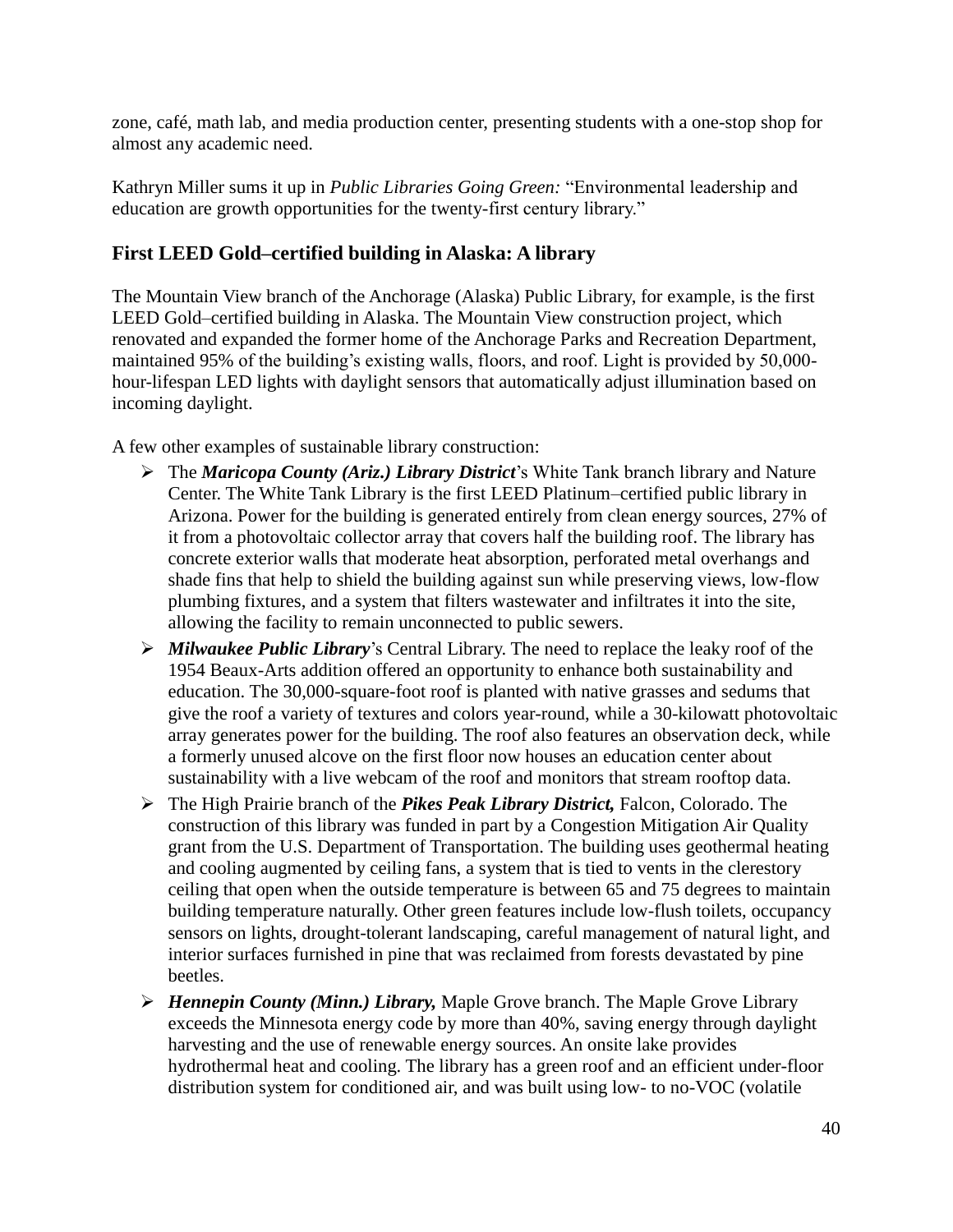organic compound) paints, sealants, and glues. **Innovations support everyday functions and innovative programming**

Libraries are also demonstrating that new construction is not the only way to go. A few examples of how buildings support innovative library programming — or how they support everyday functions in a novel way:

- Having been built in 1901, the *Bolton (Mass.) Public Library* building had history on its side, but because it hadn't been expanded or renovated since construction, it had space for materials but not for other functions. An expansion project increased the size of the library from 2,000 to 16,000 square feet  $-700\%$  — making space for a community room, technology spaces, quiet study areas, and a separate children's area with a story and crafts room — all while retaining the library's historic character.
- The new *Kendall Neighborhood Library,* a branch of the Houston (Tex.) Public Library, is the city's first combined library and community center, which allowed the library to share costs with the Parks and Recreation Department and reduce overall costs. While the community center occupies the first floors, a drive-up window and check-in and -out services on the first story offer convenient service for library patrons.

#### **Renovation and expansion may add up to reincarnation**

Some libraries started life as something other than libraries and have assumed a new form and function:

- *Virginia School for the Deaf and the Blind Library Media Center,* Staunton. The Stuart Building, which now houses a 4,400-square-foot library and a student center, was built in 1914 and originally held classrooms, workshops, and a swimming pool. For many years, however, the building had been used for storage. The renovation created a flexible and accessible space within the framework of the historical building, with a new passenger elevator and exposed ceiling-beam architecture.
- The renovation and expansion of the *New Castle (Del.) Public Library* incorporated the original 5,625-square-foot building, a historic 2,467-square-foot house adjacent to the property, and a two-story, 9,135-square-foot glass addition to connect the two. The expansion increased meeting space, seating areas, and the children's section; created a new teen section; and improved building accessibility.
- Jolliffe Hall, which houses the *Manhattan (Kans.) Christian College Library* as well as classrooms and a chapel, was built in 1927 and is the oldest building on campus. The building was gutted and renovated, which doubled the size of the library to 6,400 square feet and brought it into ADA compliance. The project added an entryway with stairs and an elevator on the south side of the building.

―The library is more than a place for books,‖ Greg Landgraf wrote in introducing *[American](http://americanlibrariesmagazine.org/librarydesign11)  Libraries'* [annual review of new and renovated libraries.](http://americanlibrariesmagazine.org/librarydesign11) "It's a place for people and a place for the community."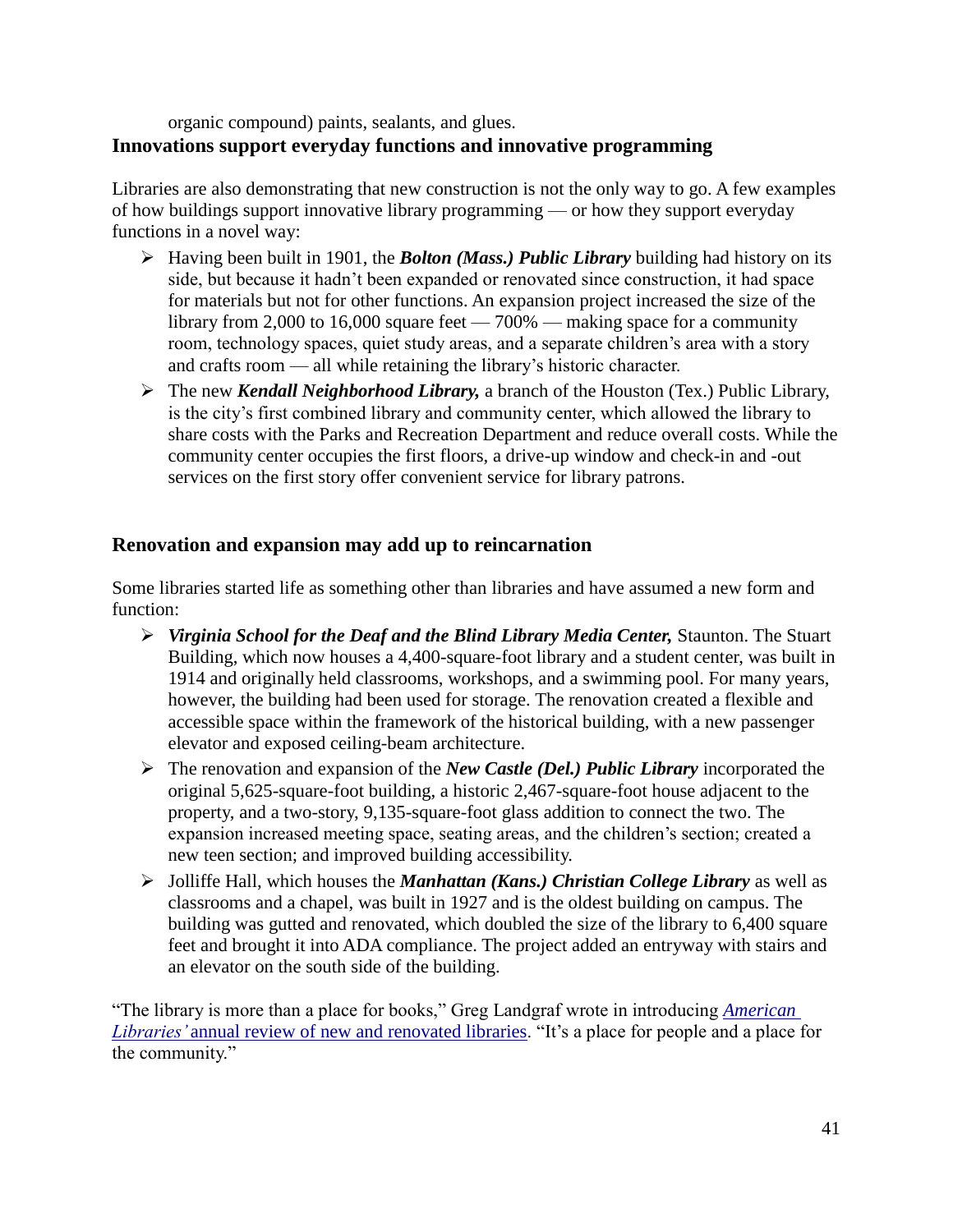# **Outreach and diversity**

#### **Expanding literacy efforts for English-language learners**

The American dream became a reality at 73 public libraries in 24 states in 2011, as adult English-



Francisco and Ingrid Maldonado of Benton County, Arkansas, became naturalized citizens at U.S. naturalization ceremony hosted at Bentonville Public Library.

language learners completed American Dream projects in a program administered by the American Library Association.

The ALA's "American Dream Starts @ your library" literacy initiative is devoted to developing innovative and exemplary literacy services for this group of adults and their families. American Dream projects unfolded in 2011 in libraries in large cities and rural towns in 24 states. The overwhelming majority of them (95%) used some or all of their funding to expand their print and digital collections, with print purchases outweighing digital by two to one:

 $\triangleright$  In rural libraries, 60% of collection expenses supported print and 40% digital.

- $\triangleright$  In urban libraries, 68% for print and 32% for digital.
- $\triangleright$  In suburban libraries, 75% for print and 25% for digital.

American Dream libraries partnered with almost 400 local organizations, agencies, and businesses to achieve their program goals.

- $\triangleright$  Rural libraries engaged the most partners, working with elected officials, school districts, literacy programs, faith-based organizations, and small businesses.
- $\triangleright$  Suburban libraries partnered with educational organizations including literacy programs and local schools.
- $\triangleright$  Urban libraries partnered most frequently with community-based literacy providers.

The libraries report that they are continuing to provide literacy services to adult Englishlanguage learners and their families by leveraging the social capital and community goodwill built during the American Dream Starts @ your library grant. The American Dream programs are also soliciting and receiving support under the Library Services and Technology Act, through reallocation of library funding, and from community partners and local funding organizations.

The American Dream Starts @ your library is funded by the Dollar General Foundation. More information is available at [www.americandreamtoolkit.org.](http://www.americandreamtoolkit.org/)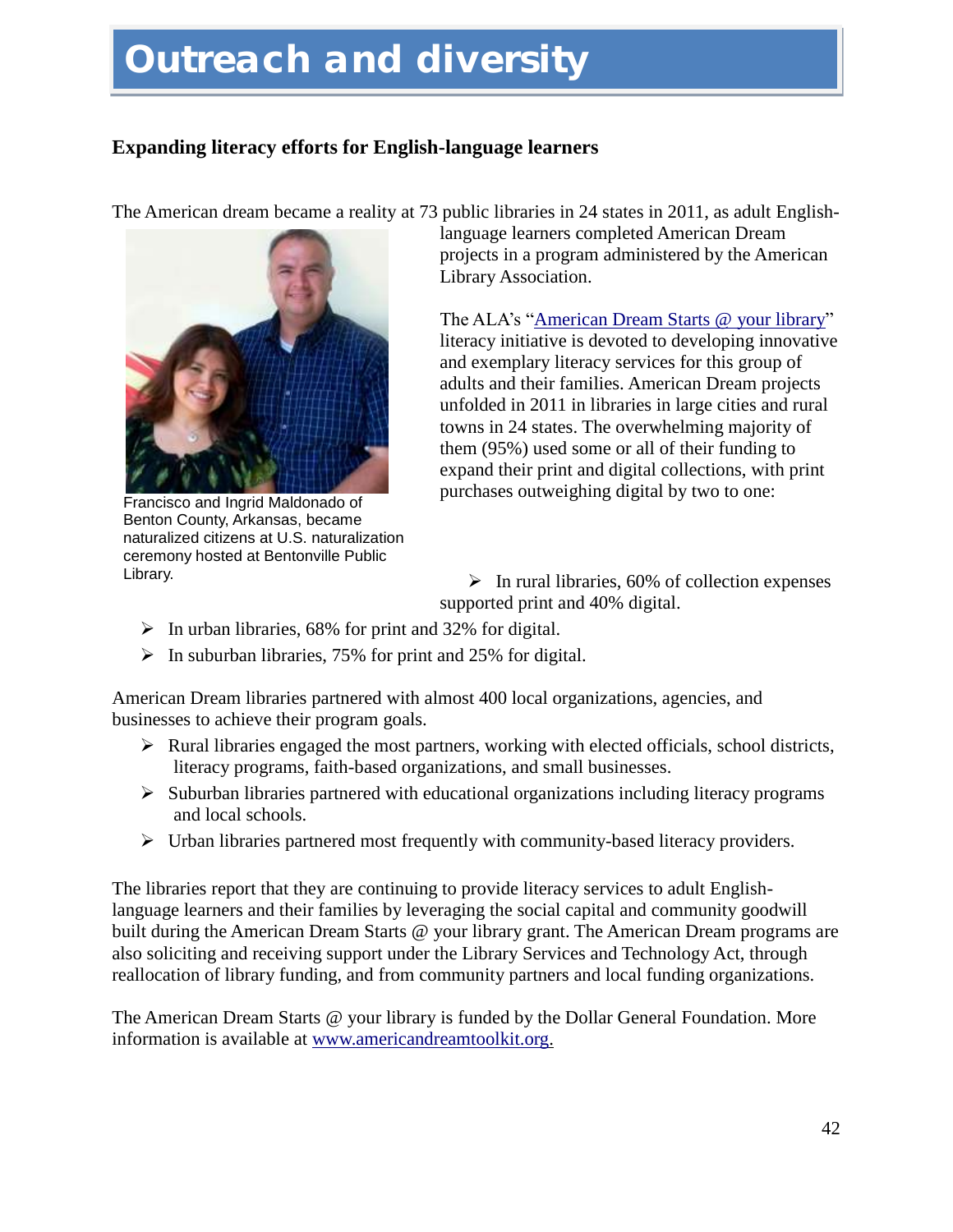#### **53 members of underrepresented groups receive Spectrum scholarships**

Fifty-three members of groups underrepresented in the library profession received scholarships in 2011 to help them pursue master's degrees. The awards were made by the ALA's [Spectrum](http://www.ala.org/offices/diversity/spectrum)  [Scholarship Program](http://www.ala.org/offices/diversity/spectrum) as it continued its efforts to make the profession more accessible to members of ethnic and racial minorities and to strengthen the ALA's outreach efforts to these underserved populations. Since 1998, the American Library Association has awarded more than 730 Spectrum Scholarships.

The Spectrum program also provides access to a network of library professionals, ALA support in finding a position in the field, and free admission to national and local professional development events.

Spectrum's professional development and leadership components draw together advocacy efforts across many library organizations, providing a model and mechanisms by which they can diversify their membership and involve proven new leaders with diverse perspectives in their programs and initiatives. Eighty-five percent of Spectrum graduates are working full-time in a library or information setting; they include the library director for the U.S. Environmental Protection Agency, the manager of rare books and special collections for the Princeton University Library, the director of diversity programs at the Association of Research Libraries, and the librarian in a Bureau of Indian Affairs school in the Navajo Nation in New Mexico.

The Spectrum program received a grant from the Bill and Melinda Gates Foundation to support more scholarships in 2011 and 2012 and to provide more professional development opportunities to scholarship recipients, with a particular focus on developing their capacity to use technology to serve underserved communities.

The ALA began a Spectrum Presidential Initiative in 2009 as a special campaign to raise \$1 million for the Spectrum Scholarship Program. Through this initiative, ALA aims to meet the critical needs of supporting master's-level scholarships for students from diverse racial and ethnic backgrounds. The Association expects to reach its fundraising goal this year.

The ALA's Spectrum Doctoral Fellowship Program received a grant from the Institute of Museum and Library Services (IMLS), an independent federal grant-making agency, which has allowed it to initiate a new round of fellowships. Under the new project, ALA will continue its efforts to recruit doctoral candidates from ethnically diverse backgrounds and work with participating academic programs to support their education and attainment of their degrees.

More information about the Spectrum program is available at [www.ala.org/spectrum.](http://www.ala.org/spectrum)

#### **National Bookmobile Day rolls through second year**

The second celebration of [National Bookmobile Day](http://www.ala.org/offices/olos/nbdhome) on April 13, 2011, saw the first-ever inclusion of an honorary spokesperson, Audrey Niffenegger, library supporter and author of the illustrated novel *The Night Bookmobile* (though probably better known for *The Time Traveler's Wife*) and *Her Fearful Symmetry*.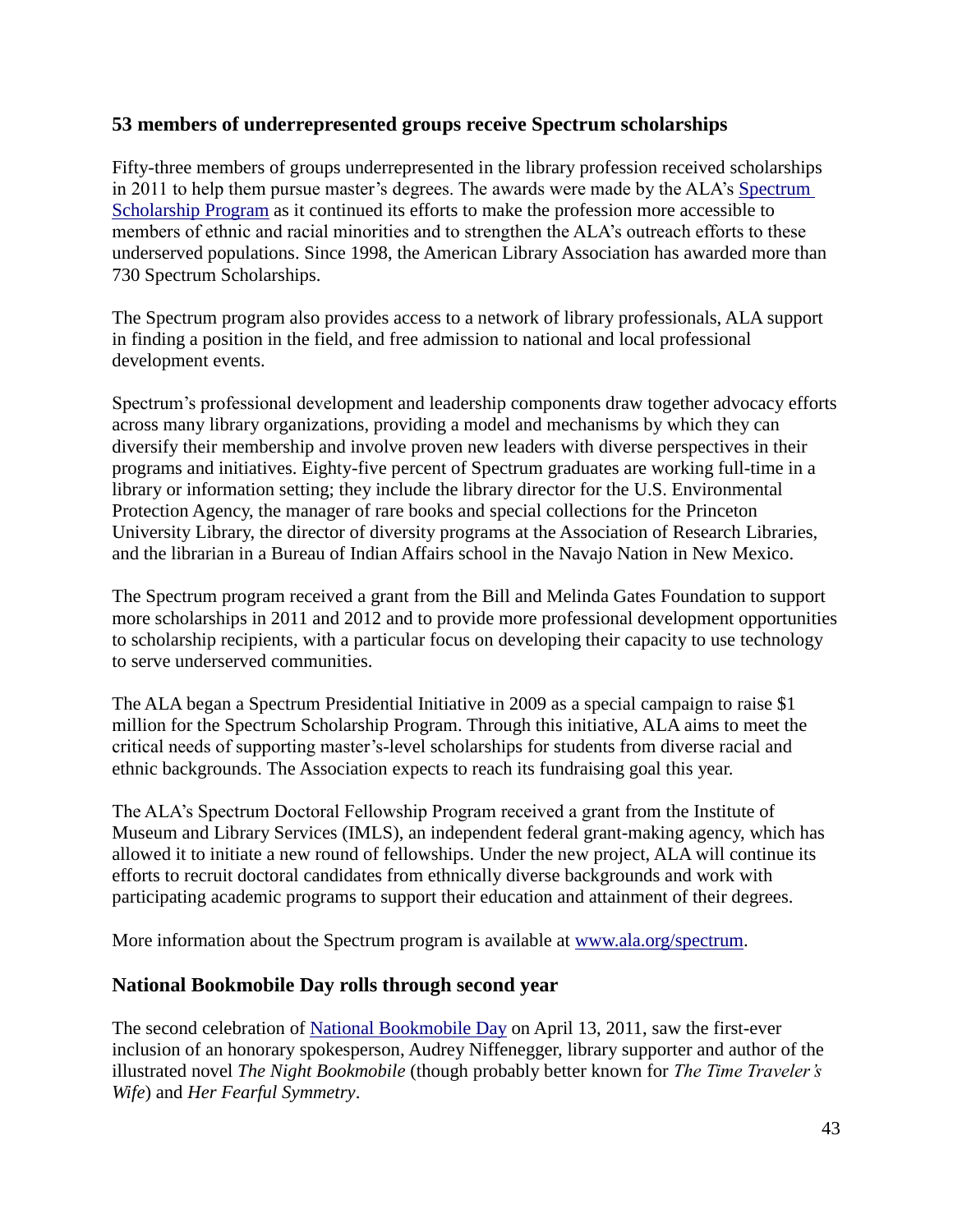The event recognizes the contributions of the nation's bookmobiles and the professionals who make bookmobile outreach possible in their communities. Bookmobile use has surged during the economic downturn, paralleling the increased use of fixed libraries and often providing services not just to schools but to targeted groups such as senior citizen homes, preschool children, adult education centers, drug and alcohol rehabilitation facilities, and even correctional facilities. The range of materials they circulate has expanded with their more varied destinations. Many bookmobiles have low floors for easy entry, and many also provide Internet access.

National Bookmobile Day is a collaborative effort of the ALA Office for Literacy and Outreach Services, the Association of Bookmobile and Outreach Services, and the Association for Rural and Small Libraries, and is intended to honor the nation's bookmobiles and the dedicated professionals who provide valuable and essential mobile library service every day.

#### **Rural libraries win big support in communities**

Small and rural libraries play important roles within their communities, and a new toolkit, "The Small But Powerful Guide to Winning Big Support for Your Rural Library," is designed to maintain support for these institutions. The toolkit features strategies on advocating for and promoting library services to rural communities, tips for using technology in advocacy efforts, and examples of essential marketing and promotion tools. In addition to a print version, the toolkit is available for free download, both in regular and large print formats (details at [www.ala.org/offices/olos/toolkits/rural\)](http://www.ala.org/offices/olos/toolkits/rural).

In its first three months, librarians requested more than 1,000 copies of this free resource, and nearly 500 librarians registered for a free webinar developed around the toolkit.

#### C**oretta Scott King–Virginia Hamilton Award for Lifetime Achievement**

The 2011 winner of the Coretta Scott King–Virginia Hamilton Award for Lifetime Achievement



Henrietta Mays Smith

was Henrietta Mays Smith, professor emerita at the University of South Florida School of Library and Information Science in Tampa**,** who was recognized for her life's work influencing generations of library professionals and readers to embrace the full diversity of children's literature.

Presented by the Coretta Scott King Book Awards Committee, the award is named in memory of children's author Virginia Hamilton and is presented in even years to an African-American author or illustrator for a significant body of published books for children and young adults and in alternate years to a practitioner for substantial contributions to youth education using awardwinning African-American youth literature.

Rita Williams-Garcia, author of *One Crazy Summer*, and Bryan Collier, illustrator of *Dave the Potter: Artist, Poet, Slave*, won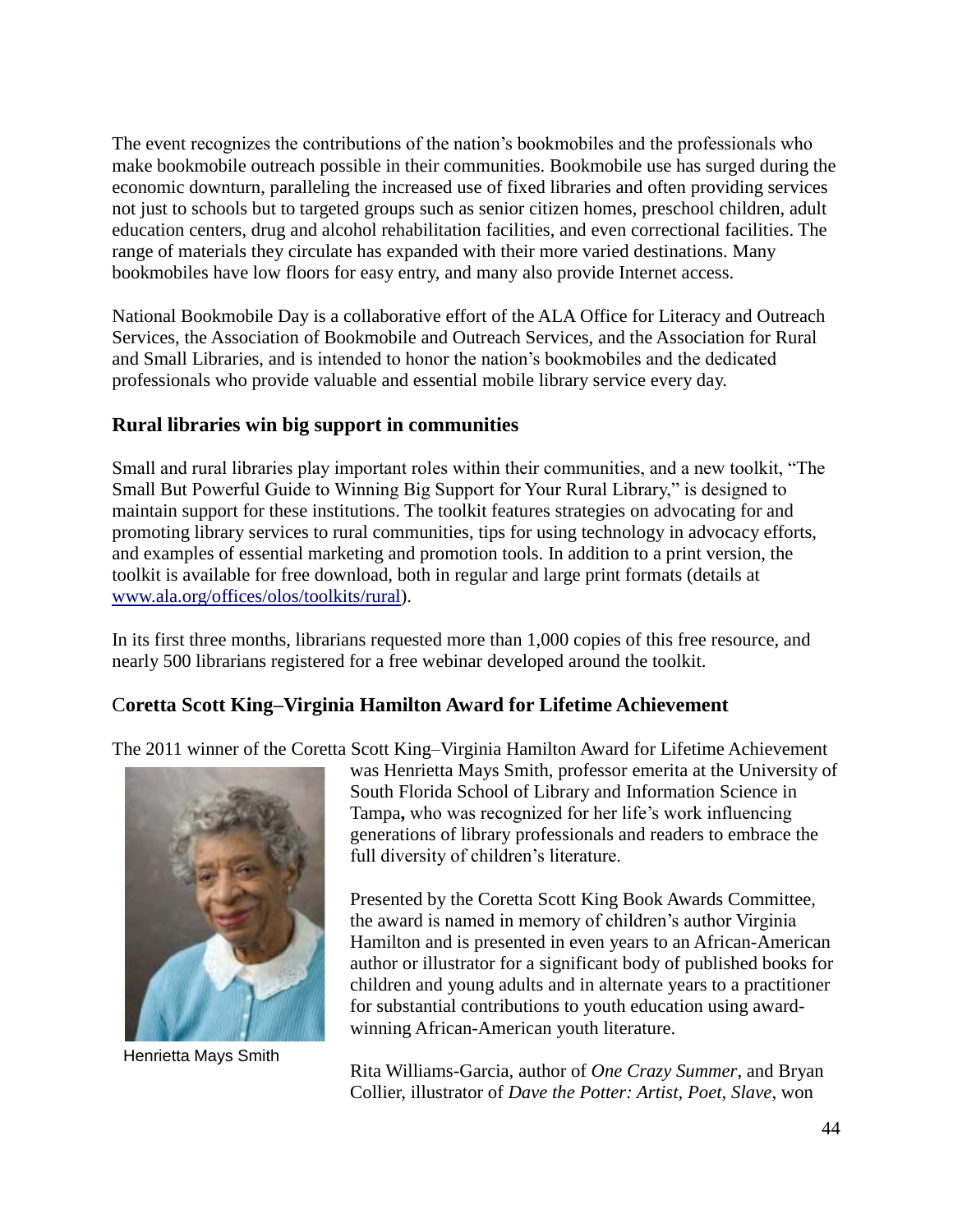the 2011 Coretta Scott King Book Awards honoring African-American authors and illustrators of outstanding books for children and young adults. *One Crazy Summer*, published by Amistad, an imprint of HarperCollins, tells the story of 11-year-old Delphine and her two younger sisters as they travel to Oakland, California, in 1968 to face the emotional challenge of reaching out to a distant mother and learn about a different side of the civil rights movement. In *Dave the Potter: Artist, Poet, Slave*, written by Laban Carrick Hill and published by Little, Brown and Company, Dave, a slave in 19th-century South Carolina, demonstrates extraordinary talent and skill to achieve creative success. At a time when it was illegal for slaves to read and write, the eloquent poetry on Dave's remarkable pots provided inspiration and hope to those who had none.

#### **Stonewall Book Awards**

Celebrating its 40th anniversary, the 2011 Stonewall Book Awards administered by the ALA Gay, Lesbian, Bisexual, and Transgender Round Table included the Stonewall Book Awards–Barbara Gittings Literature Award presented to Barb Johnson for *More of This World or Maybe Another,* published by Harper Perennial; the Stonewall Book Awards–Israel Fishman Non-Fiction Award, presented to Emma Donoghue for *Inseparable: Desire between Women in Literature*, published by Knopf; and the Stonewall Children's and Young Adult Literature Award, presented to Brian Katcher for *Almost Perfect,* published by Delacorte Press.

#### **Alire recognized for achievement in library diversity research**

Camila Alire, dean emerita at the University of New Mexico Libraries and Colorado State University Libraries, was named the 2011 Achievement in Library Diversity Research Honoree by the ALA Office for Diversity. Alire's contributions to the professional literature include titles on leadership and diversity, recruitment and retention of librarians of color, library service to Latinos and diverse populations, library marketing and advocacy, and disaster recovery. Alire has served as 2009–2010 president of ALA, president of the Association of College and Research Libraries, and president of the National Association to Promote Library and Information Services to Latinos and the Spanish Speaking (Reforma). She received her master's in library science from the University of Denver and a doctorate in education from the University of Northern Colorado.

#### **100,000-plus** *niños* **attend ALSC-sponsored events**

Well over 100,000 people — mostly children — attended events sponsored by the Association for Library Service to Children (ALSC) in 2011 under its El día de los niños / El día de los libros (Children's Day / Book Day) program. More than 300 libraries took part, and the ALSC launched a new [Día website](http://dia.ala.org/) in November 2011 that provides libraries with a free, downloadable resource guide containing programming for both public and school libraries, outreach, book lists, activity sheets, and resources for parents. The core objective of *Día* is to nurture children's cognitive and literary development in ways that honor and respect their home language and culture.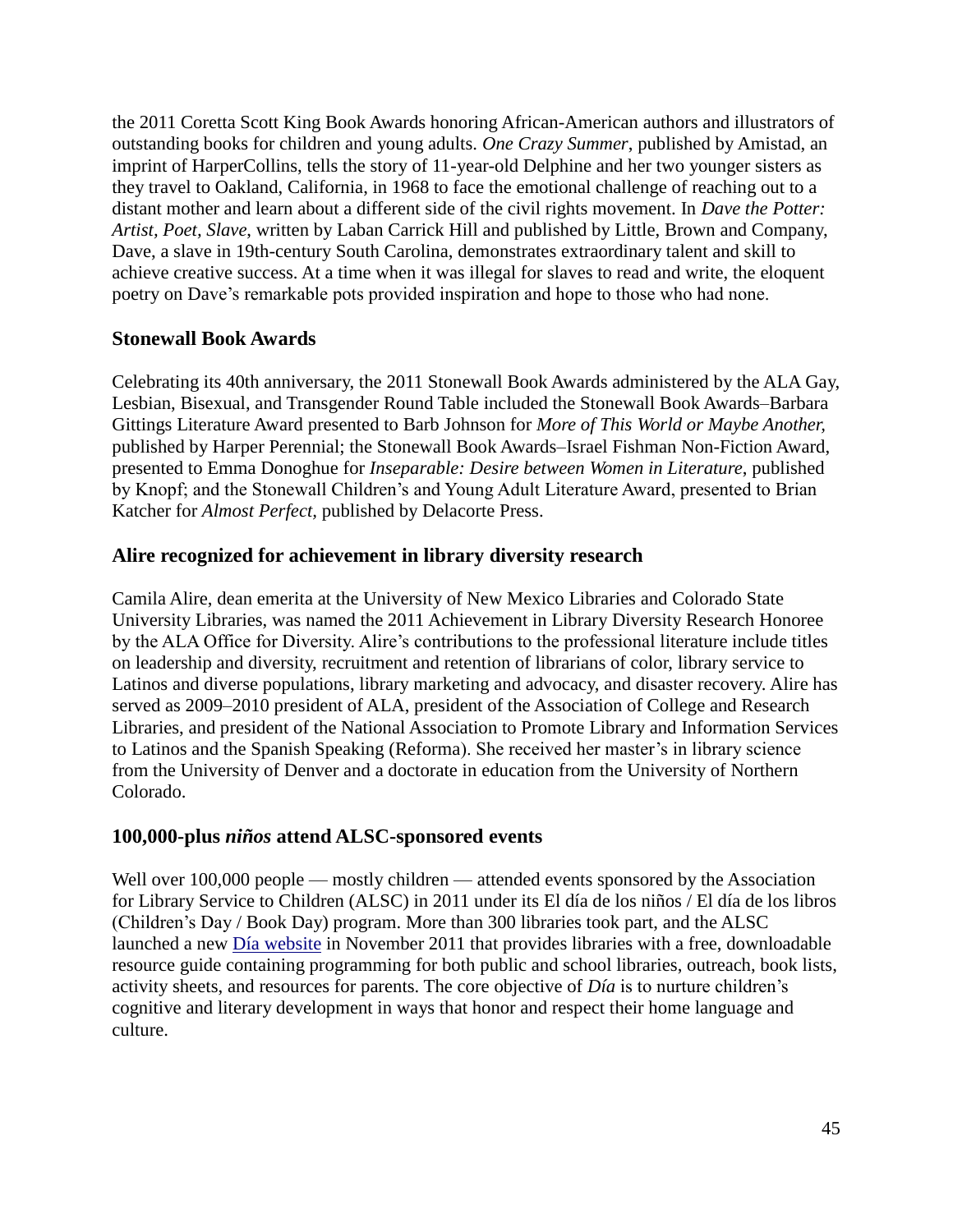## **Washington scene**

A lot of discussion took place in 2011 on such topics as ebooks, digital libraries, library lending models, and orphaned works, but it all yielded little legislative action in a Washington riven by partisan politics. Internet-age versions of copyright and piracy issues shot to the fore as 2011 turned into 2012, however, and the acronyms SOPA (the Stop Online Piracy Act) and PIPA (the Preventing Real Online Threats to Economic Creativity and Theft of Intellectual Property Act of 2011, a.k.a. the PROTECT IP Act of 2011, hence PIPA) became part of the national vocabulary as the library and First Amendment communities verbally slugged it out with proponents of the legislation such as the Recording Industry Association of America.

#### **The battle over SOPA and PIPA**

SOPA was introduced in the House in October by Rep. Lamar S. Smith (R-Tex.) to expand the power of U.S. law enforcement to fight online trafficking in copyrighted intellectual property and counterfeit goods. The bill would allow the government to request court orders to bar advertising networks and payment facilities from doing business with infringing websites and search engines from linking to the sites, and court orders requiring Internet service providers to block access to the sites. The law would expand existing criminal laws to include unauthorized streaming of copyrighted content, imposing a maximum penalty of five years in prison.

Proponents of the legislation say it will protect the intellectual-property market and corresponding industry, jobs, and revenue and is needed to bolster enforcement of copyright laws, especially against foreign websites. Opponents feel that the legislation threatens free speech and innovation and empowers law enforcement to block access to entire Internet domains due to infringing content posted on a single blog or webpage. They have raised concerns that SOPA would bypass the "safe harbor" protections from liability presently afforded to Internet sites by the Digital Millennium Copyright Act.

The library community, [including](http://www.ala.org/advocacy/copyright/copyrightlegislation) ALA, has expressed concerns that the legislation's emphasis on stronger copyright enforcement would expose libraries to prosecution. Other opponents state that requiring search engines to delete a domain name could begin a worldwide arms race of unprecedented censorship of the Web and violates the First Amendment.



Wikipedia participated in a 24-hour blackout to protest proposed SOPA and PIPA legislation.

On January 18, the English-language Wikipedia and an estimated 7,000 other websites coordinated a service blackout to raise awareness of the issues. Other protests against SOPA and PIPA included petition drives, boycotts of companies that support the legislation, and a rally held in New York City. The sites of several pro-SOPA organizations such as the Recording Industry Association of America, CBS.com, and others were slowed or shut down with denial-of-service attacks.

Opponents of the bill have proposed the Online Protection and Enforcement of Digital Trade Act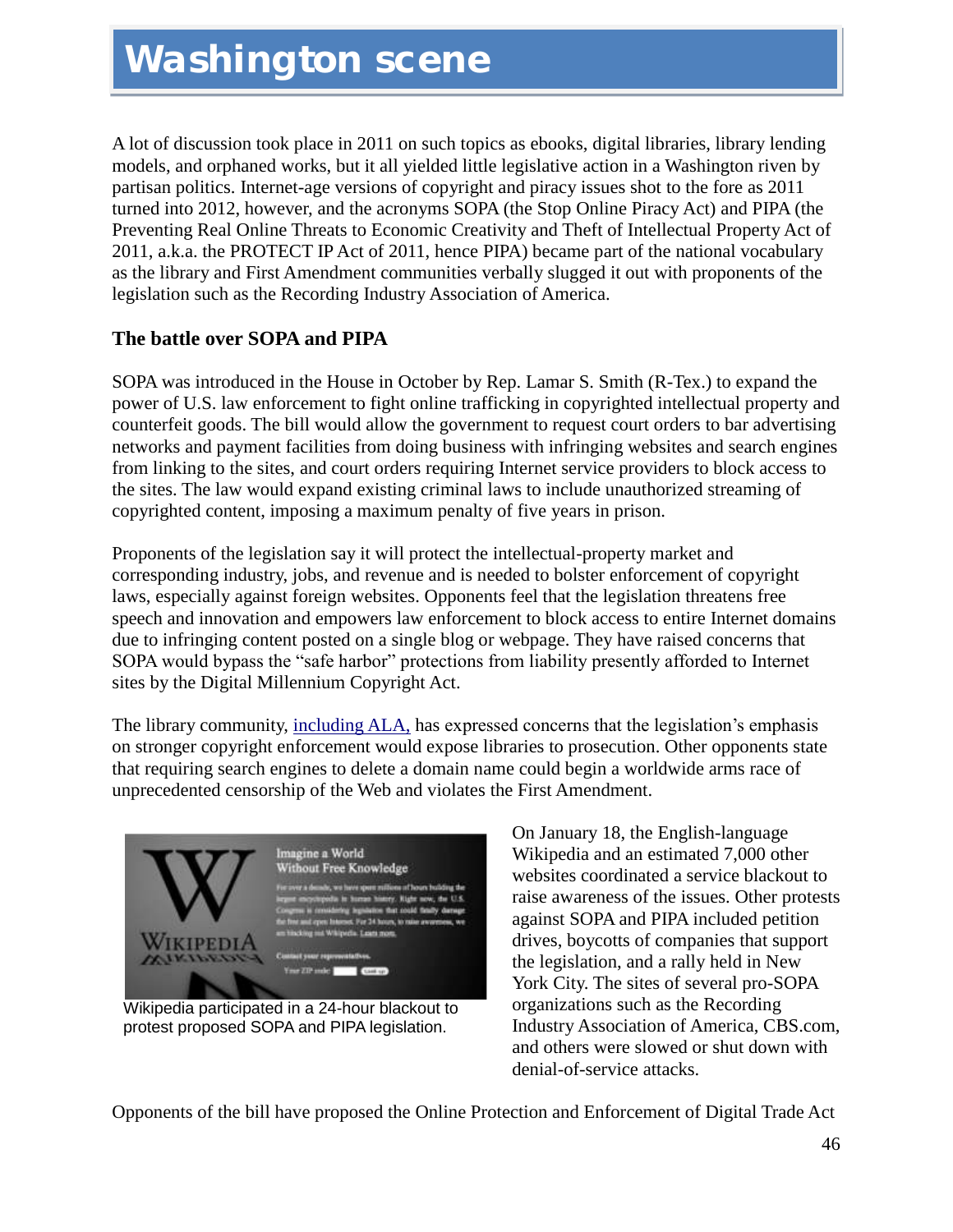(OPEN) as an alternative, but the issue remained unresolved as the new year unfolded.

A parallel bill in the Senate, the PROTECT IP Act of 2011, or PIPA, had been introduced in May 2011 by Sen. Patrick Leahy (D-Vt.) to crack down on rogue websites dedicated to the sale of infringing counterfeit goods. The library community is concerned about the bill's potential impact on First Amendment rights. The bill was considered in committee, which recommended it be considered by the Senate, but the motion to proceed was withdrawn by unanimous consent in January after failure of a cloture motion.

#### **Library Copyright Alliance handles a full agenda**

The Library Copyright Alliance (LCA) acted on a number of issues in 2011, commenting on pending legislation and court cases, joining briefs, and releasing papers and guides on a wide range of copyright and fair use issues, including the Google Book Search settlement and the lending rights of libraries. LCA members include the ALA (mainly through its Office for Information Technology Policy, or OITP), the Association of Research Libraries, and the Association of College and Research Libraries (ACRL).

In response to the March 2011 rejection of the proposed Google Book Search settlement, the LCA issued a statement saying that copyright law continues to present significant barriers to libraries interested in mass digitization initiatives because of orphan-works issues. The group also released "A Guide for the Perplexed Part IV: The Rejection of the Google Books Settlement" (PDF), an analysis of the latest decision in the Google Book Search case and its potential effect on libraries. This guide is the latest in a series prepared by LCA legal counsel Jonathan Band to help inform the library community about this landmark legal dispute.

In the wake of the settlement rejection, several interested parties were discussing with renewed vigor the issues of orphan works, mass digitization, and even modernization of Section 108 of the U.S. Copyright Act, which permits libraries and archives to make certain uses of copyrighted materials in order to serve the public and ensure the availability of works over time. As part of this initiative, the LCA released a statement describing the key features that copyright reform proposals should include in order to constitute significant improvement over current law for libraries and their users. The statement, which represents the needs of library stakeholders in these debates, provides helpful guideposts for these discussions.

In April, ACRL, an ALA division, sent letters to the National Institutes of Health (NIH), the Department of Health and Human Services (HHS), and the White House Office of Science and Technology Policy (OSTP) in support of public access to federally funded research. The letters asked the NIH to shorten the current embargo and asked the HHS and the OSTP to expand public access policies to other federal agencies.

The ALA's Office of Government Relations (OGR) and the OITP continue to monitor copyrightrelated court cases that have the potential to affect libraries, including *Golan v. Holder* (dealing with a challenge to the constitutionality of restoring the copyright of foreign works that were previously in the U.S. public domain) and *Cambridge University et al. v. Patton et al.* (which has to do with Georgia State University's electronic reserves policy).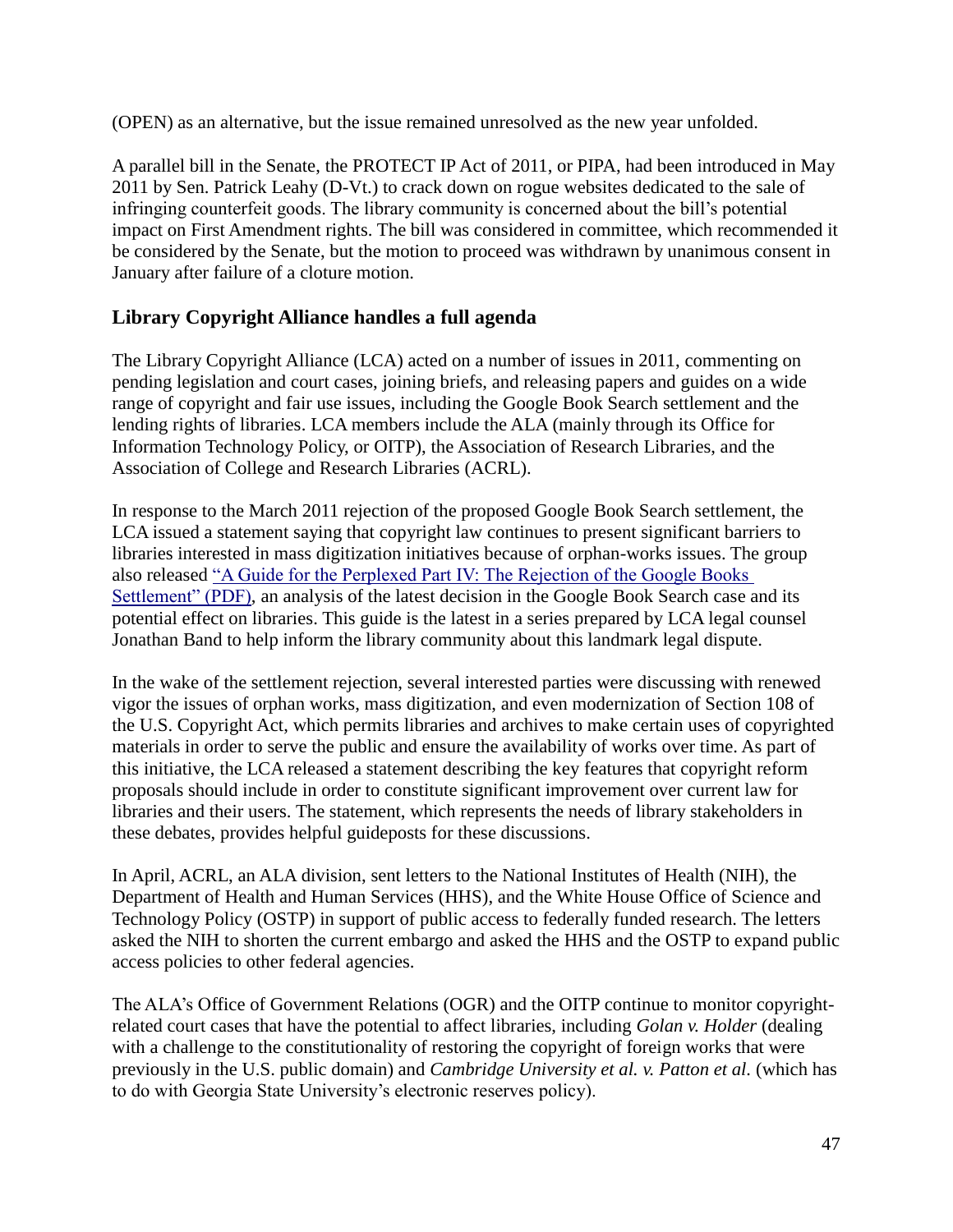#### **International copyright issues remain largely unresolved**

Library copyright exceptions and limitations, a proposed treaty for an exception for people with print disabilities, and a proposed treaty on the protection of traditional cultural expressions remain among the key issues under consideration — and largely unresolved — at the World Intellectual Property Organization (WIPO). The LCA coordinates U.S. library advocacy at the WIPO Standing Committee on Copyright and Related Rights.

A treaty or legal instrument for copyright exceptions would mandate that all member countries of the WIPO endorse and potentially implement library exceptions such as preservation, reproduction and supply, library lending, and liability limits for libraries and archives. These exceptions already exist under U.S. copyright law but not in other countries.

At the WIPO, a treaty on an exception for people with print disabilities has been on the agenda for several years. The LCA supports a treaty that would allow accessible copies of works to be created for the print-disabled without authorization and would allow the cross-border sharing of accessible content. English-speaking nations could borrow accessible content from the United States to meet the needs of the print-disabled. The international publishing community opposes this proposal, but there were signs in 2011 that some type of instrument will be accepted.

Finally, the LCA continues to oppose any agreement that would give copyright protection to traditional cultural expressions (TCEs). The LCA recognizes the issues facing indigenous communities in the United States that want to restrict access to TCEs, particularly sacred objects or ceremonies, but supports collaboration with indigenous communities to identify shared interests to address both TCE protection and access to information. (These collaborations already take place in U.S. libraries and archives.) The LCA feels that a TCE treaty would threaten the public domain, freedom of inquiry, research, scholarship and critique, preservation, and the ability to create derivative works.

#### **Libraries play a key role in digital literacy efforts**

In the fall of 2011, Julius Genachowski, chairman of the Federal Communications Commission, announced a plan to create a digital literacy corps that would provide training in schools and libraries across the country. Genachowski also announced a series of digital literacy initiatives including a public-private partnership, [Connect to Compete,](http://connect2compete.org/) that will provide eligible lowincome families with less expensive computers and Internet connections, as well as skills training. Both projects are in the planning stages and are to be further developed in 2012.

Libraries of all types have always had programs that build information literacy skills for students and patrons. As technologies have changed and influenced how people search for, find, and use information, libraries have adapted their programs to ensure that their users have the requisite skills — both technical and cognitive — to be able to take advantage of the resources and opportunities afforded by the Internet and the digitization of information. As national attention on these issues increased, the ALA's OITP began working closely with the FCC and staff of the National Telecommunications and Information Administration (NTIA) to ensure that libraries were front and center in the conversations.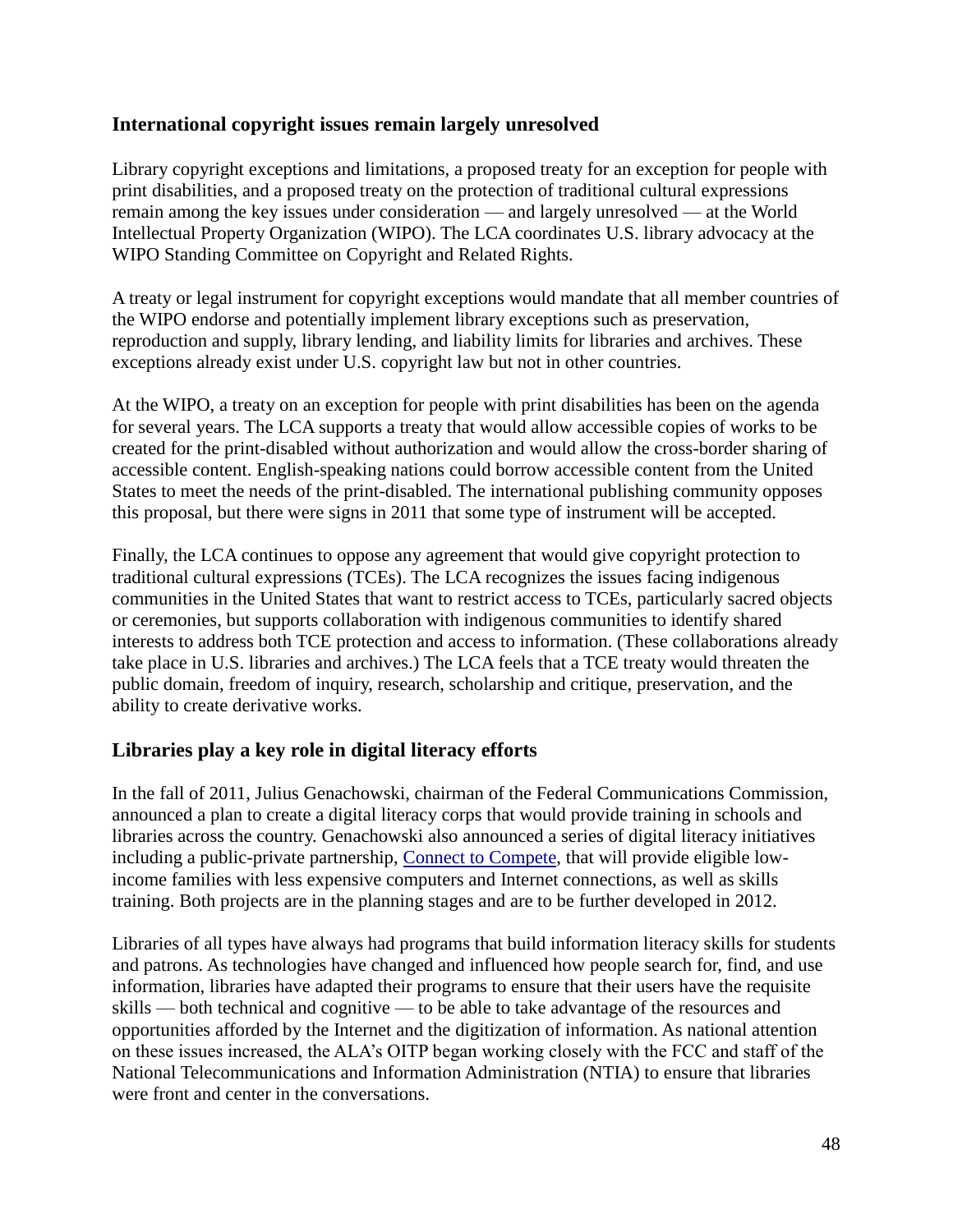In the National Broadband Plan, released in 2010, federal agencies focused on the issues that were identified as barriers to broadband adoption in the home. The NTIA, in partnership with nine other federal agencies, created a digital literacy portal [\(DigitalLiteracy.gov\)](http://www.digitalliteracy.gov/) to collect resources for librarians, educators, and other professionals who provide digital literacy training. The OITP staff reviewed the portal functionality and collected library resources for inclusion in the portal before its launch in May 2011, and materials from school, public, and academic libraries, as well as state library initiatives, continue to be added to the portal. Emphasis on job creation, workforce development, and economic growth make the portal a resource for librarians working with people looking for a job or in need of upgrading their job skills.

One outgrowth of the OITP's work with the FCC and the NTIA was to establish a [Digital](http://www.districtdispatch.org/2011/05/oitp-digital-literacy-task-force-is-up-and-running/)  [Literacy Task Force](http://www.districtdispatch.org/2011/05/oitp-digital-literacy-task-force-is-up-and-running/) comprised of ALA members from school, public, and academic libraries. The task force is charged with identifying best practices among libraries, where there might be gaps in practice, and where there are opportunities for libraries to excel in digital literacy work. The work of the task force continues into 2012 and highlights the multiple roles libraries play in supporting a digitally literate society.

#### **Coalition preparing technology benchmarks for public libraries**

A national coalition was formed in 2011 to design and pilot a series of public-access technology benchmarks for public libraries, a framework of goals and indicators that will help them evaluate and continually improve their public technology services for communities. Called the [Edge](http://www.libraryedge.org/)  [Initiative,](http://www.libraryedge.org/) the coalition comprises library and government organizations, including the OITP and the Public Library Association, and has received \$2.8 million in funding from the Bill and Melinda Gates Foundation.

The Edge benchmarks will be supported by training and a toolkit of customizable materials that will help library staff demonstrate the quality of their technology services to the communities they serve and convince decision-makers to reinvest in public technology access in libraries. The benchmarks and toolkit will be designed to be responsive to the needs of the library field.

With the Urban Libraries Council as the project lead and facilitator, the coalition also includes the State Libraries of California, Oklahoma, and Texas; Lyrasis; OCLC's WebJunction; researchers at the University of Maryland and the University of Washington; the International City/County Management Association; TechSoup Global; and the Gates Foundation.

Benchmark development will include three phases. To begin, the coalition will draft prototype benchmarks and collect feedback from the library field and local government leaders to ensure the benchmarks are meaningful and useful. Next, the group will test an initial set of benchmarks in communities in California, Oklahoma, and Texas. The prototype benchmarks will then be refined with feedback from the pilot communities and the library field. It is anticipated the Edge benchmarks will be launched in the second half of 2012.

#### **School libraries amendment dropped from education bill**

The Elementary and Secondary Education Act (ESEA), the successor to No Child Left Behind, continued to struggle in 2011, and school libraries were left out of the picture even as the bill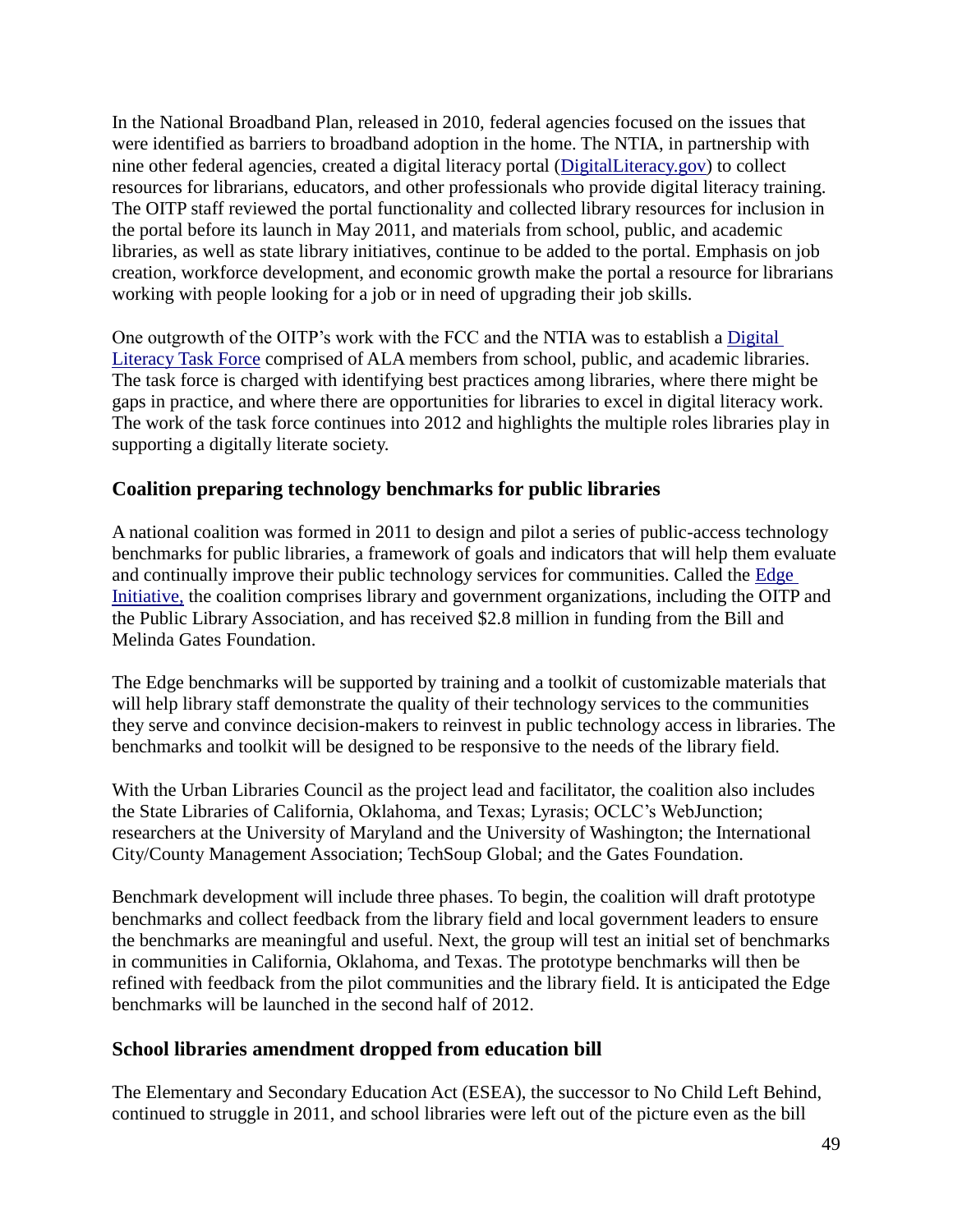

[Capitol Hill.](http://www.flickr.com/photos/pesut/364905354/sizes/l/) Photo by Elliot P.

made halting progress late in the year.

The Senate Health, Education, Labor, and Pensions (HELP) Committee in October 2011 reported out the ESEA on a 15–7 vote — without an ALA-backed amendment that would have ensured that every school was served by a state-certified media specialist and that library programs had access to the resources students need to become lifelong learners.

In July 2011, in a bipartisan effort, Sen. Jack Reed (D-R.I.) and Sen. Thad Cochran (R-Miss.) had introduced the [Strengthening](http://www.ala.org/ala/issuesadvocacy/advleg/federallegislation/eduleg/skillsact/index.cfm)  [Kids' Interest in Learning and Libraries](http://www.ala.org/ala/issuesadvocacy/advleg/federallegislation/eduleg/skillsact/index.cfm) 

[\(SKILLS\)](http://www.ala.org/ala/issuesadvocacy/advleg/federallegislation/eduleg/skillsact/index.cfm) Act (S. 1328) that would have amended the ESEA to include school libraries and help improve student academic achievement by ensuring that more students have access to effective school library programs. The bill was cosponsored by Democratic Sens. John Kerry (Mass.), Patty Murray (Wash.), John Rockefeller (W.Va.), Tim Johnson (S.Dak.), and Sheldon Whitehouse (R.I.).

Sen. Whitehouse withdrew the SKILLS amendment before a committee vote because of lack of support from other members on the committee but said he planned to reintroduce it later.

"We are very disappointed that the Senate HELP Committee did not recognize the crucial part an effective school library program plays in every child's education," Emily Sheketoff, executive director of the ALA's Washington office, said.

In the House, the Education and Workforce Committee in May 2011 reported out a series of smaller reauthorization bills, only one of which deals with school libraries. The bill, H.R. 1891, would repeal 43 different Department of Education programs, including Improving Literacy Through School Libraries. The full House had not taken up the bill by year's end.

#### **Libraries' product safety requirements clarified**

Resolution was finally reached in 2011 on issues raised by the Consumer Product Safety Improvement Act (CPSIA), passed in 2008. The bill sought to decrease the levels of lead and phthalates in products intended for children under age 12; the law is enforced by the Consumer Product Safety Commission (CPSC). Under the CPSC general counsel's interpretation of the law, books were initially considered subject to the same testing standards as children's toys. Given the high cost of testing, this was not a feasible option for libraries, and the ALA's Office of Government Relations (OGR) and other concerned parties spent much of the last three years seeking to change the interpretation.

Then, in late 2011, Congress passed Public Law No. 112-28, which provides the safety commission with greater authority and discretion in enforcing the consumer product safety laws,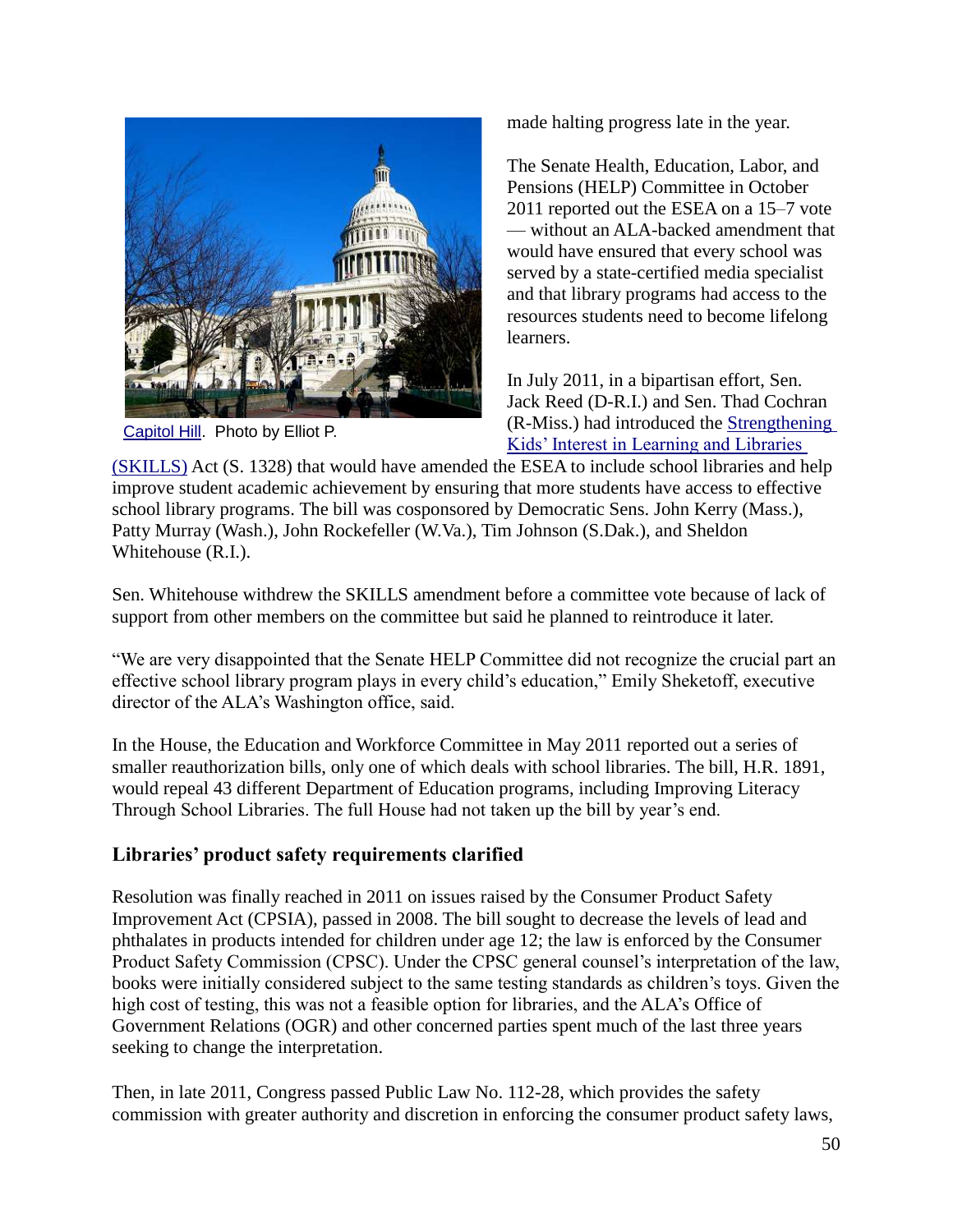and for other purposes. The law clarified libraries' responsibilities concerning CPSIA requirements in two ways: first by requiring book manufacturers to ensure that their processes are safe and fall within the limits of the law; and second by excluding ordinary books and paperbased printed materials from third-party testing requirements.

Other library-related actions (or inactions) in the nation's capital:

- *First Amendment threats.* Three so-called anti-piracy or online copyright-infringing bills were introduced in the Senate and the House in 2011. All took aim at any website beyond U.S. borders that distributed counterfeit or copyright-infringing products, and two of the three went further in that they also incentivized Internet companies to cut off access to websites. The OGR considered that such tactics had a potential chilling effect on First Amendment rights and intellectual freedom and would have weakened cyber-security and threatened privacy. The OGR therefore worked to slow the progress of the legislation and to ensure that fundamental library principles are not eroded, an effort that continues into 2012.
- *Net neutrality.* The OGR and ALA members worked to help defeat anti–net neutrality legislation in the Senate in 2011. The Federal Communications Commission had codified and put into place during the year an order to help ensure net neutrality — a principle that advocates no restrictions by Internet service providers or governments on consumers' access to networks that participate in the Internet. Senate legislation would have stripped the FCC of the ability to enforce the order. Grassroots advocacy by ALA members coupled with targeted lobbying by the OGR helped defeat the bill in a close, partisan vote, which was seen by library advocates as a message to Congress that libraries and the public they serve care deeply about a nondiscriminatory Internet and depend on it to provide unfettered access to all types of information.
- *National Library Legislative Day.* National Library Legislative Day, held May 9–10, drew 361 people from 47 states, plus an additional 5,000 individuals who participated in Virtual Library Legislative Day. A first day of briefings was followed by a reception hosted by ALA'sWashington Office honoring Rep. Raúl Grijalva (D-Ariz.) for his support of libraries. The next day, participants met with their federally elected officials, and OGR staff and advocates met with several congressional committees and outside groups, including the Senate Health, Education, Labor, and Pensions Committee; the National Telecommunications and Information Administration; the House Education and Workforce Committee; the Institute of Museum and Library Services; the American Federation of Teachers; and the National Education Association.

Library advocates who couldn't make it to Capitol Hill for the event were still able to be a part of the effort by calling and/or emailing their elected officials on May 10 or any time the week of May 9–13. ALA's Association of Library Trustees, Advocates, Friends, and Foundations; the Washington Office; Chapter Relations Office; and the Office for Library Advocacy led Virtual Library Legislative Day, an opportunity for all library advocates to make their voices heard on a national level. The 2011 effort saw four times as many messages sent as the prior year.

 *PATRIOT Act extension.* Congress in May 2011 reauthorized three key sections of the USA PATRIOT Act, without any changes, until the next sunset deadline of June 1, 2015. The renewal included none of the reader-privacy and Fourth Amendment protections sought by freedom-to-read groups such as the ALA, the Association of Research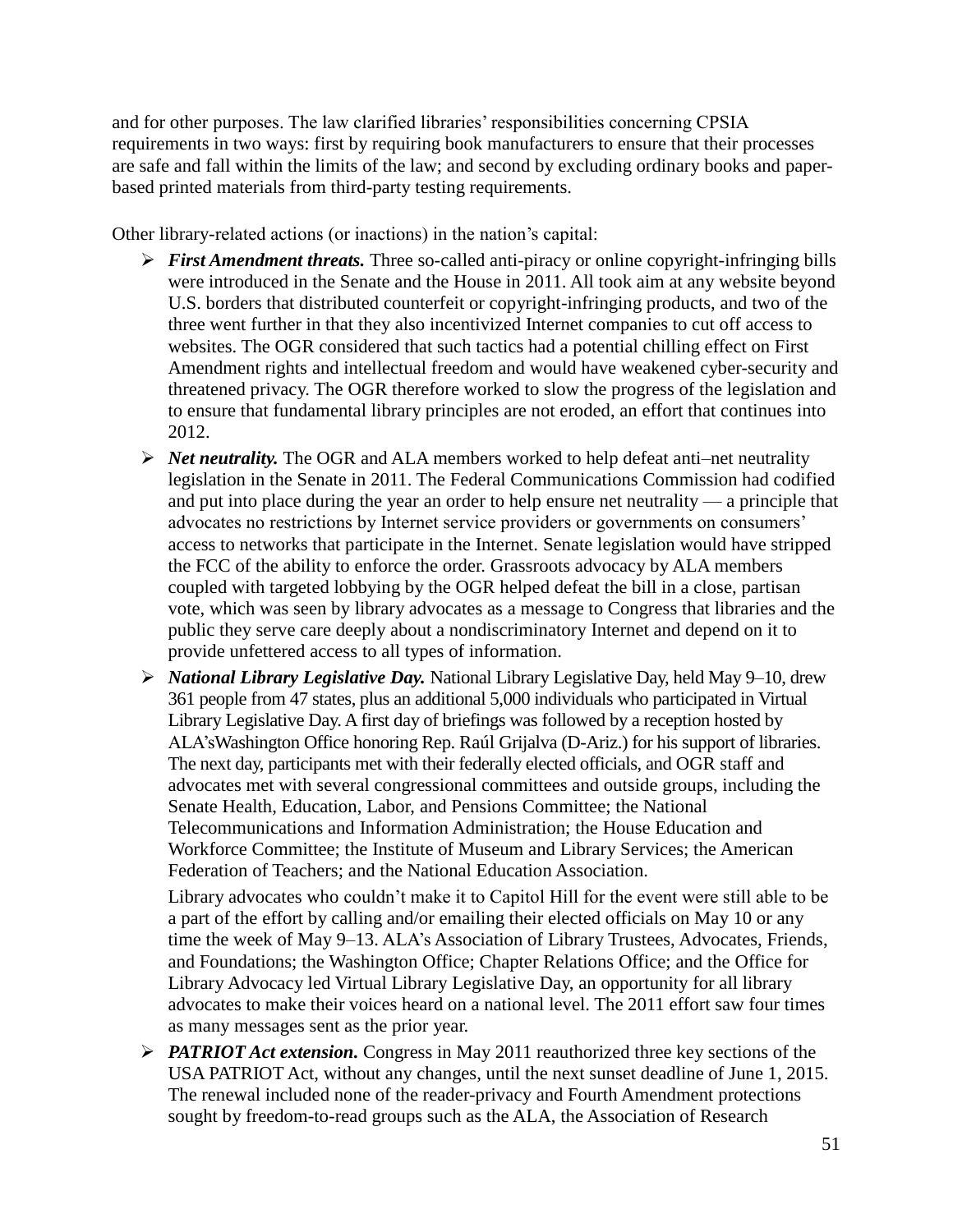Libraries, and the American Booksellers Foundation for Free Expression. The PATRIOT Sunsets Extension Act of 2011 includes what has become known as the library provision, or Section 215, which allows federal authorities conducting a counterterrorism investigation to seize someone's library or business records unbeknownst to the individual and without a court order. Members of the Senate Intelligence Committee expressed reservations about the renewal. "When the American people find out how their government has secretly interpreted the PATRIOT Act, they will be stunned and they will be angry," Sen. Ron Wyden (D-Ore.) said on the Senate floor.

#### **And finally, may we have the envelopes, please . . .**

Patrice McDermott, director of OpenTheGovernment.org, won the 2011 James Madison Award, presented to her by ALA President Roberta Stevens during the 13th annual National Freedom of Information Day Conference. . . . The 2011 L. Ray Patterson Copyright Award went to Peter Suber, professor of philosophy at Earlham College, senior researcher at the Scholarly Publishing and Academic Resources Coalition, and fellow at Harvard University Library's Office for Scholarly Communication. Suber was recognized for his work in the open access movement to provide free public access to scientific information for the public good. The award, which is sponsored by the OITP and the Copyright Advisory Subcommittee, is named for a key legal figure who explained and justified the importance of the public domain and fair use.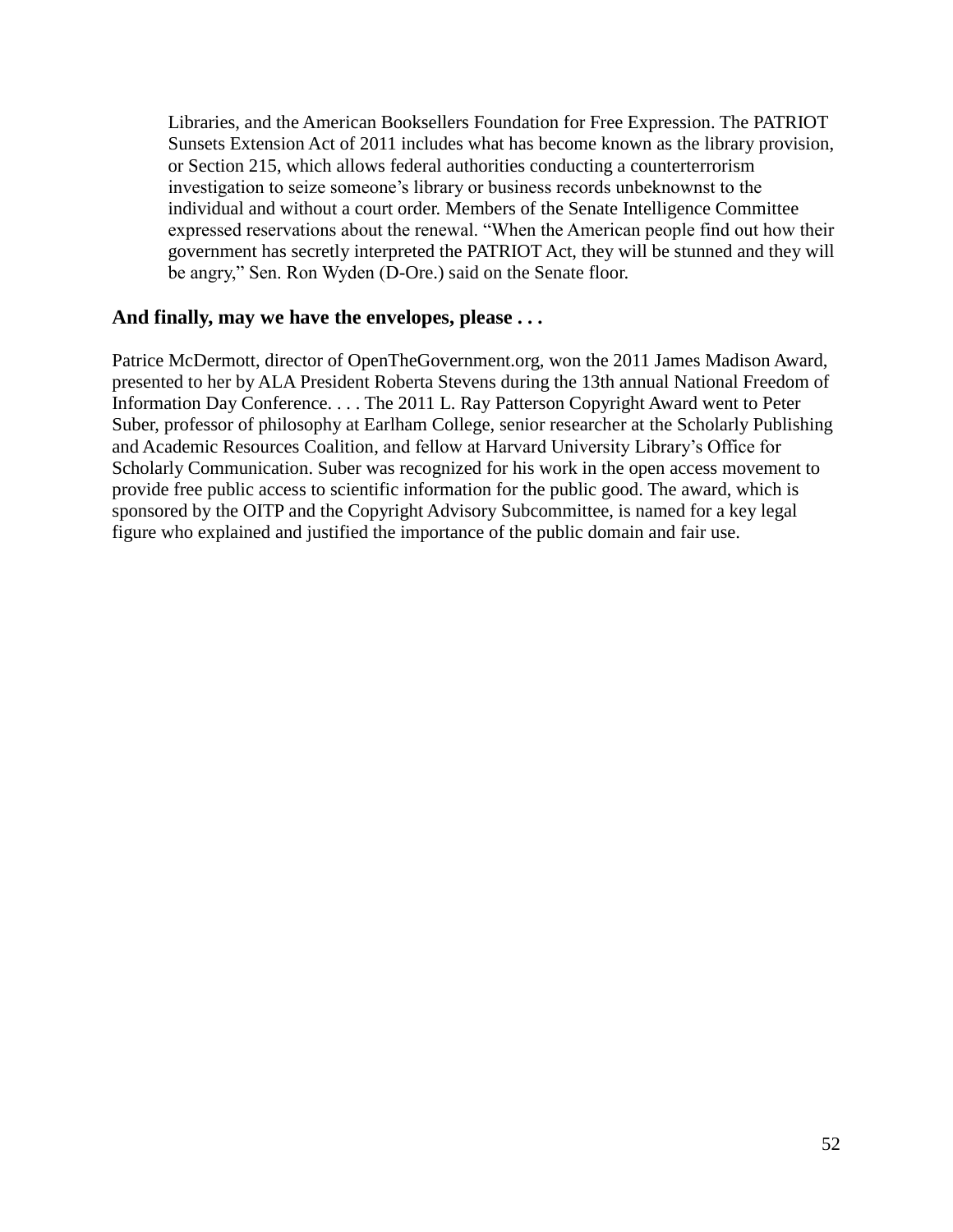# **Intellectual freedom**

#### **Banned Books Week Virtual Read-Out celebrates the freedom to read**



Screenshot: Whoopi Goldberg video for 2011 Banned Books Week Virtual Read-Out.

More than 800 readers from across the United States and around the world demonstrated their support for free speech by participating in the first-ever virtual read-out of banned and challenged books during the annual Banned Books Week (Sept. 24-Oct. 1, 2011), the only national celebration of the freedom to read. People of all ages and from all over the world were filmed in bookstores, libraries, and homes; they were joined by Whoopi Goldberg and many authors whose books have been challenged, including Judy Blume, Lauren Myracle, Jay Asher, and

Chris Crutcher. The videos are posted at [www.youtube.com/bannedbooksweek.](http://www.youtube.com/bannedbooksweek)

More than 400 news groups published Banned Books Week data and book lists from the ALA's Office for Intellectual Freedom (OIF), and Al Jazeera television posted an interview with an OIF representative.

―We are absolutely delighted with the response to our first virtual read-out,‖ Barbara Jones, the director of the American Library Association's Office for Intellectual Freedom, said. "Without question, this is the largest number of people to ever participate in a read-out, and we will be looking for ways to expand next year during the 30th anniversary of Banned Books Week, which will take place Sept. 30 through Oct. 6, 2012."

#### **The best of the banned**

Old friends and new were among the books challenged in 2011. A few highlights (or lowlights):

- **≻** Vonnegut slaughtered again ("So it goes") Two out of three books singled out in a 2010 complaint were removed in July 2011 from the Republic (Mo.) high school curriculum and library. The school board voted to keep Laurie Halse Anderson's *Speak* but to remove Kurt Vonnegut's *Slaughterhouse-Five* and Sarah Ockler's *Twenty Boy Summer.* The school board acted after a Republic resident with no children in school in the district complained about the books, arguing that they teach "principles contrary to Biblical morality and truth," The school board ruled that the books should be removed . . . on the grounds of "age appropriateness." In 2010, Anderson and Ockler — along with a national community of librarians, teachers and readers –– had mobilized a protest via social media that developed into the "Speak Loudly" anti-censorship campaign. In response to the board's actions, the Kurt Vonnegut Memorial Library in Indianapolis announced that it would offer free copies of *Slaughterhouse-Five* to 150 Republic students.
- *Part-Time Indian* **faces full-time scrutiny —** Sherman Alexie's National Book Award–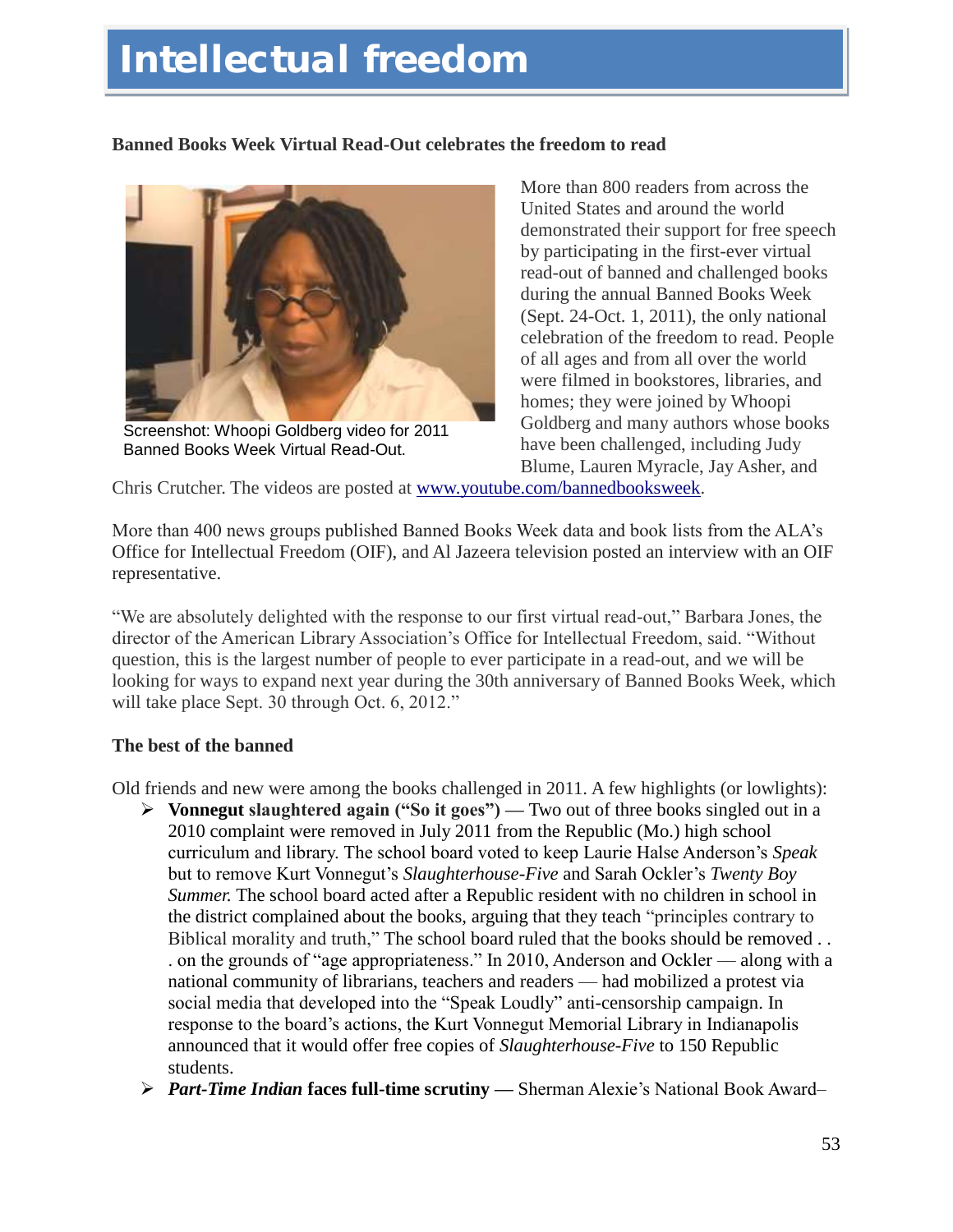winning young-adult novel, *The Absolutely True Diary of a Part-Time Indian,* faced heated challenges in schools and libraries. The Richland (Wash.) School Board voted in June 2011 to prohibit its use in classrooms of any grade level after concerns were raised about its use in freshman classes. Board members conceded that none of them had read the book, and the decision was subsequently reversed in July, restoring access to the book for all levels in the high school. (Two board members who had originally ruled against the book later said their votes had been a mistake and promised that in the future they will read every book they are to vote on.) *Part-Time Indian* was also challenged but retained in the Helena, Montana, high school curriculum following a public hearing attended by more than 100 people.

- **Sherlock Holmes? Case closed! —** Elementary, my dear Watson A parent at one of the middle schools in the Albemarle County (Va.) School District objected to the Sherlock Holmes mystery *A Study in Scarlet,* by Arthur Conan Doyle, on the grounds that it portrays Mormons in a negative light. One ninth-grader at the hearing in August 2011 told the school board she objected to banning the book. "I was capable of reading it in sixth grade," she said. "I think it was a good challenge. I'm upset that they're removing it." But remove it they did.
- **Health ed books deemed unhealthy —** Books for young people that describe or depict health information were widely challenged in 2011. In Florida, *It's Perfectly Normal* by Robie Harris was challenged in public libraries, while *What's the Big Secret?* faced scrutiny in a Washington elementary school library. *My Mom's Having a Baby* by Dori Hillestad Butler was challenged in public libraries in Florida and Texas. In each case, the books faced objections due to their frank consideration, including illustrations, of health and sexual issues for young people.
- **►** Bias perceived in third-grade text The year saw a surge of controversy over perceived bias in textbooks, often stirred or instigated by political pundits, prompting challenges to these books in schools nationwide. *Social Studies Alive!* was publicly challenged in St. Charles (Ill.) Unit District 303 and in Frederick County (Md.) schools. The third-grade textbook faced national criticism from conservatives like Glenn Beck for promoting a "liberal agenda." In Virginia, textbooks were targeted by Tea Party members for showing bias toward Islam.



Lauren Myracle"s *―ttyl‖* series was most frequently challenged book in 2011.

Here's the complete list of the Top 10 Banned Books of 2011, as compiled by the OIF from 326 recorded challenges:

 *ttyl*; *ttfn*; *l8r*, *g8r* (series), by Lauren Myracle (offensive language; religious viewpoint; sexually explicit; unsuited to age group)

 *The Color of Earth* (series), by Kim Dong Hwa (nudity; sex education; sexually explicit; unsuited to age group)

 *The Hunger Games* trilogy, by Suzanne Collins (antiethnic; anti-family; insensitivity; offensive language; occult/satanic; violence)

 *My Mom's Having A Baby! A Kid's Month-by-Month Guide to Pregnancy*, by Dori Hillestad Butler (nudity; sex education; sexually explicit; unsuited to age group)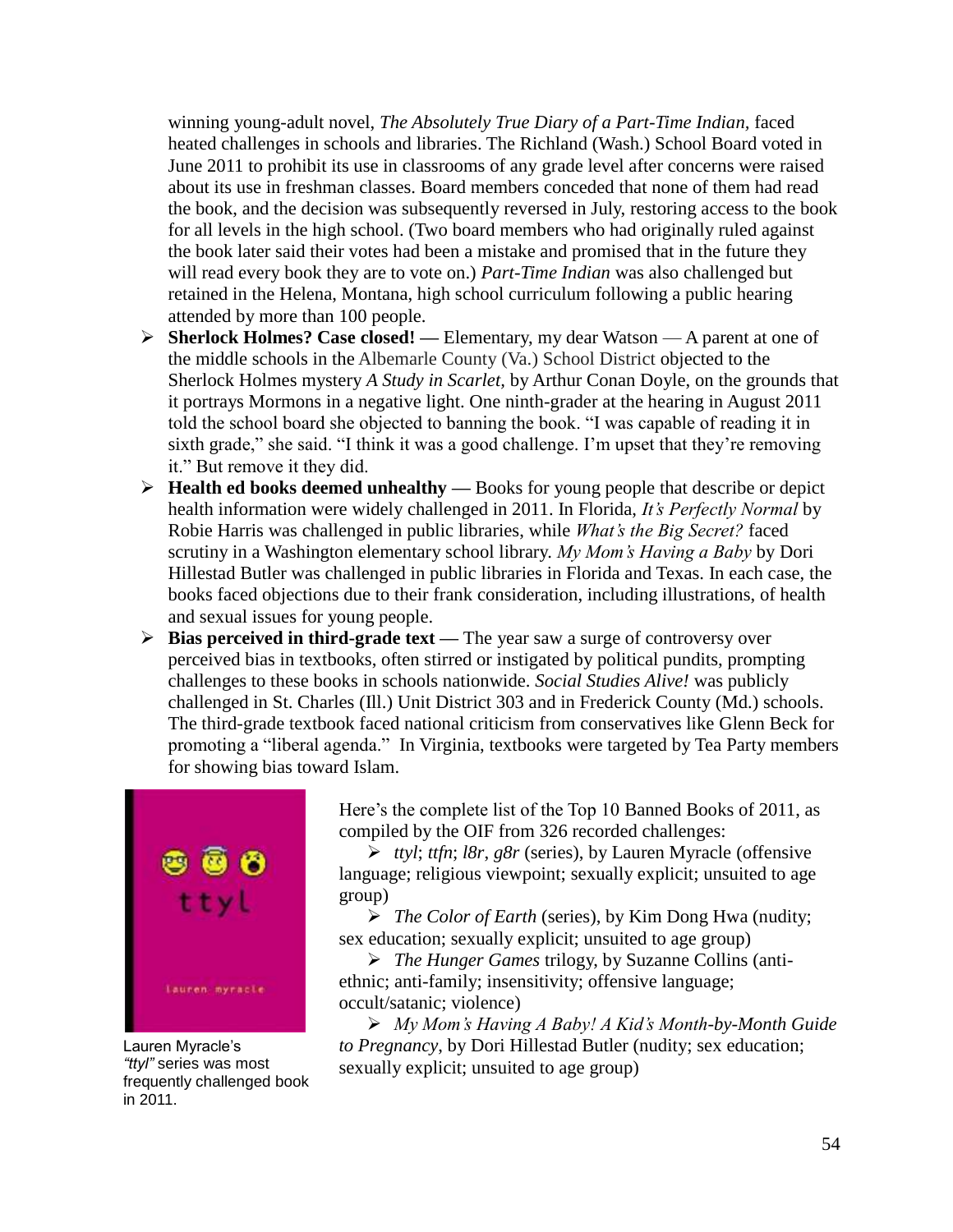- *The Absolutely True Diary of a Part-Time Indian*, by Sherman Alexie (offensive language; racism; religious viewpoint; sexually explicit; unsuited to age group)
- *Alice* (series), by Phyllis Reynolds Naylor (nudity; offensive language; religious viewpoint)
- *Brave New World*, by Aldous Huxley (insensitivity; nudity; racism; religious viewpoint; sexually explicit)
- *What My Mother Doesn't Know*, by Sonya Sones ( nudity; offensive language; sexually explicit)
- *Gossip Girl* (series), by Cecily Von Ziegesar (drugs; offensive language; sexually explicit)
- *To Kill a Mockingbird*, by Harper Lee (offensive language; racism)

#### **School librarians institute Banned Websites Awareness Day**

Taking the Banned Books theme and running with it, the American Association of School Librarians highlighted censorship awareness by designating Sept. 28, 2011, as [Banned Websites](http://www.ala.org/aasl/aaslissues/bwad/bwad)  [Awareness Day](http://www.ala.org/aasl/aaslissues/bwad/bwad) in order to bring attention to the overly aggressive filtering of educational and social websites used by students and educators.

―Many schools filter far beyond the requirements of the Children's Internet Protection Act because they wish to protect students," Carl Harvey, AASL president, said. "Students must develop skills to evaluate information from all types of sources in multiple formats, including the Internet. Relying solely on filters does not teach young citizens how to be savvy searchers or how to evaluate the accuracy of information.

"The use of social media in education . . . is an ideal way to engage students," Harvey said. "In order to make school more relevant to students and enhance their learning experiences, we need to incorporate those same social interactions that are successful outside of school into authentic assignments in the school setting."

#### **Choose Privacy Week 2011**

The ALA chose the first week of May for the annual [Choose Privacy Week,](http://www.privacyrevolution.org/index.php/privacy_week/) which had garnered significant attention and participation in its first two years. The initiative has developed, sustained, and grown a strong social media presence on its blog, Facebook, and Twitter. The Choose Privacy Week video, which formed the focal point of the first-ever national event, has been viewed more than 20,000 times.

In 2011, the ALA offered a Choose Privacy Week webinar featuring a panel of experts on "hot topics" in privacy, plus practical tips and tools for developing programs to engage library users. [Slides from the event](http://www.slideshare.net/alapubishing/al-oif-chooseprivacyweekwebinar2011) and an [archived version of the webinar](https://alapublishing.webex.com/alapublishing/lsr.php?AT=pb&SP=EC&rID=3444182&rKey=8d140b37318985c1) are available online. Topics included the USA PATRIOT Act and reader privacy, airport screening and surveillance, and current research on privacy attitudes of young people. More than 200 attendees learned about tools for libraries to develop programs and events to start conversations on such issues in their communities.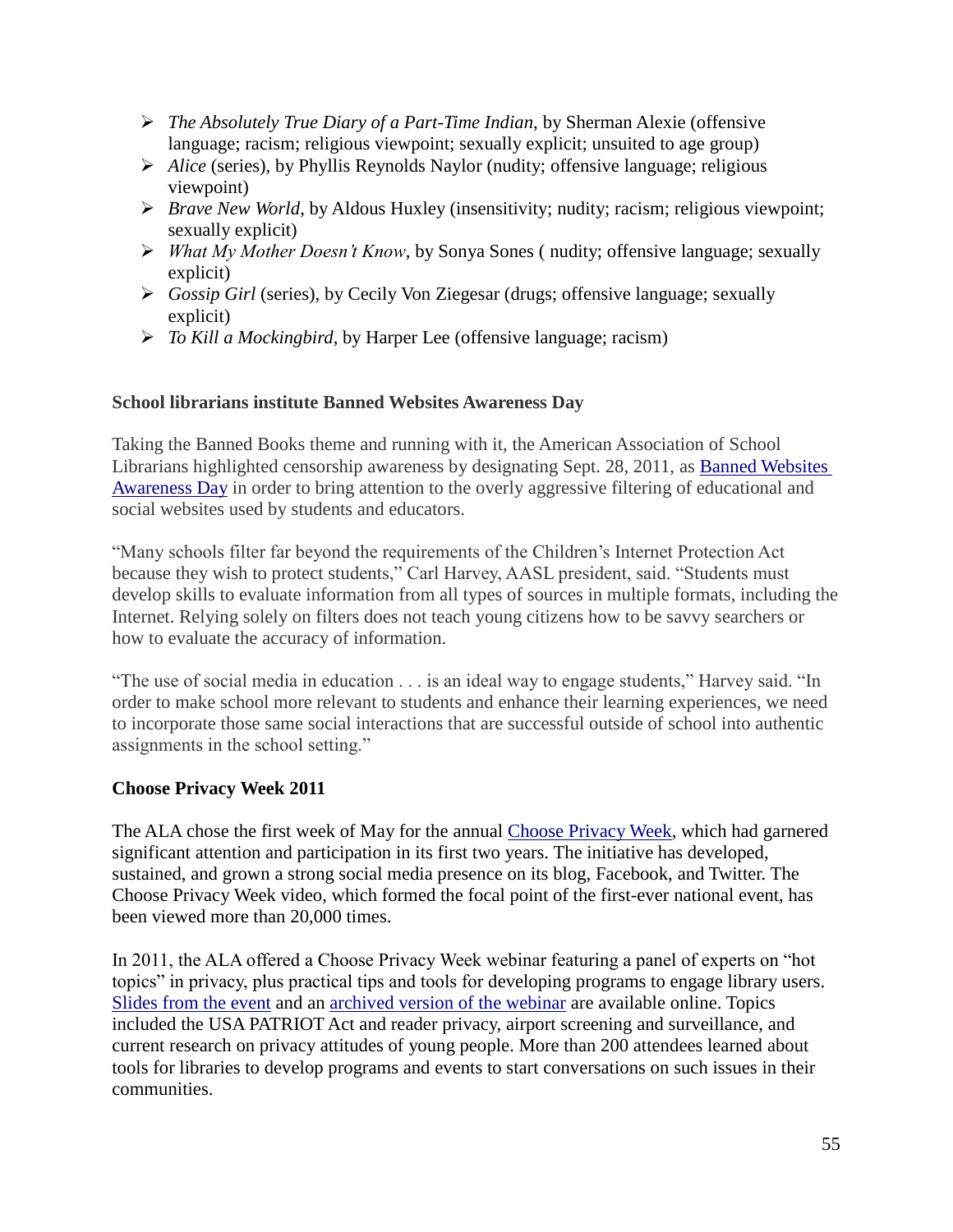The theme for Choose Privacy Week 2012 is "Freedom from Surveillance," with a focus on the impact of government surveillance on civil liberties.

#### **ACLU sues library regarding website access**

Banned books . . . and now banned (or partially blocked) websites.

The American Civil Liberties Union filed suit in January against the Salem (Mo.) Public Library for allegedly blocking websites related to the modern Pagan religion Wicca.

The case dates from 2010, when, Salem resident Anaka Hunter says, she tried to access websites about Wicca, Native American religions, and astrology for her personal research but the library's filtering software blocked them. She said library Director Glenda Wofford unblocked portions of the sites for her but that much of the material remained inaccessible.

The ACLU lawsuit claims that Wofford said she would only unblock the sites for patrons who had a "legitimate reason" to view them and that she had an "obligation" to report people to the "proper authorities" if she felt they would misuse the information they were attempting to access.

She said in a post to the Washington, D.C.–based newspaper *The Hill*'s [Hillicon Valley](http://thehill.com/blogs/hillicon-valley/technology/202073-aclu-sues-library-for-blocking-wiccan-websites)  [technology blog](http://thehill.com/blogs/hillicon-valley/technology/202073-aclu-sues-library-for-blocking-wiccan-websites) that she would have been happy to unblock the specific websites Hunter sought but that Hunter refused on privacy grounds to specify which sites she wanted to access. "It's not our intent to prohibit reasonable use of the Internet for research or any other legitimate reason," Wofford said. "All they have to do is ask, and we'll unblock the sites."

―It's unbelievable that I should have to justify why I want to access completely harmless websites on the Internet simply because they discuss a minority viewpoint," Hunter said in an [ACLU press release.](http://www.aclu-em.org/pressroom/2012pressreleases/010312aclufilessuitstopmol.htm)

Said Anthony Rothert, legal director of the ACLU of Eastern Missouri: "Rather than dismissing the concerns of its patrons, the library should make every effort to ensure that its filtering software [Netsweeper] doesn't illegally deny access to educational resources on discriminatory grounds. The library is the last place that should be censoring information about different cultures."

#### **Federal judge in Alaska voids sexual imagery statute**

The Federal District Court in Anchorage, Alaska, permanently barred enforcement of a state statute criminalizing the online posting of sexual imagery that is "harmful to minors." Chief U.S. District Judge Ralph Beistline ruled June 30, 2011, that the law threatened to reduce all speech on the Internet "to only what is fit for children" and that Senate Bill 222, signed last year by Governor Sean Parnell, violates First Amendment rights of free speech and would have chilled free expression.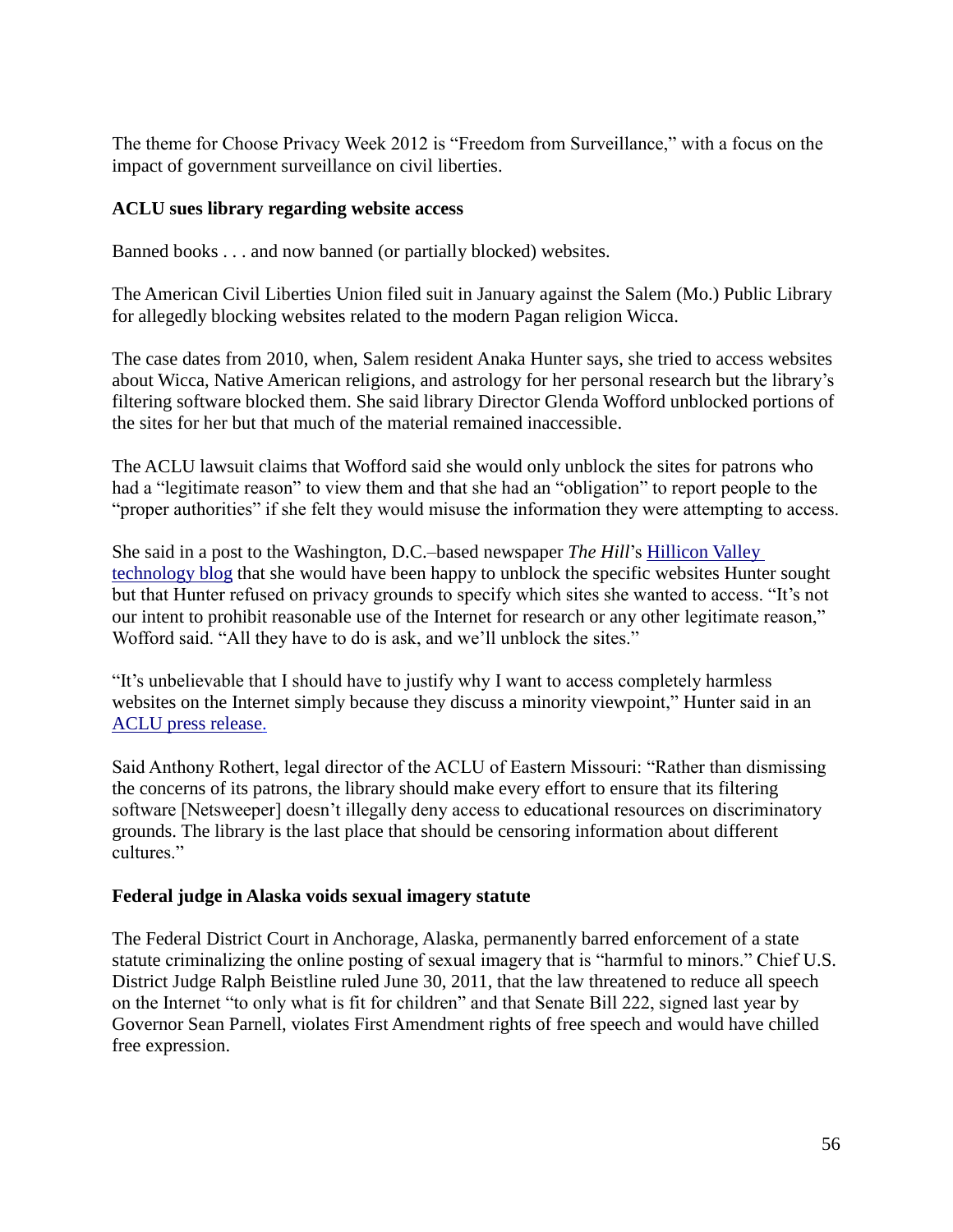#### **New technologies raise old issues**

New technologies and digital platforms that enable user access to ebooks and other digital content offered by libraries are spurring new concerns about readers' privacy in the library. Library users' personally identifiable information and materials use records may be placed in the hands of vendors and content providers who enable access to digital library materials; this data may be vulnerable to theft, disclosure, or misuse. Librarians continue to work with vendors and users alike to address these concerns via education, library policy, and effective agreements that protect library users' data.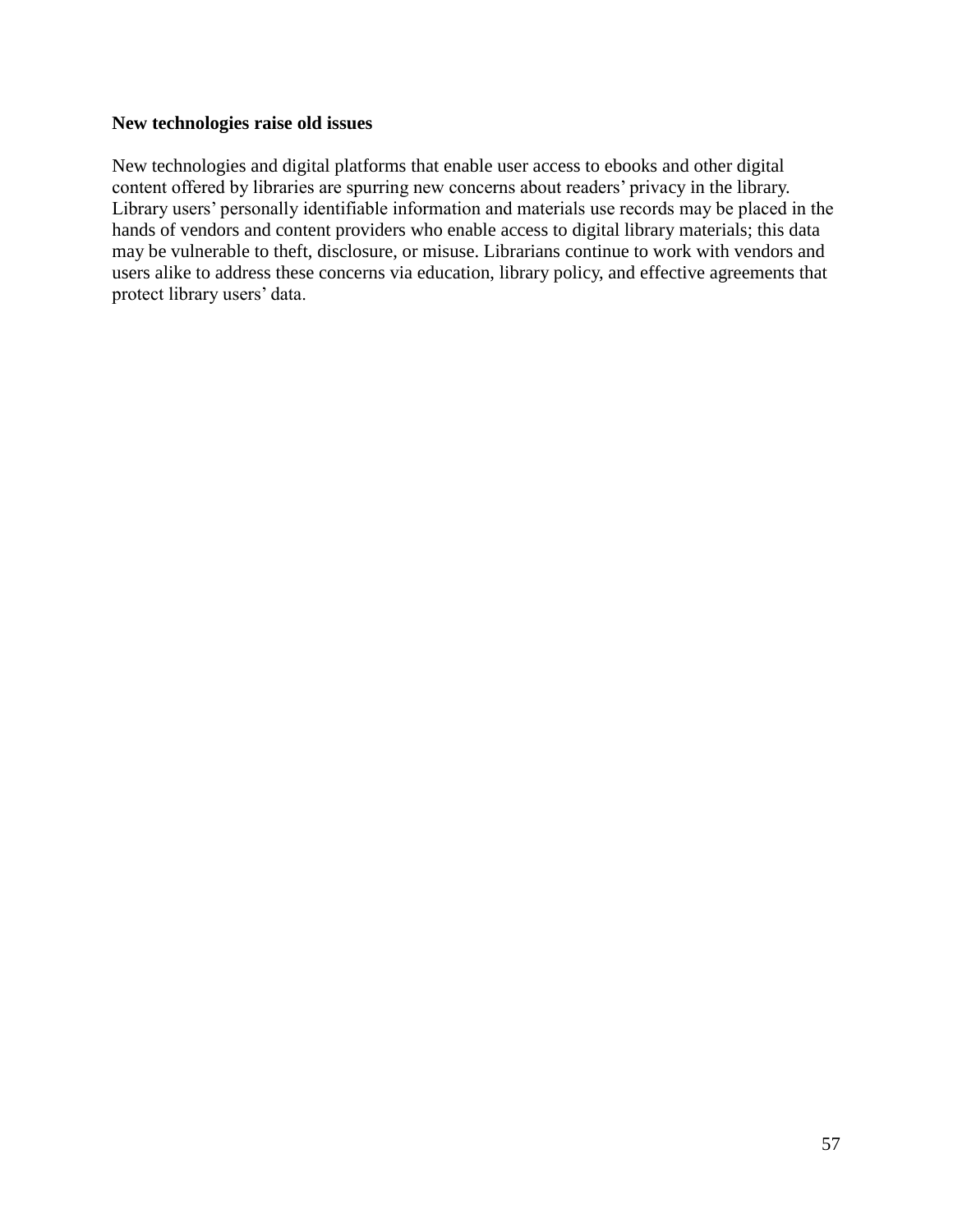### **Sources**

#### **Executive summary**

- Dilworth, Dianna. "National Book Awards Accepted Interactive eBook." GalleyCat, August 11, 2011. [http://www.mediabistro.com/galleycat/national-book-awards-accepts-its-first-interactive](http://www.mediabistro.com/galleycat/national-book-awards-accepts-its-first-interactive-ebook_b36039)[ebook\\_b36039](http://www.mediabistro.com/galleycat/national-book-awards-accepts-its-first-interactive-ebook_b36039)
- Goldberg, Beverly. "Third Time's the Charm for Troy Public Library." *American Libraries*, U.S. and World News, August 3, 2011. [http://americanlibrariesmagazine.org/news/08032011/third-time-s](http://americanlibrariesmagazine.org/news/08032011/third-time-s-charm-troy-public-library)[charm-troy-public-library](http://americanlibrariesmagazine.org/news/08032011/third-time-s-charm-troy-public-library)
- Kavner, Lucas. "Library Budget Cuts Threaten Community Services across Country." Huffington Post, Libraries in Crisis (blog), November 15, 2011. [http://www.huffingtonpost.com/2011/11/16/can-the](http://www.huffingtonpost.com/2011/11/16/can-the-american-library-_n_1096484.html?ref=libraries-in-crisis)[american-library-\\_n\\_1096484.html?ref=libraries-in-crisis](http://www.huffingtonpost.com/2011/11/16/can-the-american-library-_n_1096484.html?ref=libraries-in-crisis)
- McDonald, Patrick Range. "Measure L Library Funding Election Results: Los Angeles Voters Approve Plan to Reopen 73 Shuttered Libraries." *LA Weekly*, The Informer (blog), March 8, 2011. [http://blogs.laweekly.com/informer/2011/03/measure\\_l\\_la\\_libraries.php](http://blogs.laweekly.com/informer/2011/03/measure_l_la_libraries.php)
- Raphael, Molly."The First Digital Public Library of America Workshop." *American Libraries*, Inside Scoop (blog), March 9, 2011. [http://americanlibrariesmagazine.org/inside-scoop/first-digital-public](http://americanlibrariesmagazine.org/inside-scoop/first-digital-public-library-america-workshop)[library-america-workshop](http://americanlibrariesmagazine.org/inside-scoop/first-digital-public-library-america-workshop)
- ―Top 10 Library Stories of 2011.‖*American Libraries,* January 12, 2012. <http://www.americanlibrariesmagazine.org/top10stories2011>

#### **Introduction**

- ―Assessing Rebuilding Efforts in Haiti: New Libraries Slowly Rising, Opening.‖ American Library Association, press release, March 7, 2012.<http://www.ala.org/news/pr?id=9651>
- Easley, Jonathan. "Library of Congress Offers Buyouts to Staffers." *Roll Call*, August 19, 2011. [http://www.rollcall.com/news/library\\_of\\_congress\\_offers\\_buyouts\\_to\\_staffers-208241-1.html](http://www.rollcall.com/news/library_of_congress_offers_buyouts_to_staffers-208241-1.html)
- ―The Library in the City: Changing Demands and a Challenging Future.‖ The Pew Charitable Trusts, March 7, 2012. [http://www.pewtrusts.org/our\\_work\\_report\\_detail.aspx?id=85899373217](http://www.pewtrusts.org/our_work_report_detail.aspx?id=85899373217)
- Raphael, Molly. "Why Libraries Matter." Huffington Post, Libraries in Crisis (blog), November 22, 2011. [http://www.huffingtonpost.com/molly-raphael/why-libraries-matter\\_b\\_1107419.html](http://www.huffingtonpost.com/molly-raphael/why-libraries-matter_b_1107419.html)
- Sheketoff, Emily. "Institute of Museum and Library Services Releases FY2011 Budget Allocation Table." District Dispatch (blog), April 26, 2011[. http://www.districtdispatch.org/2011/04/institute-of](http://www.districtdispatch.org/2011/04/institute-of-museum-and-library-services-releases-fy2011-budget-allocation-table/)[museum-and-library-services-releases-fy2011-budget-allocation-table/](http://www.districtdispatch.org/2011/04/institute-of-museum-and-library-services-releases-fy2011-budget-allocation-table/)

#### **Public libraries**

- "America's Smallest Library Opens in Dutchess County." Your News Now (Time Warner Cable), September 3, 2011. [http://hudsonvalley.ynn.com/content/top\\_stories/555978/america-s-smallest](http://hudsonvalley.ynn.com/content/top_stories/555978/america-s-smallest-library-opens-in-dutchess-county/)[library-opens-in-dutchess-county/](http://hudsonvalley.ynn.com/content/top_stories/555978/america-s-smallest-library-opens-in-dutchess-county/)
- American Library Association, Office for Library Advocacy. *Keeping Public Libraries Public: A Checklist for Communities Considering Privatization of Public Libraries.* Chicago: American Library Association, June 2011. [http://www.ala.org/ala//professionalresources/outsourcing/ALAKeepingPublicLibrariesPublicFINAL](http://www.ala.org/ala/professionalresources/outsourcing/ALAKeepingPublicLibrariesPublicFINAL0611.pdf) [0611.pdf](http://www.ala.org/ala/professionalresources/outsourcing/ALAKeepingPublicLibrariesPublicFINAL0611.pdf)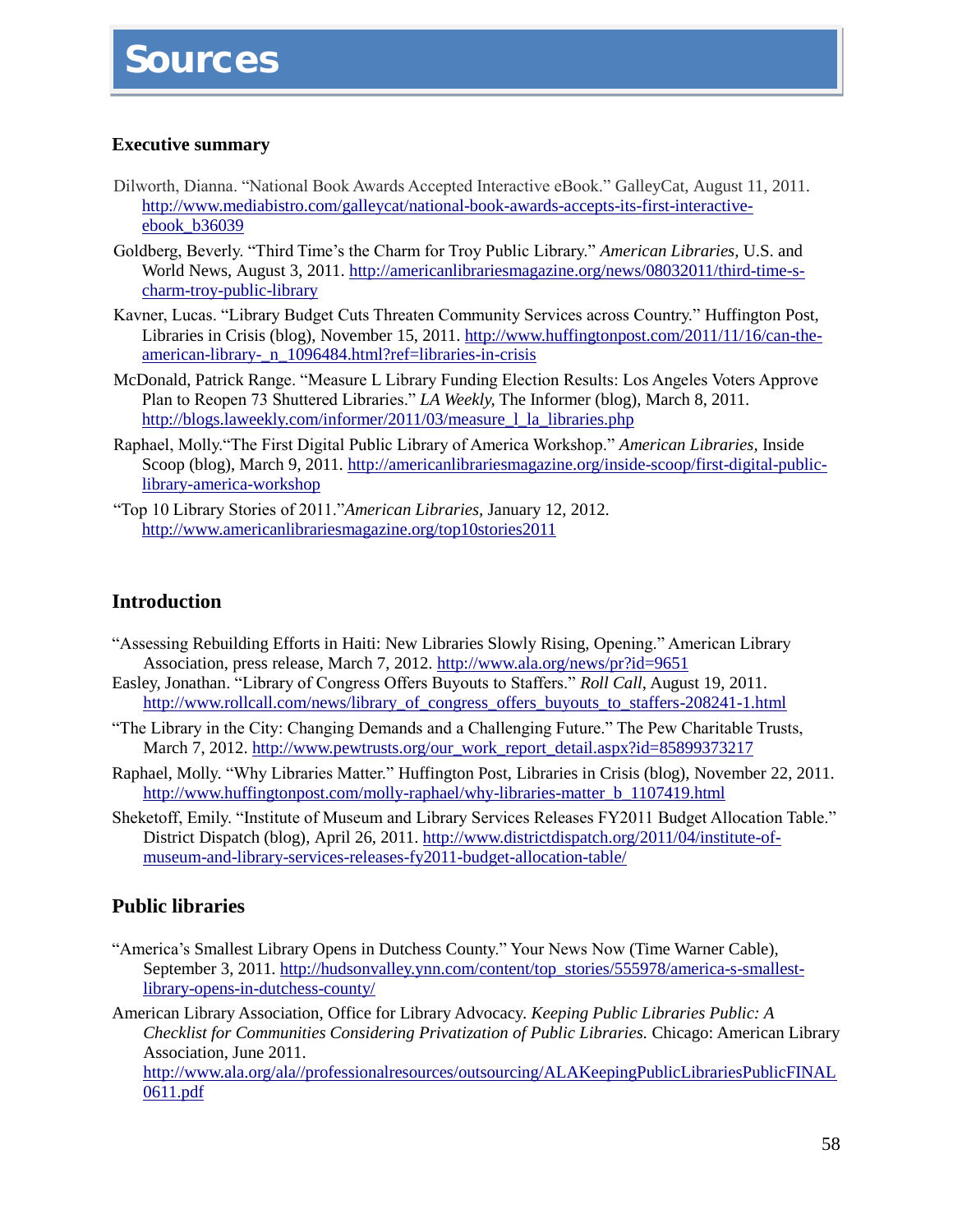- ―City Announces New Monday Hours for Libraries.‖ *Chicago Tribune,* February 3, 2012. [http://articles.chicagotribune.com/2012-02-03/news/chi-city-announces-new-monday-hours-for](http://articles.chicagotribune.com/2012-02-03/news/chi-city-announces-new-monday-hours-for-libraries-20120203_1_branch-libraries-laid-off-union-workers-mondays)[libraries-20120203\\_1\\_branch-libraries-laid-off-union-workers-mondays](http://articles.chicagotribune.com/2012-02-03/news/chi-city-announces-new-monday-hours-for-libraries-20120203_1_branch-libraries-laid-off-union-workers-mondays)
- ―Five Library Systems Set to Merge July 1.‖ *Lake County (Ill.) News-Sun,* April 21, 2011. <http://newssun.suntimes.com/news/4957133-418/five-library-systems-set-to-merge-july-1.html>
- Hoffman, Judy, John Carlo Bertot, Denise M. Davis, Larra Clark, et al. "Special Report: Public Library Funding and Technology Access Study, 2010–2011.‖ *American Libraries,* Digital Supplement, Summer 2011, 6–102. [http://viewer.zmags.com/publication/857ea9fd.](http://viewer.zmags.com/publication/857ea9fd)
- Kaffer, Nancy. "4 Detroit Public Library Branches Will Close in December." Crain's Detroit Business, November 17, 2011. [http://www.crainsdetroit.com/article/20111117/FREE/111119929#](http://www.crainsdetroit.com/article/20111117/FREE/111119929)
- Kelley, Michael. "Texas Governor Signs Budget Cutting State Funding for Library Services by 88 Percent." *Library Journal*, July 29, 2011. [http://www.libraryjournal.com/lj/home/891465-](http://www.libraryjournal.com/lj/home/891465-264/texas_governor_signs_budget_cutting.html.csp) [264/texas\\_governor\\_signs\\_budget\\_cutting.html.csp](http://www.libraryjournal.com/lj/home/891465-264/texas_governor_signs_budget_cutting.html.csp)
- Landgraf, Greg. "Seed Lending Libraries Bloom." *American Libraries*, Green Your Library (blog), April 6, 2011.<http://www.americanlibrariesmagazine.org/green-your-library/seed-lending-libraries-bloom>
- ―Library Visits at Historic High.‖ Institute of Museum and Library Services, press release, November 18, 2011. [http://www.imls.gov/library\\_visits\\_at\\_historic\\_high.aspx](http://www.imls.gov/library_visits_at_historic_high.aspx)
- Mannion, Annemarie. "Robolibraries Rolling out in Suburbs." *Chicago Tribune*, March 7, 2012. <http://www.chicagotribune.com/news/local/ct-met-robo-libraries-0307-20120307,0,3268628.story>
- McDonald, Patrick Range. "Measure L Library Funding Election Results: Los Angeles Voters Approve Plan to Reopen 73 Shuttered Libraries." *LA Weekly*, The Informer (blog), March 8, 2011. [http://blogs.laweekly.com/informer/2011/03/measure\\_l\\_la\\_libraries.php](http://blogs.laweekly.com/informer/2011/03/measure_l_la_libraries.php)
- OCLC. *Perceptions of Libraries, 2010: Context and Community*. Dublin, Ohio: OCLC, 2011. [http://www.oclc.org/reports/2010perceptions/2010perceptions\\_all.pdf](http://www.oclc.org/reports/2010perceptions/2010perceptions_all.pdf)
- ―Ohioans Approve 95% of Library Levies.‖ Ohio Library Council, May 4, 2011. [http://www.olc.org/news\\_story050411.asp](http://www.olc.org/news_story050411.asp)
- Palm, Anika Myers. "Osceola County Commission Votes to Privatize Libraries." Orlando (Fla.) Sentinel, December 12, 2011. [http://articles.orlandosentinel.com/2011-12-12/news/os-osceola-library](http://articles.orlandosentinel.com/2011-12-12/news/os-osceola-library-privatization-20111212_1_library-systems-services-lssi-first-county)[privatization-20111212\\_1\\_library-systems-services-lssi-first-county](http://articles.orlandosentinel.com/2011-12-12/news/os-osceola-library-privatization-20111212_1_library-systems-services-lssi-first-county)
- Public Library Association. *Public Library Data Service Statistical Report, 2010.* Chicago: Public Library Association, 2010.
	- ———. *Public Library Data Service Statistical Report, 2011.* Chicago: Public Library Association, 2011. These reports are available in full as a print publication or digital database.
- Simmons, Rand. ―Washington State Library Addresses Budget Cuts from the End of 2011 Special Session." Between the Lines: Washington State Library Blog, January 9, 2012. [http://blogs.sos.wa.gov/library/index.php/2012/01/washington-state-library-addresses-budget-cuts](http://blogs.sos.wa.gov/library/index.php/2012/01/washington-state-library-addresses-budget-cuts-from-the-end-of-2011-special-session/)[from-the-end-of-2011-special-session/](http://blogs.sos.wa.gov/library/index.php/2012/01/washington-state-library-addresses-budget-cuts-from-the-end-of-2011-special-session/)
- ―A Special Report on Privatizing Libraries.‖ American Library Association, press release, February 21, 2012.<http://americanlibrariesmagazine.org/news/ala/special-report-privatizing-libraries>
- Varvel, Virgil E., Jr. "The Public Library Data Service 2011 Statistical Report: Characteristics and Trends.‖ *Public Libraries* 50, no. 5 (September-October 2011). [http://publiclibrariesonline.org/magazines/featured-articles/public-library-data-service-2011](http://publiclibrariesonline.org/magazines/featured-articles/public-library-data-service-2011-statistical-report-characteristics-and-) [statistical-report-characteristics-and-](http://publiclibrariesonline.org/magazines/featured-articles/public-library-data-service-2011-statistical-report-characteristics-and-)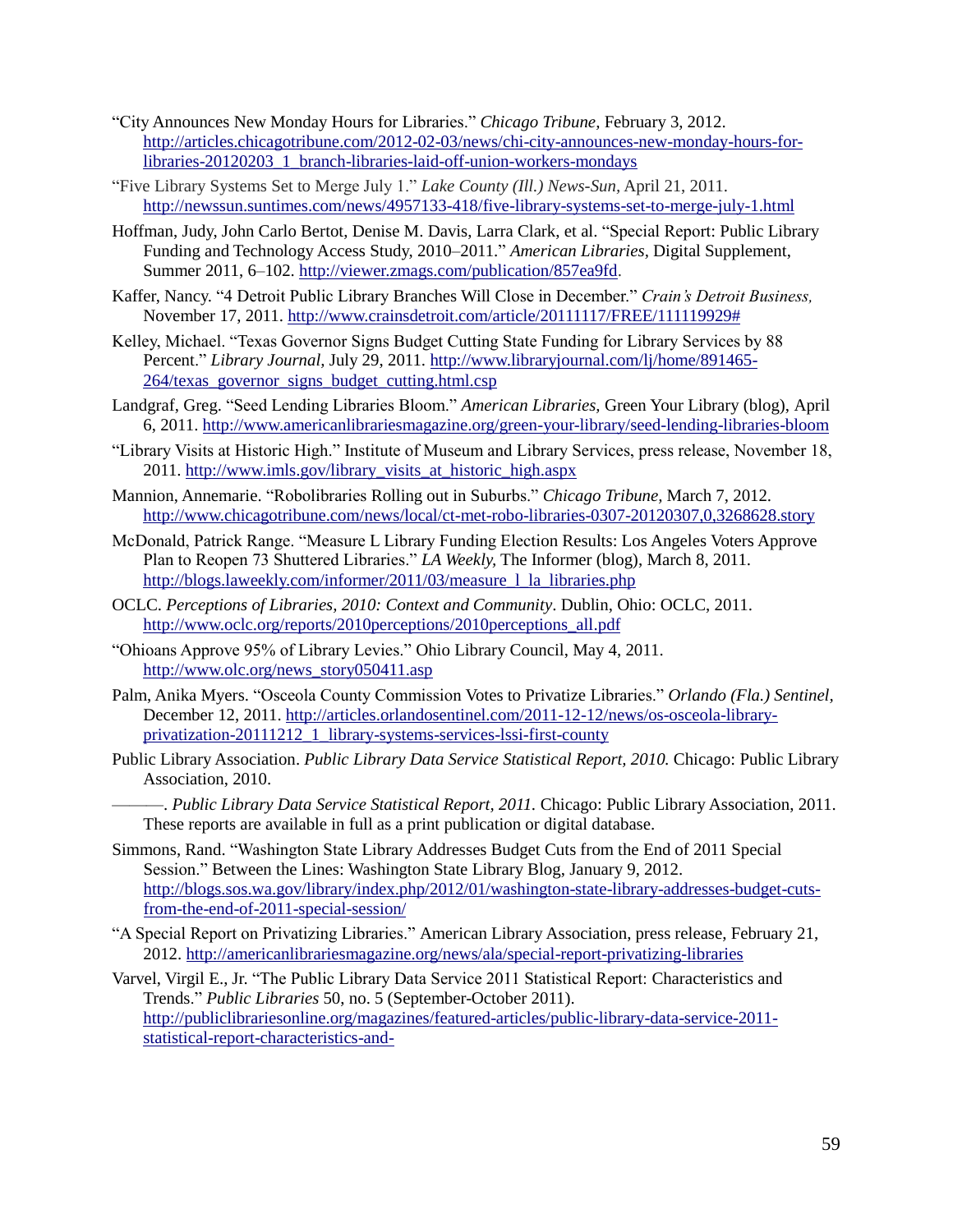#### **Ebooks**

- ―ALA Calls on Random House to Reconsider Major Ebook Price Increase.‖ American Library Association, press release, March 2, 2012. <http://www.ala.org/news/pr?id=9560>
- Albanese, Andrew. ―ALA Asks Random to Scale Back Price Hikes.‖ *Publishers Weekly,* March 5, 2012. [http://www.publishersweekly.com/pw/by-topic/digital/content-and-e-books/article/50923](http://www.publishersweekly.com/pw/by-topic/digital/content-and-e-books/article/50923-ala-asks-random-to-scale-back-price-hikes.html) [ala-asks-random-to-scale-back-price-hikes.html](http://www.publishersweekly.com/pw/by-topic/digital/content-and-e-books/article/50923-ala-asks-random-to-scale-back-price-hikes.html)
- Hoffelder, Nate. "eBook Sales Up in January, AAP Reports." eBookNewser, March 28, 2012. [http://www.mediabistro.com/ebooknewser/ebook-sales-up-in-january-aap-reports\\_b21462](http://www.mediabistro.com/ebooknewser/ebook-sales-up-in-january-aap-reports_b21462)
- Hoffman, Judy, John Carlo Bertot, Denise M. Davis, Larra Clark, et al. "Special Report: Public Library Funding and Technology Access Study, 2010–2011." American Libraries, Digital Supplement, Summer 2011, 23–39. [http://viewer.zmags.com/publication/857ea9fd.](http://viewer.zmags.com/publication/857ea9fd)
- Indvik, Lauren. "Ebook Sales Expected to Reach \$9.7 Billion by 2016 [Study]." Mashable (blog), December 1, 2011. <http://mashable.com/2011/12/01/ebook-sales-10-billion-2016/>
- Kelley, Michael. "Librarians Feel Sticker Shock as Price for Random House Ebooks Rises as Much as 300 Percent.‖ *Library Journal,* The Digital Shift (blog), March 2, 2012. [http://www.thedigitalshift.com/2012/03/ebooks/librarians-feel-sticker-shock-as-price-for](http://www.thedigitalshift.com/2012/03/ebooks/librarians-feel-sticker-shock-as-price-for-random-house-ebooks-rise-as-much-as-300-percent/)[random-house-ebooks-rise-as-much-as-300-percent/](http://www.thedigitalshift.com/2012/03/ebooks/librarians-feel-sticker-shock-as-price-for-random-house-ebooks-rise-as-much-as-300-percent/)
- Raphael, Molly. "Ebook Talks Continued: ALA Meets with Distributors." American Libraries, E-Content (blog), March 20, 2012. [http://americanlibrariesmagazine.org/e-content/ebook-talks-continued](http://americanlibrariesmagazine.org/e-content/ebook-talks-continued-ala-meets-distributors)[ala-meets-distributors](http://americanlibrariesmagazine.org/e-content/ebook-talks-continued-ala-meets-distributors)
- Shatzkin, Mike. "What's the Greater Fear for Publishers? Amazon or Piracy?" The Shatzkin Files (blog), March 27, 2012. [http://www.idealog.com/blog/whats-the-greater-fear-for-publishers-amazon](http://www.idealog.com/blog/whats-the-greater-fear-for-publishers-amazon-or-piracy)[or-piracy](http://www.idealog.com/blog/whats-the-greater-fear-for-publishers-amazon-or-piracy)
- Stross, Randall. ―Publishers vs. Libraries: An E-Book Tug of War.‖ *New York Times,* December 24, 2011. [http://www.nytimes.com/2011/12/25/business/for-libraries-and-publishers-an-e-book-tug-of](http://www.nytimes.com/2011/12/25/business/for-libraries-and-publishers-an-e-book-tug-of-war.html)[war.html](http://www.nytimes.com/2011/12/25/business/for-libraries-and-publishers-an-e-book-tug-of-war.html)

#### **School libraries**

- ―AASL President Releases Statement on School Library Position Cuts.‖ American Library Association, press release, March 18, 2011. [http://americanlibrariesmagazine.org/news/ala/aasl-president-releases](http://americanlibrariesmagazine.org/news/ala/aasl-president-releases-statement-school-library-position-cuts)[statement-school-library-position-cuts](http://americanlibrariesmagazine.org/news/ala/aasl-president-releases-statement-school-library-position-cuts)
- ―ALA: Department of Education Withdraws Federal Support for School Libraries.‖ American Library Association, press release, May 17, 2011. [http://americanlibrariesmagazine.org/news/ala/ala](http://americanlibrariesmagazine.org/news/ala/ala-department-education-withdraws-federal-support-school-libraries)[department-education-withdraws-federal-support-school-libraries](http://americanlibrariesmagazine.org/news/ala/ala-department-education-withdraws-federal-support-school-libraries)
- Albertson, Kristi. ―Budget Cuts Affect School Library Services.‖ *Kalispell (Mont.) Daily Inter Lake*, September 16, 2010. [http://www.dailyinterlake.com/news/local\\_montana/article\\_71ebeee2-c12e-](http://www.dailyinterlake.com/news/local_montana/article_71ebeee2-c12e-11df-b922-001cc4c03286.html)[11df-b922-001cc4c03286.html](http://www.dailyinterlake.com/news/local_montana/article_71ebeee2-c12e-11df-b922-001cc4c03286.html)
- American Association of School Librarians. *School Libraries Count! National Longitudinal Survey of School Library Programs, 2011.* Chicago: American Association of School Librarians, 2011. [http://www.ala.org/aasl/sites/ala.org.aasl/files/content/researchandstatistics/slcsurvey/2011/AASL-](http://www.ala.org/aasl/sites/ala.org.aasl/files/content/researchandstatistics/slcsurvey/2011/AASL-SLC-2011-FINALweb.pdf)[SLC-2011-FINALweb.pdf](http://www.ala.org/aasl/sites/ala.org.aasl/files/content/researchandstatistics/slcsurvey/2011/AASL-SLC-2011-FINALweb.pdf)

Barack, Lauren. "President Cuts School Libraries from Proposed 2013 Budget." *School Library Journal*,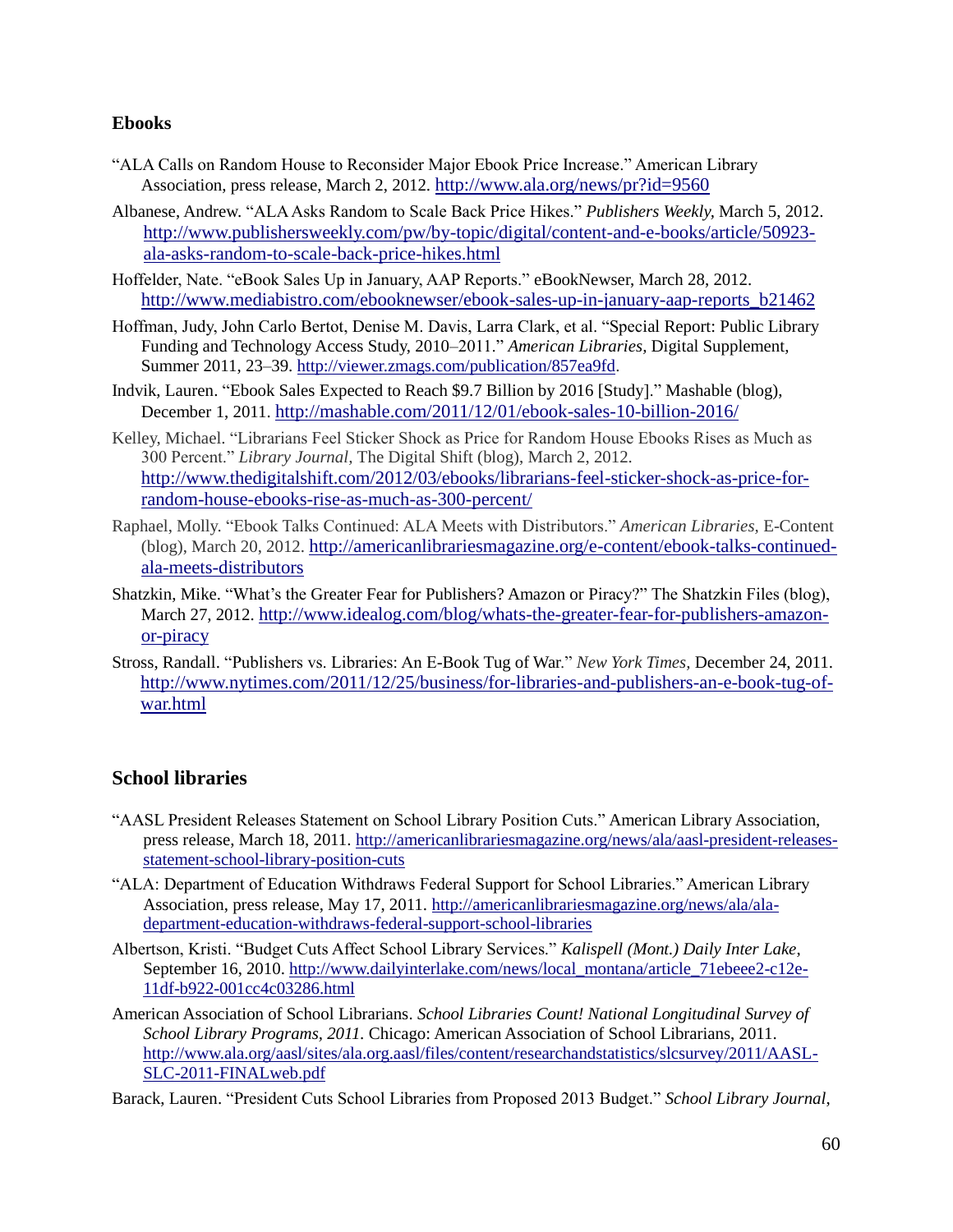February 15, 2012. [http://www.schoollibraryjournal.com/slj/home/893694-](http://www.schoollibraryjournal.com/slj/home/893694-312/president_cuts_school_libraries_from.html.csp) [312/president\\_cuts\\_school\\_libraries\\_from.html.csp](http://www.schoollibraryjournal.com/slj/home/893694-312/president_cuts_school_libraries_from.html.csp)

- Harvey, Carl, II. "What You Can Do To Support School Libraries In Crisis." Huffington Post, Libraries in Crisis (blog), December 8, 2011. [http://www.huffingtonpost.com/carl-harvey](http://www.huffingtonpost.com/carl-harvey-ii/post_2725_b_1136618.html)[ii/post\\_2725\\_b\\_1136618.html](http://www.huffingtonpost.com/carl-harvey-ii/post_2725_b_1136618.html)
- Kennedy, Lesley. "Fifth-Graders Step in to Help Fill School's Library Budget Cut Gap." ParentDish, April 7, 2011.<http://www.parentdish.com/2011/04/07/school-budget-cuts/>
- "Library Community Galvanizes around School Libraries: More than 25,000 Sign White House Petition." American Library Association, press release, January 31, 2012. [http://americanlibrariesmagazine.org/news/ala/only-2000-more-signatures-needed-white-house](http://americanlibrariesmagazine.org/news/ala/only-2000-more-signatures-needed-white-house-petition-school-libraries)[petition-school-libraries](http://americanlibrariesmagazine.org/news/ala/only-2000-more-signatures-needed-white-house-petition-school-libraries)
- ―Preliminary 2011–12 School Budget Cuts Equivalent of 10 Staff, Projects Tax Levy Increase at 3.54% with 2.98% Budget Increase." *Pelham (N.Y.) Weekly*, March 4, 2011. <http://www.pelhamweekly.com/atf.php?sid=12526>
- Raphael, Molly. "Why Libraries Matter." Huffington Post, Libraries in Crisis (blog), November 22, 2011. [http://www.huffingtonpost.com/molly-raphael/why-libraries-matter\\_b\\_1107419.html](http://www.huffingtonpost.com/molly-raphael/why-libraries-matter_b_1107419.html)
- Resmovits, Joy. "Librarian Positions Cut In Schools across the Country." Huffington Post, May 31, 2011. [http://www.huffingtonpost.com/2011/05/31/librarian-positions-cut-schools\\_n\\_869458.html](http://www.huffingtonpost.com/2011/05/31/librarian-positions-cut-schools_n_869458.html)
- ―School Librarians Eagerly Await Response from the White House.‖ American Library Association, press release, February 7, 2012. [http://americanlibrariesmagazine.org/news/ala/school-librarians-eagerly](http://americanlibrariesmagazine.org/news/ala/school-librarians-eagerly-await-response-white-house)[await-response-white-house](http://americanlibrariesmagazine.org/news/ala/school-librarians-eagerly-await-response-white-house)
- Withers, Caroline. "School Budget Cuts: Librarians Are Far More Important Than the Latest Gadgets." *Syracuse (N.Y.) Post-Standard*, April 17, 2011. [http://blog.syracuse.com/voices/2011/04/school\\_budget\\_cuts\\_librarians.html](http://blog.syracuse.com/voices/2011/04/school_budget_cuts_librarians.html)
- Young Adult Library Services Association. *National Research Agenda on Libraries, Teens, and Young Adults, 2012–2016.* Chicago: Young Adult Library Services Association, October 2011. [http://www.ala.org/yalsa/sites/ala.org.yalsa/files/content/guidelines/research/researchagenda12-](http://www.ala.org/yalsa/sites/ala.org.yalsa/files/content/guidelines/research/researchagenda12-16.pdf) [16.pdf](http://www.ala.org/yalsa/sites/ala.org.yalsa/files/content/guidelines/research/researchagenda12-16.pdf)
	- *———*. *Teens Need Libraries Advocacy Brochure.* Chicago: Young Adult Library Services Association, n.d.

[http://www.ala.org/yalsa/sites/ala.org.yalsa/files/content/professionaltools/Handouts/districtdays\\_web](http://www.ala.org/yalsa/sites/ala.org.yalsa/files/content/professionaltools/Handouts/districtdays_web.pdf) [.pdf](http://www.ala.org/yalsa/sites/ala.org.yalsa/files/content/professionaltools/Handouts/districtdays_web.pdf)

Zachariah, Holly. "Cutbacks Shut Elementary's Library, Threaten Middle School's." *Columbus (Ohio) Dispatch*, November 26, 2011. [http://www.dispatch.com/content/stories/local/2011/11/26/cutbacks](http://www.dispatch.com/content/stories/local/2011/11/26/cutbacks-shut-elementarys-library-threaten-middle-schools.html)[shut-elementarys-library-threaten-middle-schools.html](http://www.dispatch.com/content/stories/local/2011/11/26/cutbacks-shut-elementarys-library-threaten-middle-schools.html)

#### **Academic libraries**

- American Library Association–Allied Professional Association. *2010 ALA-APA Salary Survey: Librarian—Public and Academic.* Chicago: American Library Association–Allied Professional Association, 2010.
- Arum, Richard, and Josipa Roksa. *Academically Adrift: Limited Learning on College Campuses.* University of Chicago Press, 2011.
- Association of College and Research Libraries. *Standards for Libraries in Higher Education.* Chicago: Association of College and Research Libraries, 2011. <http://www.ala.org/acrl/sites/ala.org.acrl/files/content/standards/slhe.pdf>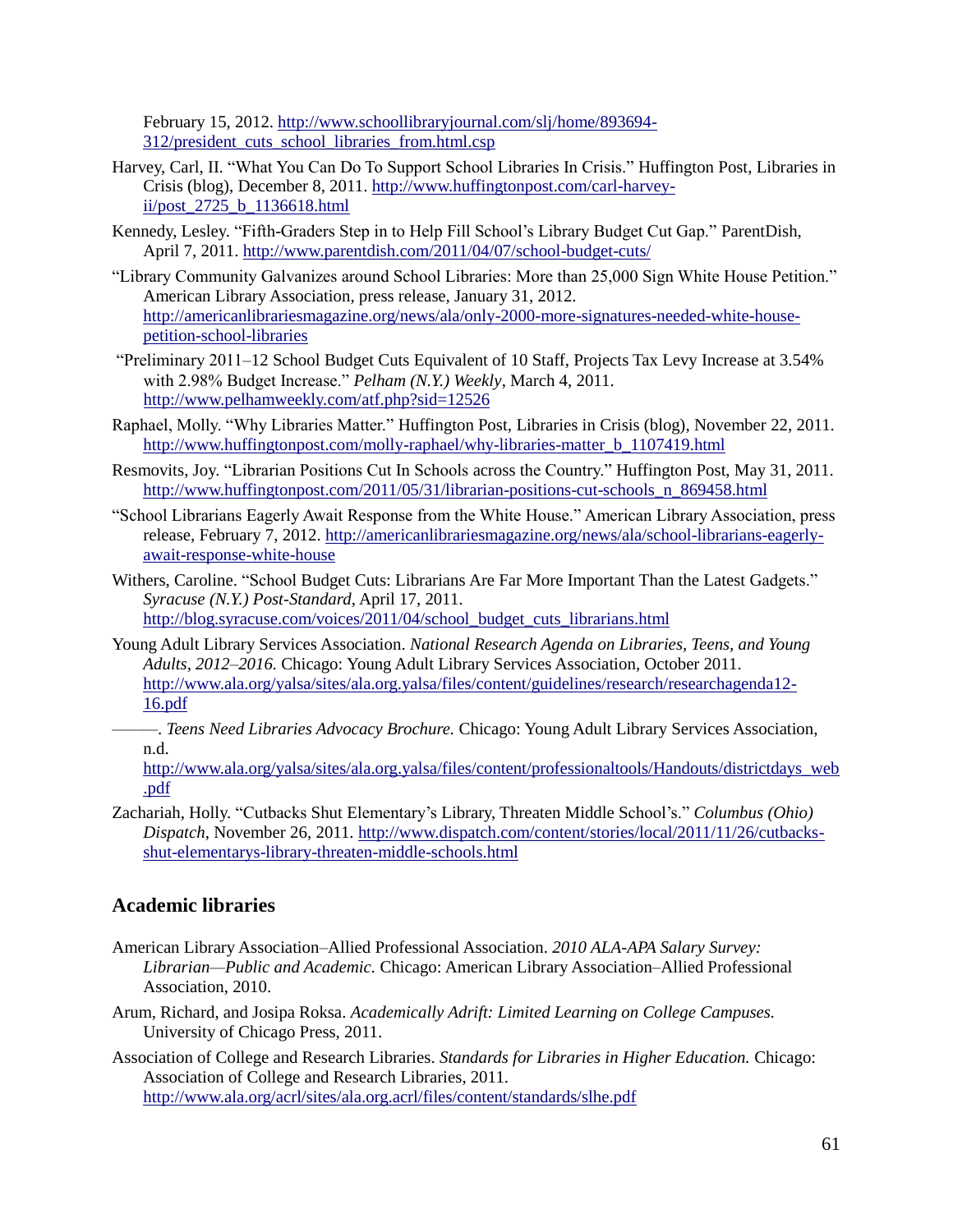*———*. *2010 Academic Library Trends and Statistics.* 3 vols. Chicago: Association of College and Research Libraries, 2012.

- Crow, Raym, et al. *Library Publishing Services: Strategies for Success, Final Research Report, Version 2.0.* Washington, D.C.: Scholarly Publishing and Academic Resources Coalition, March 2012. <http://wp.sparc.arl.org/lps/>
- Howard, Jennifer. "Legislation to Bar Public-Access Requirement on Federal Research Is Dead." *Chronicle of Higher Education,* February 27, 2012[. http://chronicle.com/article/Legislation-to-](http://chronicle.com/article/Legislation-to-Bar/130949/)[Bar/130949/](http://chronicle.com/article/Legislation-to-Bar/130949/)
- Johnson, Larry, Rachel S. Smith, H. Willis, Alan Levine, and Keene Haywood. *The Horizon Report: 2011 Edition.* Austin, Tex.: The New Media Consortium, 2011. http://www.nmc.org/pdf/2011-Horizon-Report.pdf
- Long, Matthew P., and Roger C. Schonfeld. *Ithaka S+R Library Survey 2010: Insights from U.S. Academic Library Directors.* New York: Ithaka S+R, 2010. [http://www.ithaka.org/ithaka-s](http://www.ithaka.org/ithaka-s-r/research/ithaka-s-r-library-survey-2010/insights-from-us-academic-library-directors.pdf)[r/research/ithaka-s-r-library-survey-2010/insights-from-us-academic-library-directors.pdf](http://www.ithaka.org/ithaka-s-r/research/ithaka-s-r-library-survey-2010/insights-from-us-academic-library-directors.pdf)
- Murphy, Elizabeth. "Working into the Sunset." Insider Higher Ed, November 29, 2011. [http://www.insidehighered.com/news/2011/11/29/survey-documents-retirement-worries-higher-ed](http://www.insidehighered.com/news/2011/11/29/survey-documents-retirement-worries-higher-ed-employees)[employees](http://www.insidehighered.com/news/2011/11/29/survey-documents-retirement-worries-higher-ed-employees)
- National Science Foundation. *Award and Administration Guide.* Chapter VI: Other Post Award Requirements and Considerations. Arlington, Va.: National Science Foundation, January 2011. [http://www.nsf.gov/pubs/policydocs/pappguide/nsf11001/aag\\_6.jsp#VID4.](http://www.nsf.gov/pubs/policydocs/pappguide/nsf11001/aag_6.jsp)
- Ogburn, Joyce L. ―The Imperative for Data Curation.‖ *portal: Libraries and the Academy* 10, no. 2 (April 2010): 241–246. [http://muse.jhu.edu/content/crossref/journals/portal\\_libraries\\_and\\_the\\_academy/v010/10.2.ogburn.ht](http://muse.jhu.edu/content/crossref/journals/portal_libraries_and_the_academy/v010/10.2.ogburn.html) [ml](http://muse.jhu.edu/content/crossref/journals/portal_libraries_and_the_academy/v010/10.2.ogburn.html)
- Pryor, John H., et al. *The American Freshman: National Norms Fall 2011.* Los Angeles: UCLA Higher Education Research Institute, 2011. [http://heri.ucla.edu/PDFs/pubs/TFS/Norms/Monographs/TheAmericanFreshman2011.pdf.](http://heri.ucla.edu/PDFs/pubs/TFS/Norms/Monographs/TheAmericanFreshman2011.pdf)
- Selingo, Jeff. "The Value Gap." *Chronicle of Higher Education*, Next (blog), January 11, 2012. [http://chronicle.com/blogs/next/2012/01/11/the-value-gap/.](http://chronicle.com/blogs/next/2012/01/11/the-value-gap/)
- U.S. National Center for Education Statistics. *Academic Libraries: 2008, First Look.* Washington, D.C.: National Center for Education Statistics, December 2009. http://nces.ed.gov/pubs2010/2010348.pdf
	- ———. *Academic Libraries: 2010, First Look.* Washington, D.C.: National Center for Education Statistics, December 2011.<http://nces.ed.gov/pubs2012/2012365.pdf>
	- ———. *Data Analysis System Table Files: Enrollment in Postsecondary Institutions, Fall 2009.*  Washington, D.C.: National Center for Education Statistics, 2010. [http://nces.ed.gov/das/library/tables\\_listings/spring2010firstlook.asp](http://nces.ed.gov/das/library/tables_listings/spring2010firstlook.asp).
- ———. *Digest of Education Statistics 2009.* Washington, D.C.: National Center for Education Statistics, April 2010.<http://nces.ed.gov/pubs2010/2010013.pdf>
	- ———. *Digest of Education Statistics 2010.* Washington, D.C.: National Center for Education Statistics, April 2011.<http://nces.ed.gov/pubs2011/2011015.pdf>
- University Leadership Council. *Redefining the Academic Library: Managing the Migration to Digital Information Services.* Washington, D.C.: The Advisory Board Company, 2011. [http://www.educationadvisoryboard.com/pdf/23634-EAB-Redefining-the-Academic-Library.pdf.](http://www.educationadvisoryboard.com/pdf/23634-EAB-Redefining-the-Academic-Library.pdf)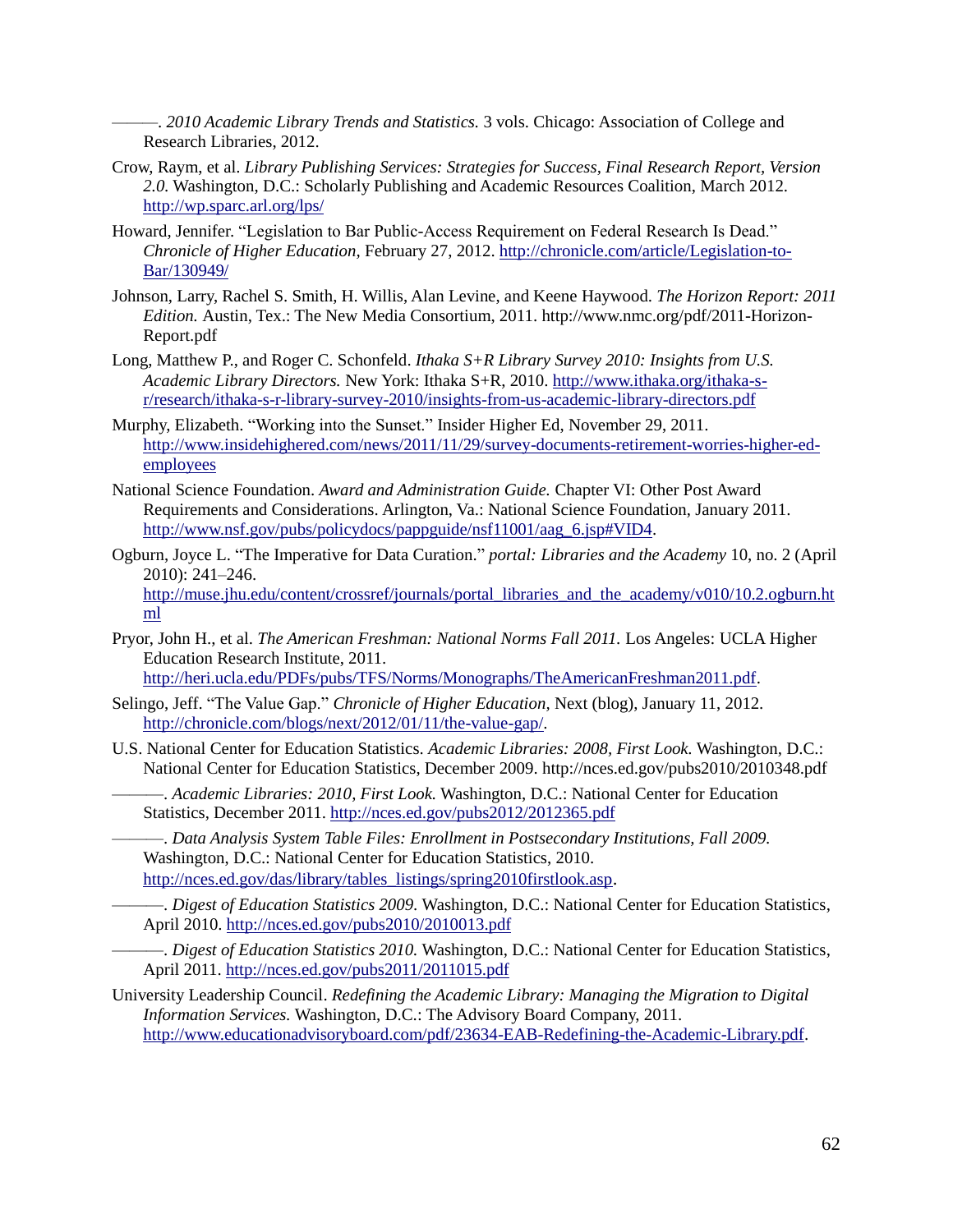#### **Social networking**

American Library Association Library. Libraries and Social Media (links).

[http://www.delicious.com/alalibrary/tag\\_bundle/Libraries%20and%20Social%20Media](http://www.delicious.com/alalibrary/tag_bundle/Libraries%20and%20Social%20Media)

- Burkhardt, Andy. "Social Media: A Guide for College and University Libraries." *College and Research Libraries News* 71, no. 1 (January 2010): 10–12, 24. <http://crln.acrl.org/content/71/1/10.full>
- King, David Lee. "Facebook for Libraries." *American Libraries*, May 27, 2011. <http://americanlibrariesmagazine.org/features/05272011/facebook-libraries>
- Lenhart, Amanda, et al. "Teens, Kindness, and Cruelty on Social Network Sites." Pew Internet and American Life Project, November 9, 2011. [http://www.pewinternet.org/Reports/2011/Teens-and](http://www.pewinternet.org/Reports/2011/Teens-and-social-media.aspx)[social-media.aspx](http://www.pewinternet.org/Reports/2011/Teens-and-social-media.aspx)
- Lietzau, Zeth, and Jamie Helgren, *U.S. Public Libraries and the Use of Web Technologies, 2010*. A Closer Look Report. Denver: Colorado State Library, Library Research Service, April 2011. [http://www.lrs.org/documents/web20/WebTech2010\\_CloserLookReport\\_Final.pdf](http://www.lrs.org/documents/web20/WebTech2010_CloserLookReport_Final.pdf)
- ―Meg Gerritsen Knodl: Tech Leaders, 2011 Movers and Shakers.‖ *Library Journal,* March 15, 2011. [http://www.libraryjournal.com/csp/cms/sites/LJ/LJInPrint/MoversAndShakers/profiles2011/moversa](http://www.libraryjournal.com/csp/cms/sites/LJ/LJInPrint/MoversAndShakers/profiles2011/moversandshakersKondl.csp) [ndshakersKondl.csp](http://www.libraryjournal.com/csp/cms/sites/LJ/LJInPrint/MoversAndShakers/profiles2011/moversandshakersKondl.csp)
- Petit, Joan, "Twitter and Facebook for User Collection Requests." *Collection Management* 36, no. 4 (2011): 253–258. <http://www.tandfonline.com/doi/abs/10.1080/01462679.2011.605830#preview>
- Rapp, David. "Libraries on Google+." *Library Journal*, The Digital Shift (blog), November 18, 2011. <http://www.thedigitalshift.com/2011/11/social-media/libraries-on-google/>

———. ―Library Texting Service Rolls Out Alerts and Announcements.‖ *Library Journal,* The Digital Shift (blog), December 15, 2011.

[http://www.thedigitalshift.com/2011/12/mobile/library-texting-service-rolls-out-alerts-and](http://www.thedigitalshift.com/2011/12/mobile/library-texting-service-rolls-out-alerts-and-announcements/)[announcements/](http://www.thedigitalshift.com/2011/12/mobile/library-texting-service-rolls-out-alerts-and-announcements/)

- Rogers, Curtis R., *Social Media, Libraries, and Web 2.0: How American Libraries Are Using New Tools for Public Relations and to Attract New Users — Fourth Annual Survey, November 2011.* Columbia, S.C.: South Carolina State Library, February 29, 2012. [http://www.statelibrary.sc.gov/docs/pr/201202\\_com\\_social\\_media\\_survey\\_dec\\_2011.pdf](http://www.statelibrary.sc.gov/docs/pr/201202_com_social_media_survey_dec_2011.pdf)
- Silveira, Diana, and Chad Mairn. "Using Text Messaging to Enhance Library Services." SlideShare presentation to the Northeast Florida Library Information Network, May 25, 2011. <http://www.slideshare.net/chadmairn/using-text-messaging-to-enhance-library-services>

―State Library Publishes Fourth Annual Report on Social Media.‖ South Carolina State Library, press release, February 28, 2012.

<http://www.statelibrary.sc.gov/state-library-publishes-fourth-annual-report-on-social-media>

#### **Library construction and renovation**

- ―Building Types Study: Libraries.‖ *Architectural Record,* March 2011. [http://archrecord.construction.com/projects/Building\\_Types\\_Study/TypeIndex.aspx?bts=LBS](http://archrecord.construction.com/projects/Building_Types_Study/TypeIndex.aspx?bts=LBS)
- Erdman, Jacquelyn Marie. "Libraries in the LEED." *American Libraries*, Green Your Library (blog), July 19, 2011.<http://americanlibrariesmagazine.org/green-your-library/libraries-leed>
- Landgraf, Greg. "New and Now: 2012 Library Design Showcase." *American Libraries* 43, no. 3-4 (March-April 2011): 28–38. <http://americanlibrariesmagazine.org/librarydesign11>
- Miller, Kathryn. *Public Libraries Going Green.* Chicago: American Library Association, 2010.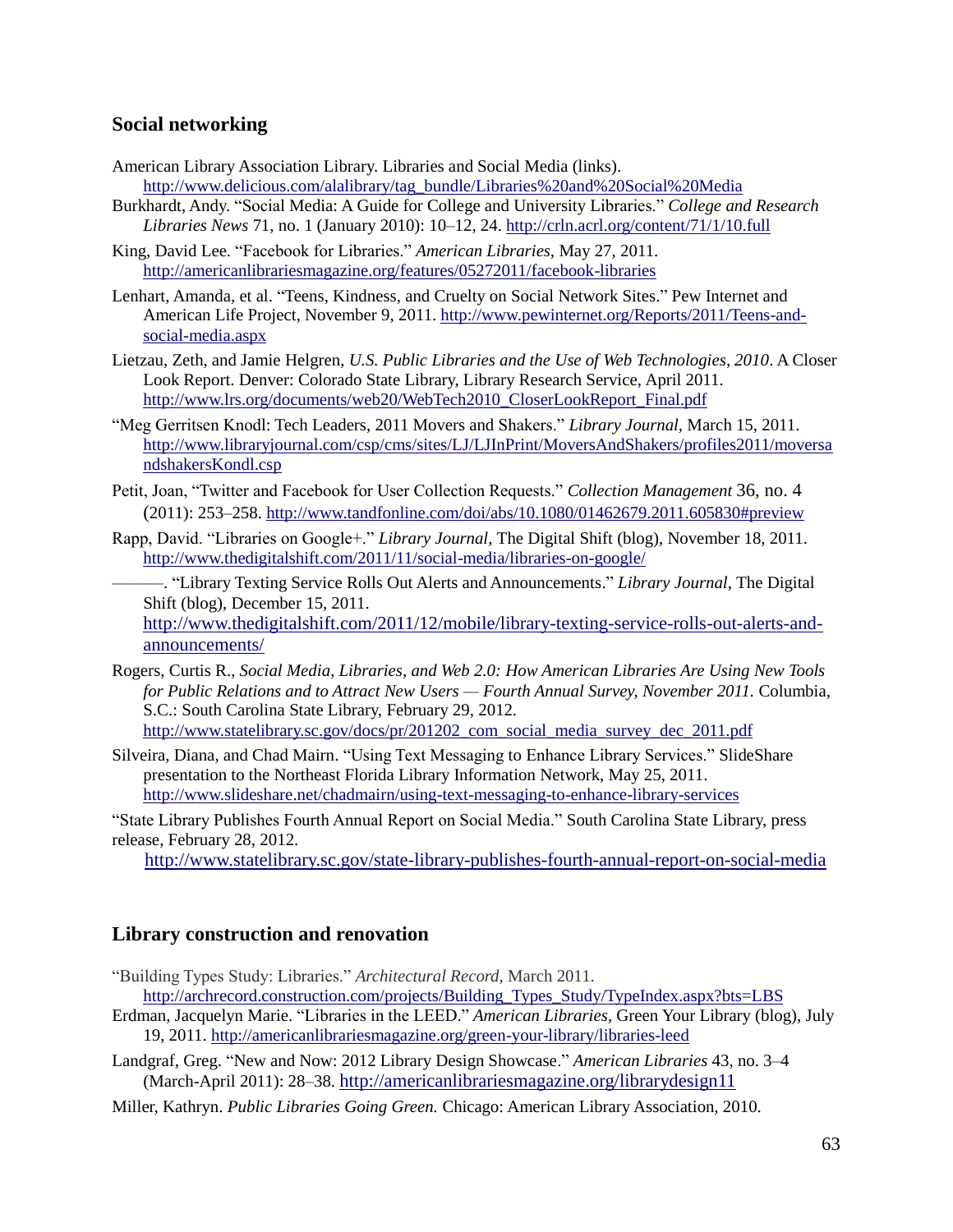University Leadership Council. *Redefining the Academic Library: Managing the Migration to Digital Information Services.* Washington, D.C.: The Advisory Board Company, 2011. [http://www.educationadvisoryboard.com/pdf/23634-EAB-Redefining-the-Academic-Library.pdf.](http://www.educationadvisoryboard.com/pdf/23634-EAB-Redefining-the-Academic-Library.pdf)

#### **Outreach and diversity**

American Library Association. Office for Literacy and Outreach Services. <http://www.ala.org/offices/olos> ———. Office for Diversity. <http://www.ala.org/offices/diversity>

#### **Washington scene**

American Library Association. "112th Congress Copyright Legislation to Watch." <http://www.ala.org/advocacy/copyright/copyrightlegislation>

- ———. Office for Information Technology Policy. <http://www.ala.org/offices/oitp>
- ———. Office of Government Relations. <http://www.ala.org/offices/ogr>
- Band, Jonathan. "A Guide For the Perplexed Part IV: The Rejection of the Google Books Settlement." March 31, 2011. <http://www.arl.org/bm~doc/guideiv-final-1.pdf>
- ―ESEA Passes Senate Committee without School Library Amendment.‖ *School Library Journal,* October 25, 2011. [http://www.schoollibraryjournal.com/slj/home/892535-](http://www.schoollibraryjournal.com/slj/home/892535-312/esea_passes_senate_committee_without.html.csp) [312/esea\\_passes\\_senate\\_committee\\_without.html.csp](http://www.schoollibraryjournal.com/slj/home/892535-312/esea_passes_senate_committee_without.html.csp)
- Goldberg, Beverly. ―Patriot Act Renewal Renews Reformers' Determination.‖ *American Libraries,* May 31, 2011. [http://americanlibrariesmagazine.org/news/05302011/patriot-act-renewal-renews](http://americanlibrariesmagazine.org/news/05302011/patriot-act-renewal-renews-reformers-determination)[reformers-determination](http://americanlibrariesmagazine.org/news/05302011/patriot-act-renewal-renews-reformers-determination)
- ―S. 968: Preventing Real Online Threats to Economic Creativity and Theft of Intellectual Property Act of 2011." Se[e http://www.govtrack.us/congress/bill.xpd?bill=s112-968](http://www.govtrack.us/congress/bill.xpd?bill=s112-968)

The Section 108 Study Group. "About Section 108."<http://www.section108.gov/about.html>

Wikipedia. "Stop Online Piracy Act."<http://en.wikipedia.org/wiki/SOPA>

#### **Intellectual freedom**

―ACLU Files Suit: Stop MO Library from Illegal Censoring.‖ American Civil Liberties Union, press release, January 3, 2012. [http://www.aclu](http://www.aclu-em.org/pressroom/2012pressreleases/010312aclufilessuitstopmol.htm)[em.org/pressroom/2012pressreleases/010312aclufilessuitstopmol.htm](http://www.aclu-em.org/pressroom/2012pressreleases/010312aclufilessuitstopmol.htm)

―[American Association of School Librarians] designates Wednesday, September 28, 2011, as Banned Websites Awareness Day." Press release, August 9, 2011. [http://www.americanlibrariesmagazine.org/news/ala/aasl-designates-wednesday-september-28-2011](http://www.americanlibrariesmagazine.org/news/ala/aasl-designates-wednesday-september-28-2011-banned-websites-awareness-day) [banned-websites-awareness-day](http://www.americanlibrariesmagazine.org/news/ala/aasl-designates-wednesday-september-28-2011-banned-websites-awareness-day)

American Library Association, Office for Intellectual Freedom. <http://www.ala.org/offices/oif>

- ———. Public Information Office. <http://www.ala.org/offices/pio>
- Flagg, Gordon. ―Court Voids Alaska ‗Harmful to Minors' Internet Statute.‖ *American Libraries,* Censorship Watch (blog), July 1, 2011. [http://www.americanlibrariesmagazine.org/censorship](http://www.americanlibrariesmagazine.org/censorship-watch/court-voids-alaska-harmful-minors-internet-statute)[watch/court-voids-alaska-harmful-minors-internet-statute](http://www.americanlibrariesmagazine.org/censorship-watch/court-voids-alaska-harmful-minors-internet-statute)

———. ―Richland Schools Rescind Ban of Sherman Alexie Novel.‖ *American Libraries,* Censorship Watch (blog), July 18, 2011. [http://www.americanlibrariesmagazine.org/censorship-watch/richland-](http://www.americanlibrariesmagazine.org/censorship-watch/richland-schools-rescind-ban-sherman-alexie-novel)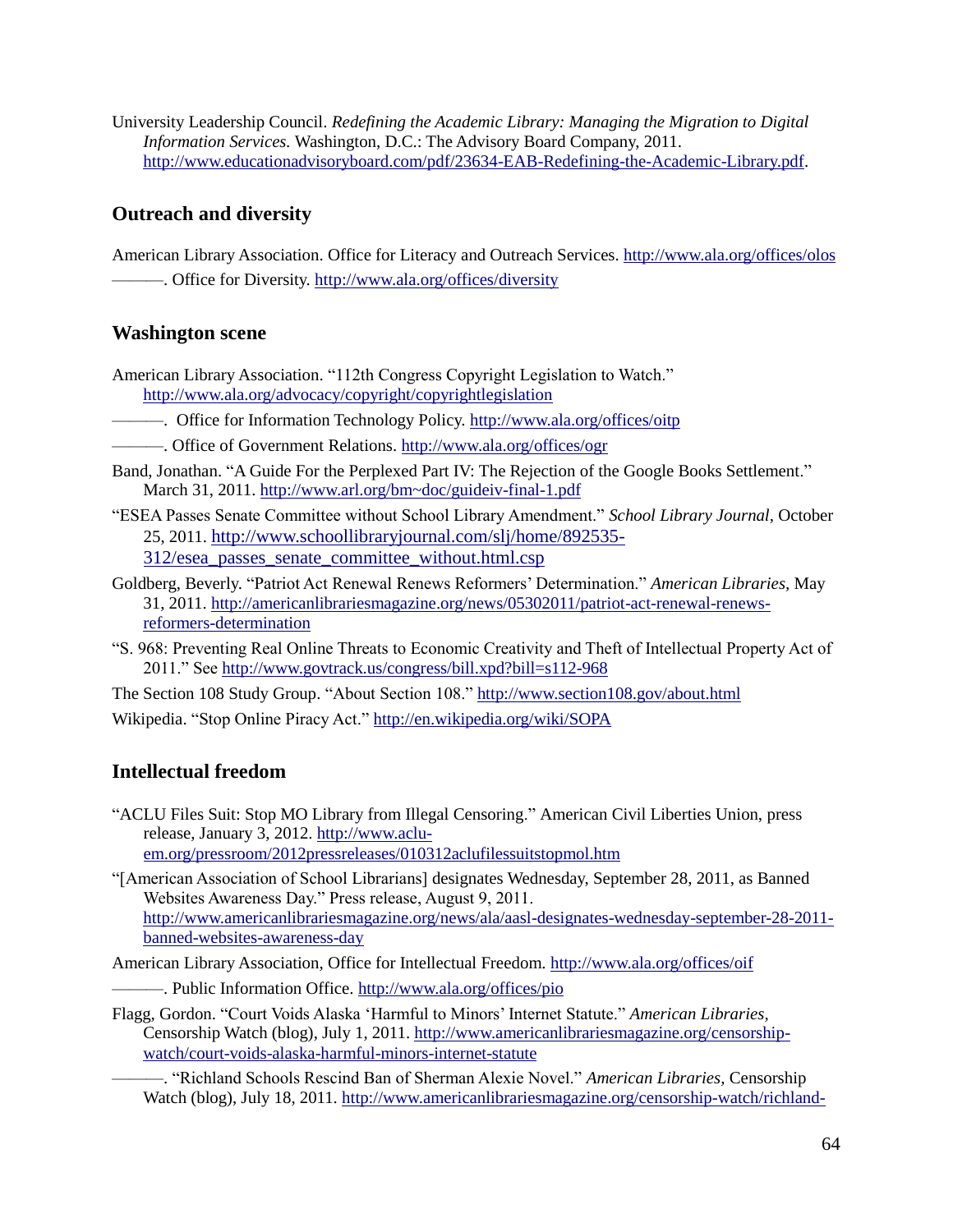schools-rescind-ban-sherman-alexie-novel

- Goldberg, Beverly. "Missouri Library Sued for Barring Wiccan Websites." American Libraries, Censorship Watch (blog), January 11, 2012[. http://americanlibrariesmagazine.org/censorship](http://americanlibrariesmagazine.org/censorship-watch/missouri-library-sued-barring-wiccan-websites)[watch/missouri-library-sued-barring-wiccan-websites](http://americanlibrariesmagazine.org/censorship-watch/missouri-library-sued-barring-wiccan-websites)
- "Hunter v. Salem Public Library Board of Trustees." American Civil Liberties Union, press release, January 3, 2012. [http://www.aclu.org/religion-belief/hunter-v-salem-public-library-board](http://www.aclu.org/religion-belief/hunter-v-salem-public-library-board-trustees)[trustees](http://www.aclu.org/religion-belief/hunter-v-salem-public-library-board-trustees)
- Kellogg, Carolyn. "Sherlock Holmes Book Banned in Albemarle County, Virginia." Los Angeles Times, Jacket Copy (blog), August 16, 2011. [http://latimesblogs.latimes.com/jacketcopy/2011/08/sherlock](http://latimesblogs.latimes.com/jacketcopy/2011/08/sherlock-holmes-book-banned-by-virginia-school-district.html)[holmes-book-banned-by-virginia-school-district.html](http://latimesblogs.latimes.com/jacketcopy/2011/08/sherlock-holmes-book-banned-by-virginia-school-district.html)
- Sasso, Brendan. "ACLU Sues Library for Blocking Wiccan Websites." The Hill, Hillicon Valley (blog), January 3, 2012. [http://thehill.com/blogs/hillicon-valley/technology/202073-aclu-sues-library-for](http://thehill.com/blogs/hillicon-valley/technology/202073-aclu-sues-library-for-blocking-wiccan-websites)[blocking-wiccan-websites](http://thehill.com/blogs/hillicon-valley/technology/202073-aclu-sues-library-for-blocking-wiccan-websites)